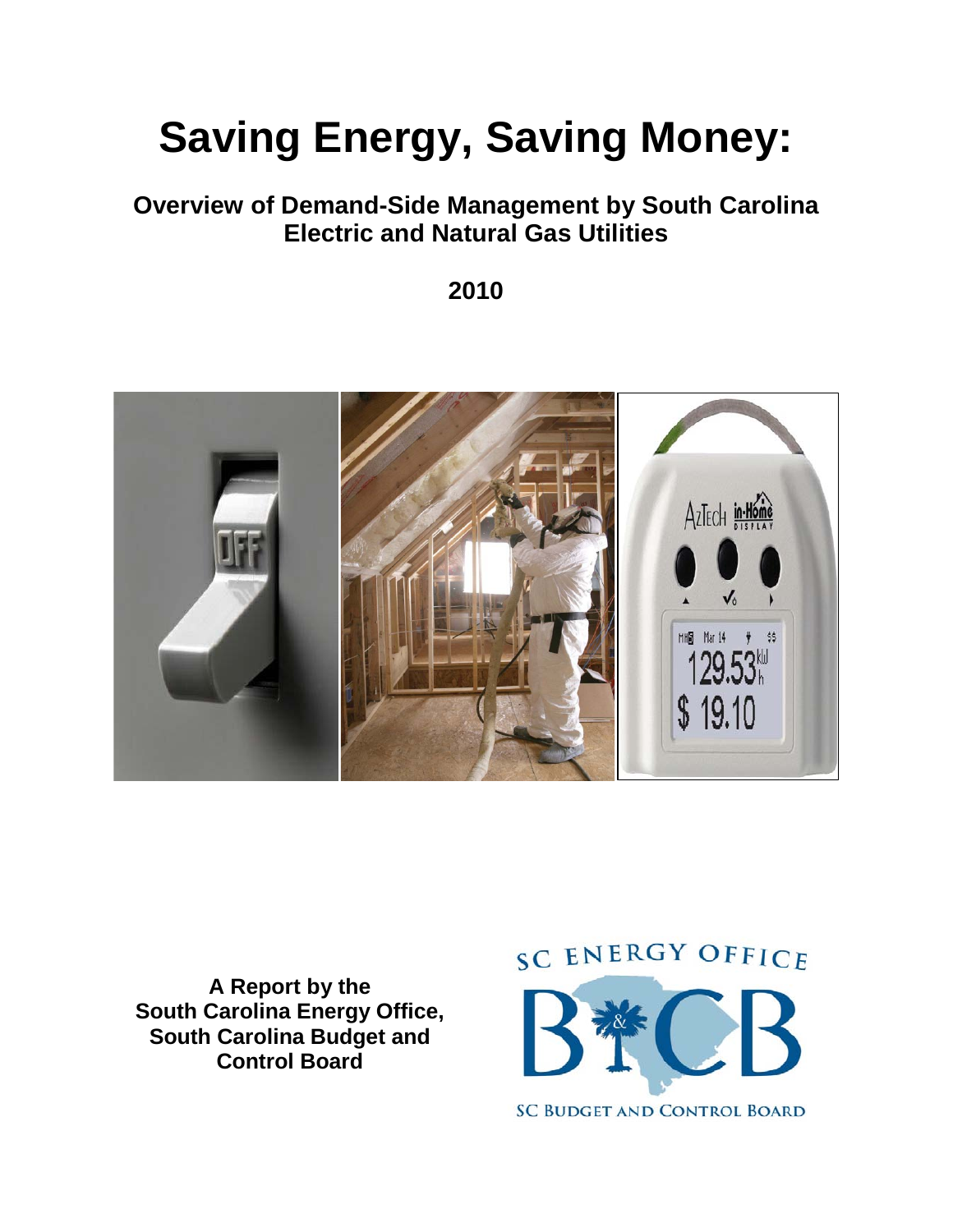# **Saving Energy, Saving Money:**

# **Overview of Demand-Side Management by South Carolina Electric and Natural Gas Utilities**

## **2010**

Prepared by Andrew Berger-Gross

Published October 2011 by the South Carolina Energy Office, a division of the South Carolina Budget and Control Board

> 1200 Senate Street 408 Wade Hampton Building Columbia, SC 29201 (803) 737-8030 (800) 851-8899 [http://energy.sc.gov](http://energy.sc.gov/)

*This report was prepared with the support of the U.S. Department of Energy (DOE), Grant No. DE-EE0003884, State Energy Program, administered by the South Carolina Energy Office. However, any opinions, findings, conclusions, or recommendations expressed herein are those of the author(s) and do not necessarily reflect the views of the DOE.*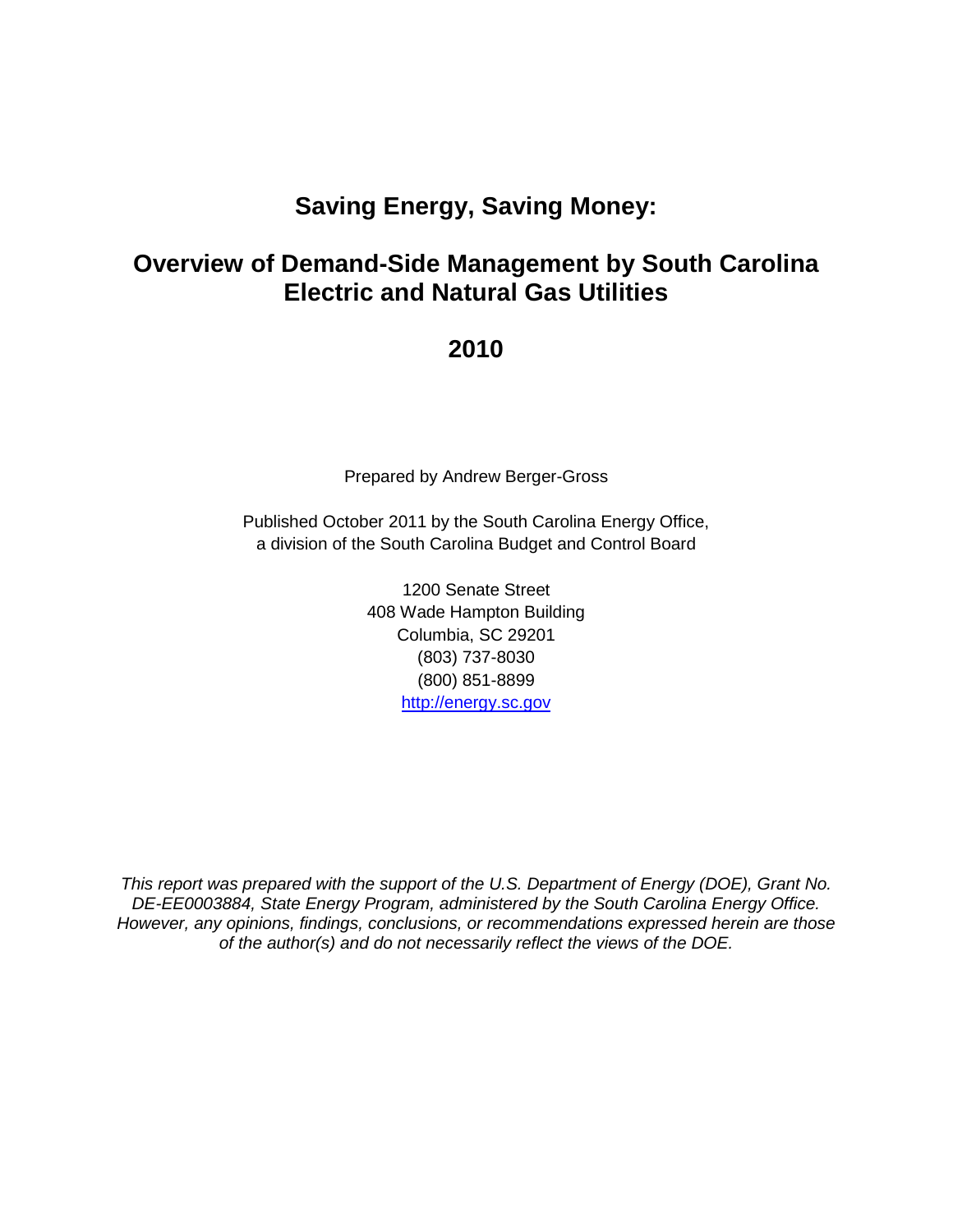# **Table of Contents**

| Current and Projected Energy Savings from Demand-Side Management in South Carolina. 3 |  |
|---------------------------------------------------------------------------------------|--|
|                                                                                       |  |
|                                                                                       |  |
|                                                                                       |  |
|                                                                                       |  |
|                                                                                       |  |
|                                                                                       |  |
| South Carolina Electric & Gas Company (SCE&G) 24                                      |  |
|                                                                                       |  |
|                                                                                       |  |
|                                                                                       |  |
|                                                                                       |  |
|                                                                                       |  |
|                                                                                       |  |
|                                                                                       |  |
|                                                                                       |  |
|                                                                                       |  |
|                                                                                       |  |
|                                                                                       |  |
|                                                                                       |  |
|                                                                                       |  |
|                                                                                       |  |
|                                                                                       |  |
|                                                                                       |  |
|                                                                                       |  |
|                                                                                       |  |
| South Carolina Electric & Gas Company (SCE&G) 46                                      |  |
|                                                                                       |  |
|                                                                                       |  |
|                                                                                       |  |
| Appendix C: South Carolina Electric and Natural Gas Utility Market Share49            |  |

i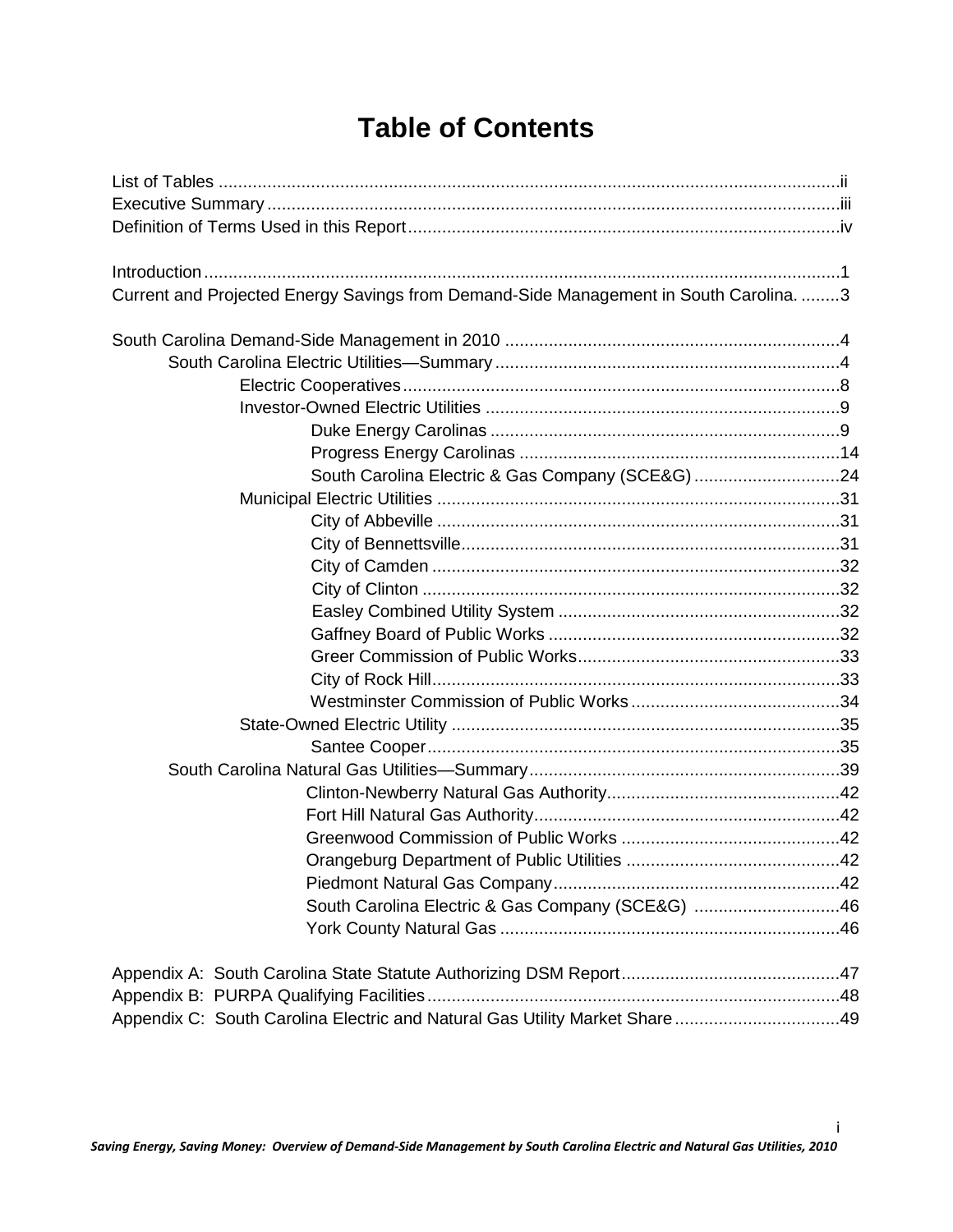# **List of Tables**

| Table 2. Summary of Natural Gas Utility Demand-Side Management, 2010 40 |  |
|-------------------------------------------------------------------------|--|
|                                                                         |  |

# **List of Figures**

| Figure 1. South Carolina Electric Utility Market Share (by # Customers), 2009 49    |  |
|-------------------------------------------------------------------------------------|--|
| Figure 2. South Carolina Electric Utility Market Share (by kWh Sales), 2009 49      |  |
| Figure 3. South Carolina Natural Gas Utility Market Share (by # Customers), 2009 50 |  |
| Figure 4. South Carolina Natural Gas Utility Market Share (by CCF Sales), 2009 50   |  |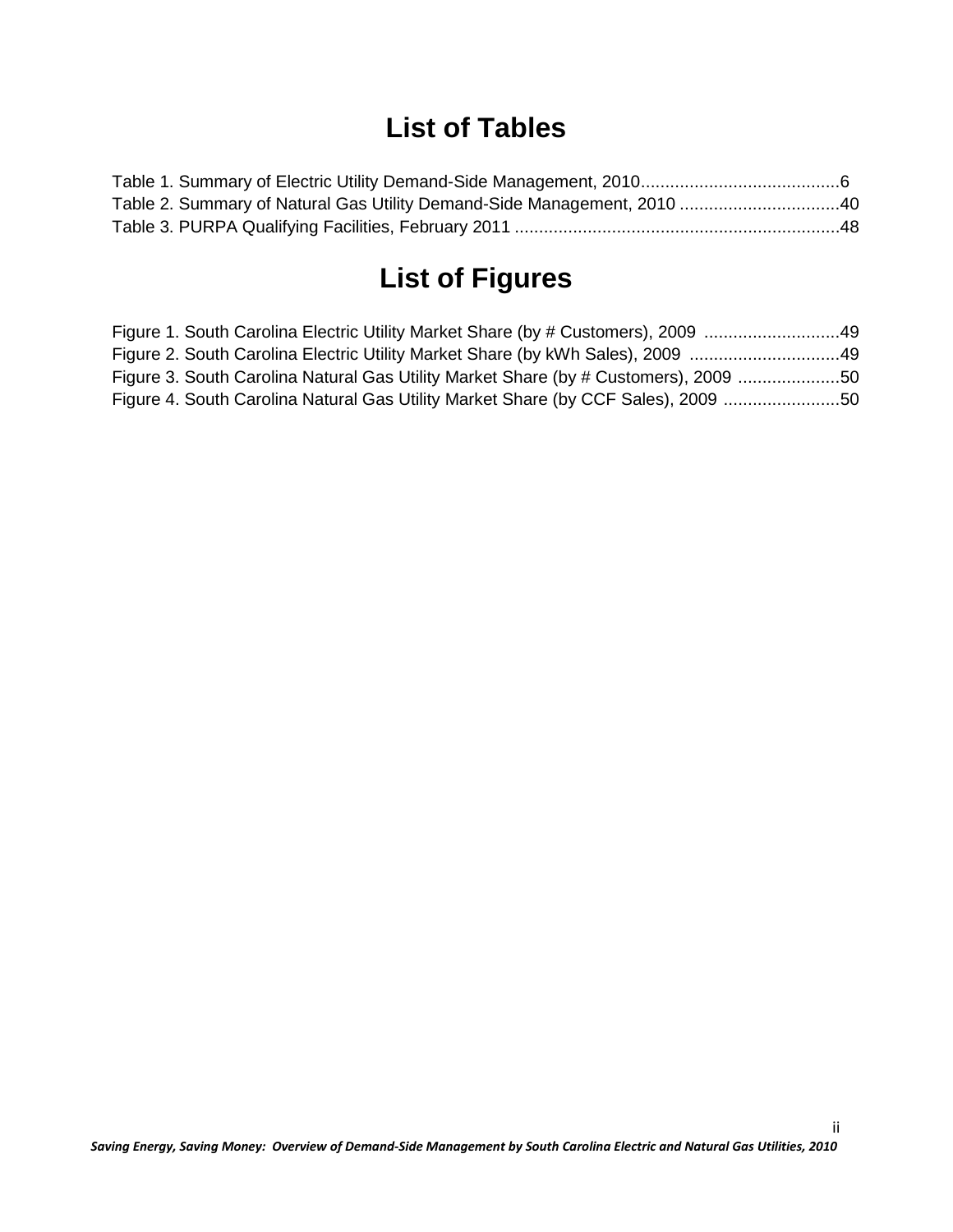# **Executive Summary**

Demand-side management ("DSM") is a strategy that electric and natural gas utilities employ to decrease the demand for, and cost of, their energy services.

DSM directly benefits utilities by reducing the need for expensive investments in generation and distribution infrastructure. These cost savings may be passed onto utility customers in the form of lower utility rates. In addition, utility customers directly benefit from DSM through reductions in their monthly utility bill and (in some cases) utility-provided incentive payments.

DSM in South Carolina hit a high-water mark in 2010 as an increasing number of utilities implemented measures to control peak energy demand and reduce the growth of overall energy demand.

South Carolina's three large investor-owned electric utilities (Duke Energy Carolinas, Progress Energy Carolinas, and South Carolina Electric & Gas Company) and stateowned Santee Cooper all offered a broad range of DSM programs in 2010. South Carolina's twenty electric cooperatives implemented a number of new pilot DSM initiatives. Nine of South Carolina's municipal electric utilities also implemented DSM programs, including utilities serving cities as large as Rock Hill and as small as Abbeville. Together, these utilities provided 97% of the electricity purchased by South Carolina customers from electric utilities.

Both of South Carolina's investor-owned natural gas distribution utilities (Piedmont Natural Gas Company and South Carolina Electric & Gas Company) operated DSM programs in 2010. In addition, five of South Carolina's municipal natural gas utilities conducted DSM activities. Together, these utilities provided 91% of the natural gas purchased by South Carolina customers from natural gas utilities.

iii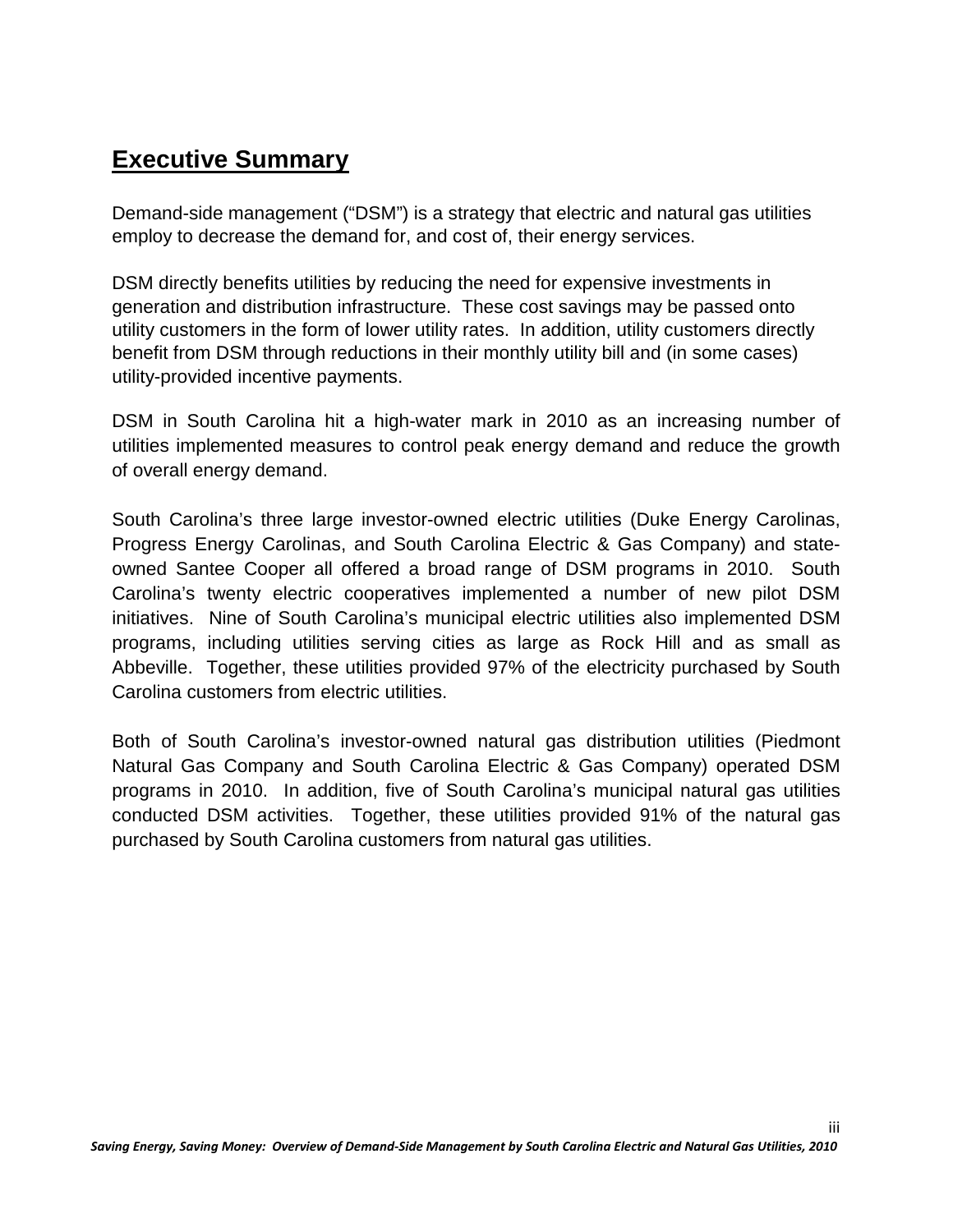# **Definition of Terms Used in This Report**

**Conservation—**A reduction in energy consumption that corresponds with a reduction in service demand. Service demand can include buildings-sector end uses such as lighting, refrigeration, and heating; or industrial processes. Unlike energy efficiency, which is typically a technological measure, conservation is better associated with behavior. Examples of conservation include adjusting the thermostat to reduce the output of a heating unit and using occupancy sensors that turn off lights or appliances.<sup>[1](#page-5-0)</sup>

**Demand response**—(See "Load management")

**Demand-side management (DSM) [2](#page-5-1) —**The use of energy efficiency, conservation, and load management programs that help to reduce the demand for, and cost of, energy services.

**Energy efficiency—**A reduction in the energy used by specific end-use devices and systems, typically without affecting the services provided. These programs reduce overall energy consumption, often without explicit consideration for the timing of program-induced savings. Such savings are generally achieved by substituting technologically more advanced equipment to produce the same level of end-use services (e.g. lighting, heating, motor drive) with less energy. Examples include highefficiency appliances, efficient lighting programs, high-efficiency heating, ventilating and air conditioning (HVAC) systems or control modifications, efficient building design, advanced electric motor drives, and heat recovery systems. $<sup>1</sup>$ </sup>

**Gigawatt (GW)—**One billion watts. (See "Watt")

**Gigawatt-hour (GWh)—**One billion watt-hours. (See "Watt-hour")

**Kilowatt (kW)**—One thousand watts. (See "Watt")

**Kilowatt-hour** (kWh)—One thousand watt-hours. (See "Watt-hour")

**Load management**—Utility demand management practices directed at reducing the maximum demand on a system and/or modifying the peak demand of one or more classes of service to better meet the utility system capability for a given hour, day, week, season, or year. $<sup>1</sup>$ </sup>

<span id="page-5-0"></span> $1$  These definitions were adapted from the United States Energy Information Administration: <http://www.eia.gov/tools/glossary/>

<span id="page-5-1"></span> $2$  Some utilities use the term "demand-side management" to specifically describe programs that reduce peak demand, using the terms "energy efficiency" and/or "conservation" to specifically refer to programs which reduce overall energy use. For the purpose of this report, "demand-side management" refers to all programs that reduce consumption of utility-delivered electricity or natural gas, whether by reducing peak demand or reducing overall energy use.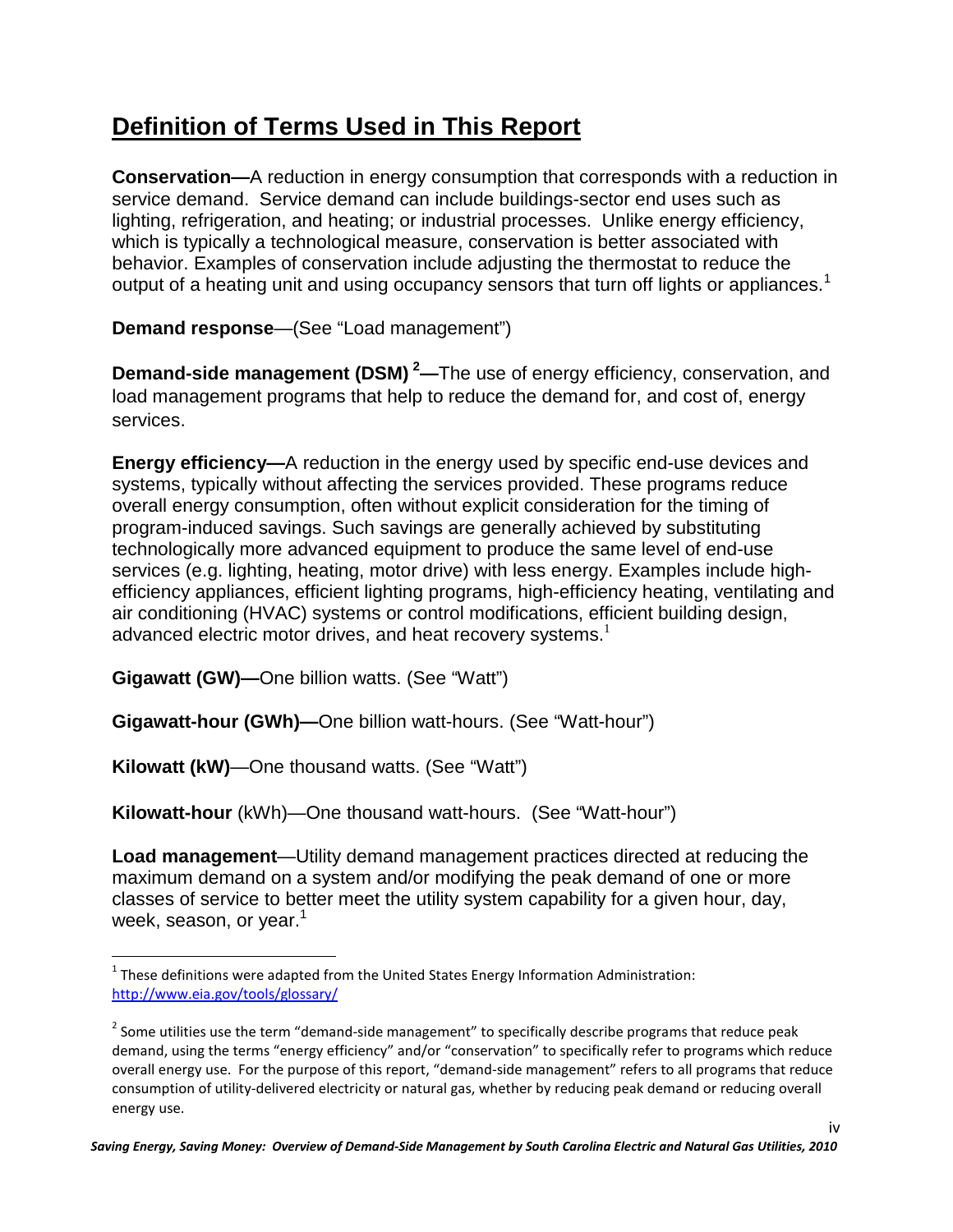**Megawatt (MW)—**One million watts. (See "Watt")

**Megawatt-hour (MWh)—**One million watt-hours. (See "Watt-hour")

**Peak demand**—The energy requirement of electric or natural gas customers at the point in the day, season, and/or year when need for energy is greatest.

**Qualified Facilities** (QF) are defined by the Public Utilities Regulatory Policies Act of 1978 as both 1) small power production facilities using renewable fuel sources, such as wind, solar, hydroelectric, biomass, waste, or geothermal; and 2) cogeneration facilities that produce both electricity and thermal energy in a way that is more efficient than the separate production of both forms of energy. Utility companies are required to purchase power from qualified facilities at a price equivalent to the avoided cost of additional generation.

**Therm**—A unit of heat equal to 100,000 BTU. Retail sales of natural gas are typically measured in therms.

**Thermal envelope—**An enclosure—such as the walls, windows, doors, ceiling, and floor of a building—that holds warm or cool air.

**Volt**—A measure of electric potential or electromotive force. The voltage of utilitydelivered electricity is sometimes reduced to manage capacity constraints during periods of peak demand.

**Watt—**A unit of electrical power equal to one ampere under a pressure of one volt. A watt is equal to 1/746 horse power. Watts are used in the measurement of peak demand for electricity.

**Watt-hour—**A unit of work or energy, defined as one watt of power expended for one hour. (For example, a 60-watt light bulb operated for one hour consumes 60 watt-hours of electricity.) Watt-hours are used in the measurement of electricity consumption.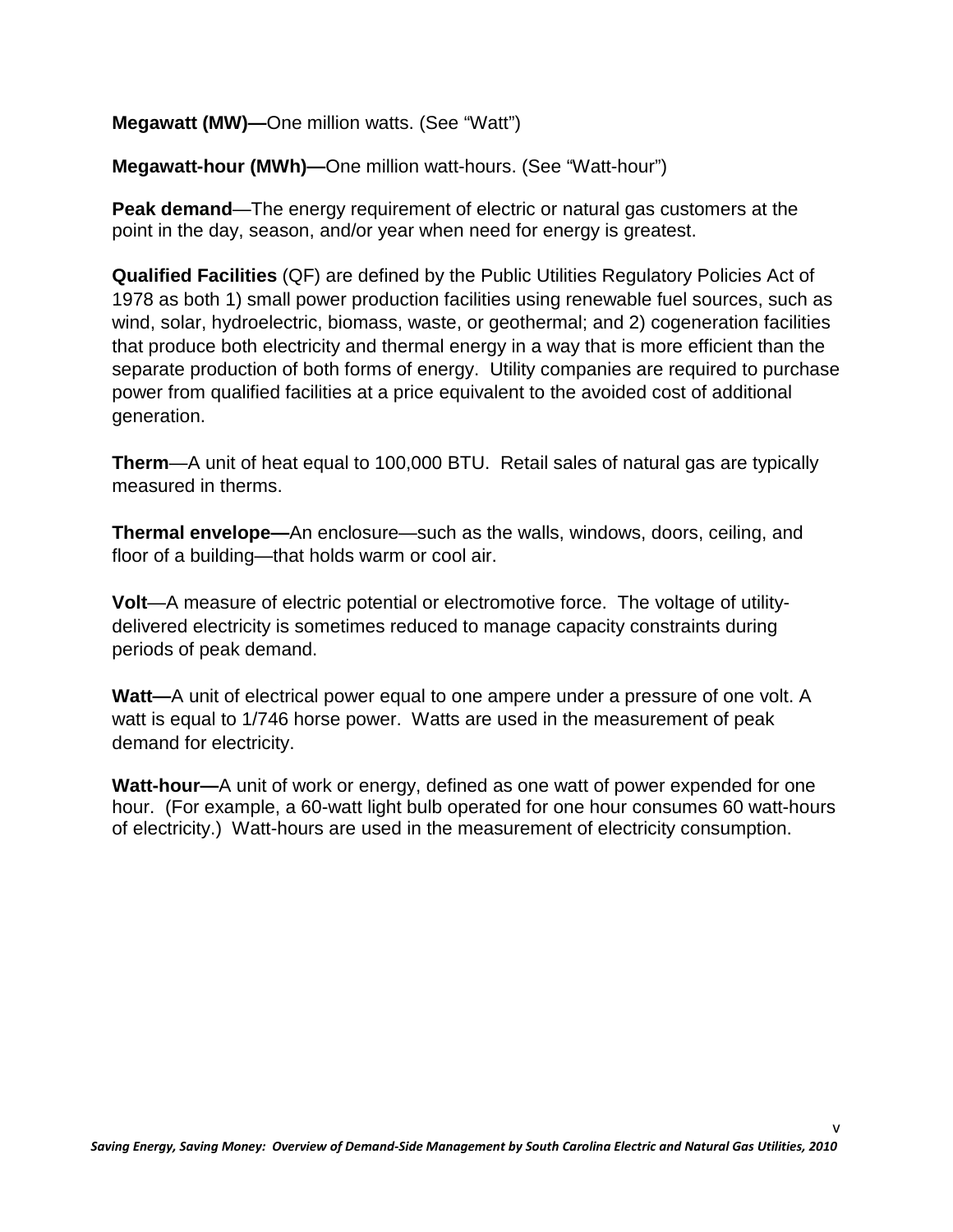# **Introduction**

Demand-side management ("DSM") is a strategy that electric and natural gas utilities employ to reduce the demand for, and cost of, their energy services.

As fossil fuel combustion grows more expensive and the process of adding generation, transmission, and distribution capacity becomes increasingly difficult, many utilities are finding that reducing the growth in demand for their services is more cost-effective at the margin than continuing to expand their supply capacity. It has been estimated that utility demand-reduction programs cost 2.5 cents per kWh saved and 37.0 cents per natural gas therm saved, which is less expensive at the margin than supplying additional energy resources $^3$  $^3$ . Utilities have also been encouraged by state legislative and regulatory incentives and/or mandates to increase their adoption of DSM.

DSM programs generally fall under the following categories:

- Energy efficiency, which reduces the demand for energy without requiring customers to sacrifice the benefits received from energy (e.g.—installing building insulation, purchasing efficient appliances);
- Conservation, which reduces the demand for energy by requiring customers to decrease their utilization of energy-consuming devices (e.g.—reducing thermostat temperature, turning off lights)<sup>[4](#page-7-1)</sup>;
- Load management, which reduces the demand for energy during periods of peak demand (such as daylight hours or summer months) when capacity is limited and the cost of energy provision is high; and
- Public information, which encourages customer participation in energy efficiency, conservation, and/or load management activities through public campaigns, direct-to-customer communication, or increasing customer access to information about their consumption of energy services.

DSM directly benefits utilities in the following ways:

• Distribution-only utilities avoid having to purchase additional peaking and baseload energy resources from the volatile wholesale energy market.

<span id="page-7-0"></span><sup>-&</sup>lt;br>3  ${}^{3}$ American Council for an Energy-Efficient Economy. "Saving Energy Cost-Effectively: A National Review of the Cost of Energy Saved Through Utility-Sector Energy Efficiency Programs".<http://www.aceee.org/research-report/u092>

<span id="page-7-1"></span> $4$  In 2010, there were no active utility DSM programs in South Carolina that directly encouraged energy conservation. However, many utility public information programs had the effect of indirectly encouraging energy conservation.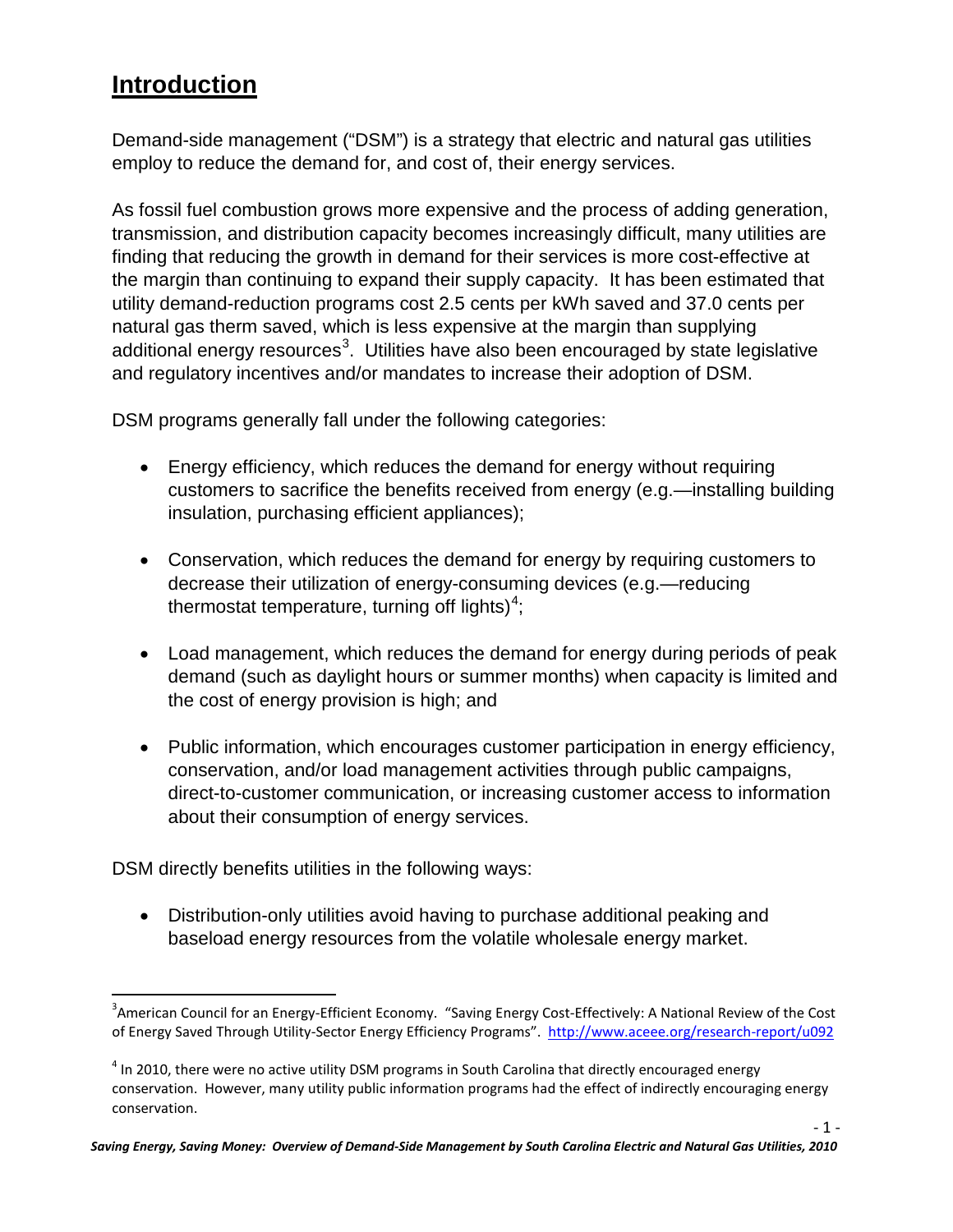- Electricity-generating utilities avoid the cost of securing fuel and pollution abatement for peaking and baseload power plants, while deferring expensive investments in new power plants and their associated compliance costs.
- Both kinds of utilities avoid costly investments in new transmission and distribution infrastructure.

Utilities may in turn pass these savings on to consumers, resulting in lower utility bills.

In addition, DSM directly benefits utility customers in the following ways:

- Many DSM programs provide financial incentives (such as rebates, bill credits, lower rates, or low-interest financing) to encourage customers to make choices that reduce their energy consumption overall or during periods of peak demand.
- By encouraging customers to reduce their energy usage or to consume energy during times when energy services are less costly, DSM programs help customers to reduce their monthly utility bill.

The following report is intended to inform utility customers, consumer advocates, state and local policymakers, and energy market professionals about the DSM programs implemented by South Carolina's electric and natural gas utilities in 2010. This report is based on utility responses to the South Carolina Energy Office's requests for information, as required by South Carolina Code of Laws Section 58-37-30 (see Appendix A). If you would like to learn more about an electric or natural gas utility's DSM programs, please contact the customer services department of that particular utility for additional information.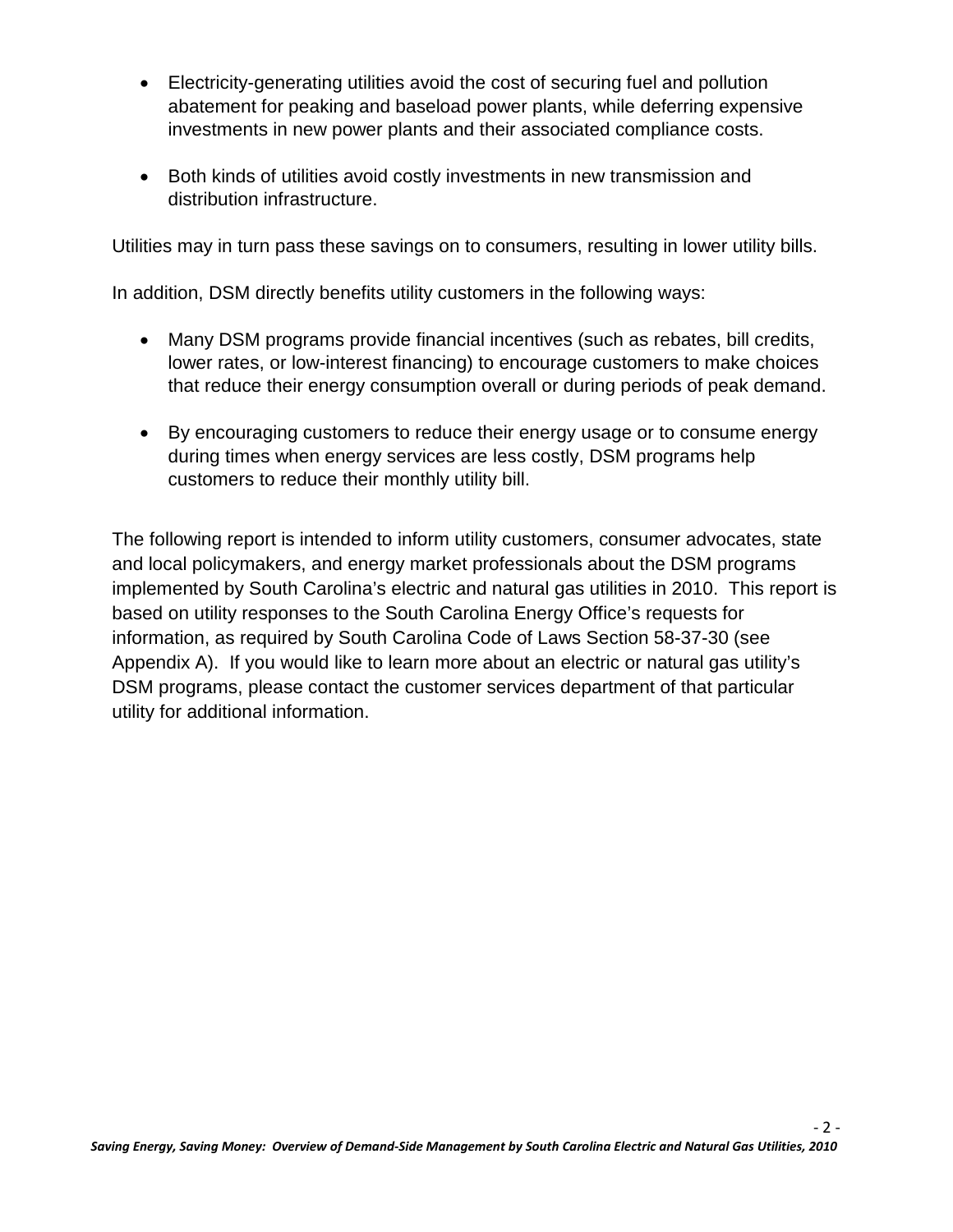# **Current and Projected Energy Savings from Demand-Side Management in South Carolina**

- **South Carolina Electric Cooperatives**'s ongoing load control program is estimated to reduce peak electricity demand by 100 MW.
- **Duke Energy Carolina**'s DSM programs were estimated to reduce electricity consumption between 120,000 and 140,000 MWh in 2010 and reduce peak demand between 800 and 880 MW in 2010. They are expected to reduce electricity consumption between 5,000,000 MWh and 13,730,000 MWh in 2030 and reduce peak electricity demand <u>between 1,900 and 3,188 MW in 2030</u>.<sup>[5](#page-9-0)</sup>
- **Progress Energy Carolina**'s new DSM programs were estimated to reduce electricity consumption 182,380 MWh in 2010 and reduce peak demand 162 MW in 2010. They are expected to reduce electricity consumption 2,578,830 MWh in 2025 and reduce peak electricity demand 1,328 MW in 2025. (These savings are in addition to the impact of Progress's pre-existing DSM programs.) $<sup>5</sup>$ </sup>
- **South Carolina Electric & Gas Company**'s DSM programs were estimated to reduce electricity consumption 103,000 MWh in 2010 and reduce peak electricity demand 220 MW in 2010. They are expected to reduce electricity consumption 1,285,000 MWh in 2025 and reduce peak electricity demand 435 MW in 2025.<sup>5</sup>
- **Santee Cooper**'s DSM programs were estimated to reduce electricity consumption 16,483 MWh in 2010 and reduce peak electricity demand 542 MW in 2010.
- **City of Rock Hill**'s load management programs were estimated to reduce peak electricity demand 6.1% in 2010.

Please see the sections below for more information about actual and projected energy savings and other benefits from utility DSM programs implemented in 2010.

<span id="page-9-0"></span><sup>&</sup>lt;sup>5</sup> These estimates were developed for annual Integrated Resource Plans submitted by investor-owned utilities to the Public Service Commission of South Carolina.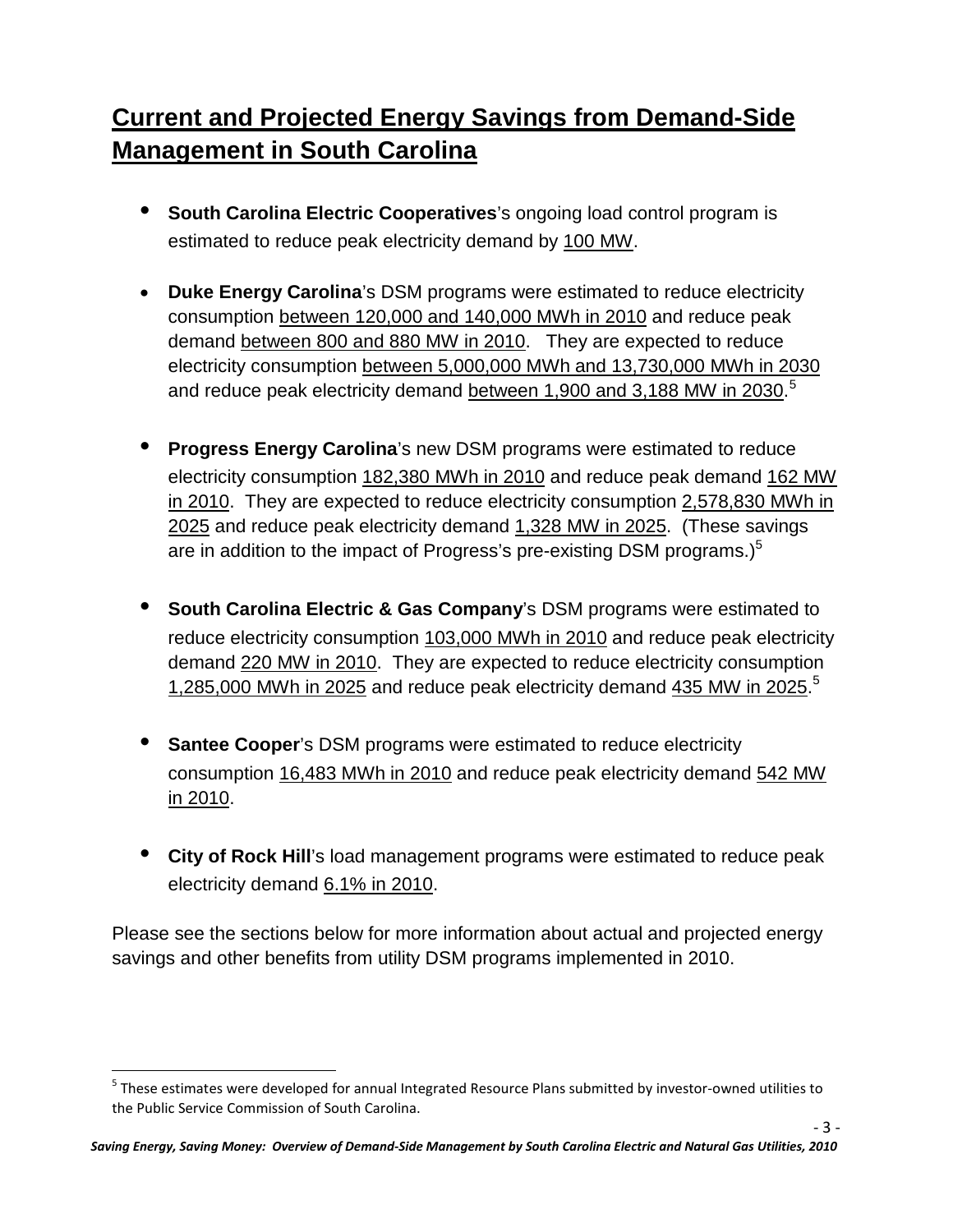# **South Carolina Electric Utilities—Summary**

Of the 46 electricity distribution utilities in South Carolina, 33 conducted DSM activities in 2010. These utilities together represented 97% of retail electricity sales by electric utilities in 2009. [6](#page-10-0)

In summary, their DSM activities consisted of—

Energy Efficiency:

- Four electric utilities offered financial incentives (such as lower rates or rebates) to builders and/or building occupants to promote energy efficient new construction.
- Three electric utilities offered financial incentives (such as lower rates, bill credits, or financing) to building occupants to encourage energy efficiency improvements in existing structures.
- Four electric utilities offered on-site energy assessments to customers, providing trained personnel to evaluate facilities and suggest methods for improving energy efficiency.
- Two electric utilities implemented energy efficiency and weatherization programs targeting low-income customers, giving personalized assistance and financial support to enable these customers to make needed home improvements and lower their monthly electric bill.
- Five electric utilities offered financial incentives (such as rebates or low-interest financing) for the purchase of energy efficient appliances, equipment, and/or lighting.

Load Management:

- Twenty-three electric utilities offered financial incentives (such as bill credits) to customers that opted to allow utilities to curtail the operation of certain appliances or processes (such as climate control) during periods of peak demand.
- Six electric utilities offered financial incentives (such as bill credits or lower rates) to customers that agreed to partially or completely halt electricity consumption (or allowed the utility to interrupt service) during periods of peak demand.
- Six electric utilities offered rates that reflected time-of-use, real-time, and/or seasonal capacity constraints and marginal generation costs during periods of peak demand.

<span id="page-10-0"></span> $6$  Source: United States Energy Information Administration, EIA-861 (2009): <http://www.eia.gov/cneaf/electricity/page/eia861.html>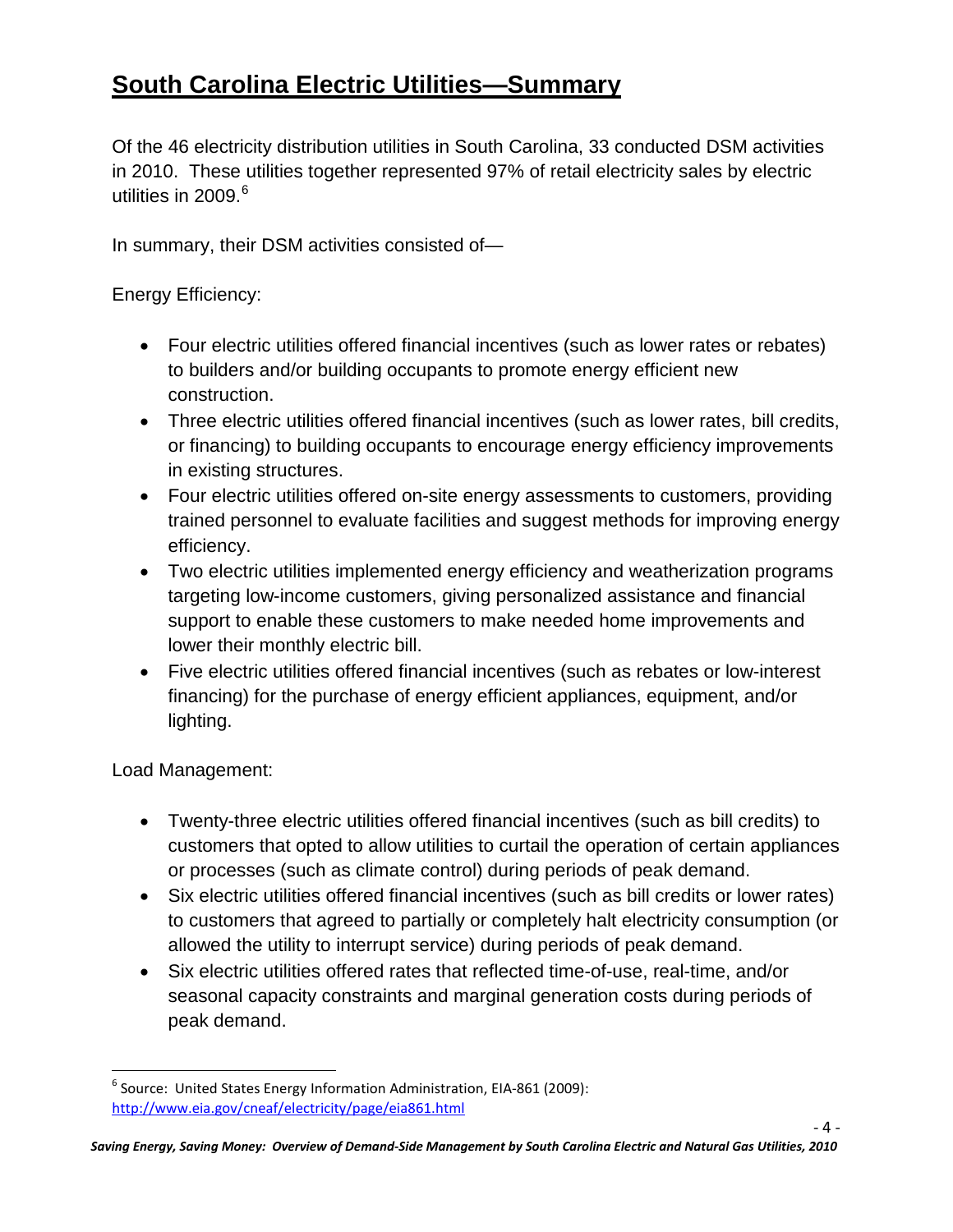- Two electric utilities had programs to purchase customer-generated electricity or provide incentives for customers to switch to on-site standby electricity generation during periods of peak demand.
- Two electric utilities offered financial incentives for the installation and/or operation of thermal storage equipment to enable shifting of thermal energy demand from peak to off-peak periods.
- Five electric utilities reduced the voltage of electricity delivered to customers during periods of peak demand. $<sup>7</sup>$  $<sup>7</sup>$  $<sup>7</sup>$ </sup>

Public Information:

- Five electric utilities maintained websites that offered energy efficiency and conservation tips and/or web-based systems for viewing and analyzing monthly electricity usage and cost.
- Two electric utilities offered in-home meters that displayed real-time information about customers' current and monthly electricity usage and cost.
- Three electric utilities communicated directly with customers through mailings and/or in-person assistance to offer energy efficiency and conservation tips and services.
- Three electric utilities conducted public outreach campaigns through advertising and/or presence at community events to publicize utility DSM programs and offer energy efficiency and conservation tips.
- Two electric utilities provided instructional programs and/or resources to K-12 schools to promote energy awareness.

Electric utilities reported operating the following DSM programs in 2010 $8$ :

<span id="page-11-0"></span> $^7$  Voltage reduction is unique among the listed measures in that it is implemented across an entire service area; utility customers are usually not able to opt out of voltage reduction events. Voltage reduction might be undesirable to customers who require high voltage levels and disadvantageous to utilities attempting to maximize revenue by delivering (and charging for) the highest allowable voltage. However, voltage is typically reduced to levels that are acceptably safe and conducive to the operation of most appliances, and utilities typically implement voltage reduction only as a last resort when facing temporary capacity constraints. Conservative application of voltage reduction using advanced grid technologies is growing increasingly accepted as a cost-effective way to reduce customer energy bills and lessen the need for new peaking power generation and distribution capacity.

<span id="page-11-1"></span> $8$  The programs in this table represent current and ongoing DSM programs by electric utilities. Pilot programs implemented in 2010 are not included.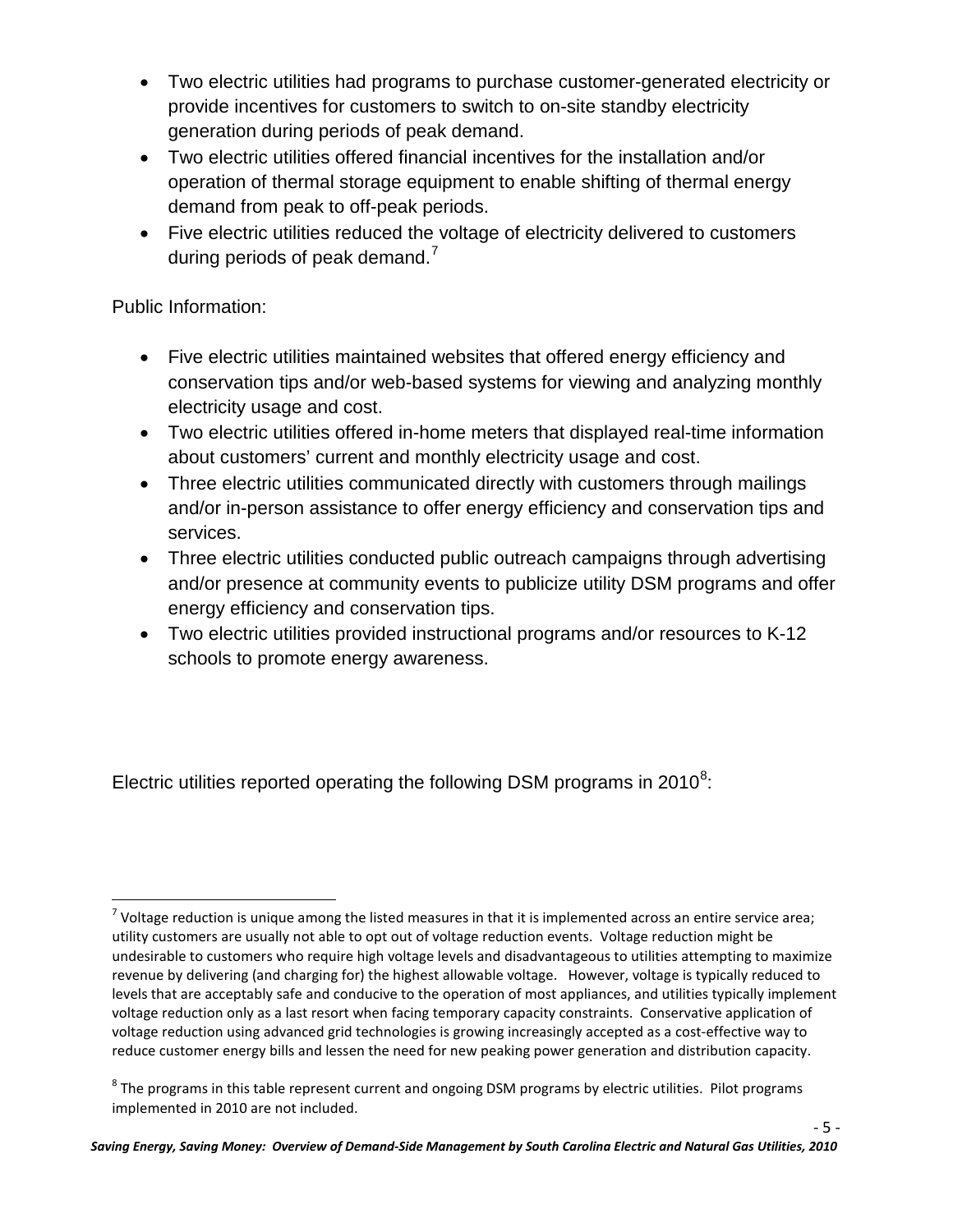|                                           |                  | Energy Efficiency            |                             |                       |                              |                                               | <b>Load Management</b> |                                   |                                         |                       |                |           | <b>Public Information</b>  |                      |                                  |           |                         |
|-------------------------------------------|------------------|------------------------------|-----------------------------|-----------------------|------------------------------|-----------------------------------------------|------------------------|-----------------------------------|-----------------------------------------|-----------------------|----------------|-----------|----------------------------|----------------------|----------------------------------|-----------|-------------------------|
| Electric Utility Name                     | Ownership        | Building<br>New              | <b>Building</b><br>Existing | On-Site               | Efficiency and<br>Low-Income | Equipment                                     | <b>Load</b>            | Interruptible Time-of-Use Standby |                                         |                       | <b>Thermal</b> | Voltage   | Web-Based                  | Real-Time<br>In-Home | Direct-to-                       | Public    | School                  |
|                                           |                  | Efficiency                   | <b>Retrofit</b>             | Assessments<br>Energy | Weatherization               | Incentives Incentives<br>and Lighting Control |                        | <b>Incentives</b><br>Service      | or Seasonal Generation Storage<br>Rates | Incentives Incentives |                | Reduction | Customer Tips<br>and Tools | Energy               | Communication<br><b>Customer</b> | Campaigns | Programs &<br>Resources |
|                                           |                  | <b>Incentives Incentives</b> |                             |                       | Assistance                   |                                               |                        |                                   |                                         |                       |                |           |                            | <b>Monitoring</b>    |                                  |           |                         |
| City of Abbeville                         | Municipal        |                              |                             |                       |                              |                                               |                        |                                   |                                         |                       |                |           |                            |                      |                                  |           |                         |
| <b>Bamberg Board of Public Works</b>      | Municipal        |                              |                             |                       |                              |                                               |                        |                                   |                                         |                       |                |           |                            |                      |                                  |           |                         |
| City of Bennettsville                     | Municipal        |                              |                             |                       |                              |                                               |                        |                                   |                                         |                       |                |           |                            |                      |                                  |           |                         |
| City of Camden                            | <b>Municipal</b> |                              |                             |                       |                              |                                               |                        |                                   |                                         |                       |                |           |                            |                      |                                  |           |                         |
| City of Clinton                           | Municipal        |                              |                             |                       |                              |                                               |                        |                                   |                                         |                       |                |           |                            |                      |                                  |           |                         |
| Town of Due West                          | <b>Municipal</b> |                              |                             |                       |                              |                                               |                        |                                   |                                         |                       |                |           |                            |                      |                                  |           |                         |
| Duke Energy Carolinas                     | Investor-Owned   |                              |                             |                       |                              |                                               |                        |                                   |                                         |                       |                |           |                            |                      |                                  |           |                         |
| Easley Combined Utility System            | Municipal        |                              |                             |                       |                              |                                               |                        |                                   |                                         |                       |                |           |                            |                      |                                  |           |                         |
| Electric Cooperatives (20 Member Coops)   | Cooperative      |                              |                             |                       |                              |                                               |                        |                                   |                                         |                       |                |           |                            |                      |                                  |           |                         |
| Gaffney Board of Public Works             | <b>Municipal</b> |                              |                             |                       |                              |                                               |                        |                                   |                                         |                       |                |           |                            |                      |                                  |           |                         |
| City of Georgetown                        | Municipal        |                              |                             |                       |                              |                                               |                        |                                   |                                         |                       |                |           |                            |                      |                                  |           |                         |
| Greenwood Commission of Public Works      | <b>Municipal</b> |                              |                             |                       |                              |                                               |                        |                                   |                                         |                       |                |           |                            |                      |                                  |           |                         |
| Greer Commission of Public Works          | Municipal        |                              |                             |                       |                              |                                               |                        |                                   |                                         |                       |                |           |                            |                      |                                  |           |                         |
| Laurens Commission of Public Works        | <b>Municipal</b> |                              |                             |                       |                              |                                               |                        |                                   |                                         |                       |                |           |                            |                      |                                  |           |                         |
| Lockhart Power Company                    | Investor-Owned   |                              |                             |                       |                              |                                               |                        |                                   |                                         |                       |                |           |                            |                      |                                  |           |                         |
| McCormick Commission of Public Works      | <b>Municipal</b> |                              |                             |                       |                              |                                               |                        |                                   |                                         |                       |                |           |                            |                      |                                  |           |                         |
| City of Newberry                          | Municipal        |                              |                             |                       |                              |                                               |                        |                                   |                                         |                       |                |           |                            |                      |                                  |           |                         |
| Orangeburg Department of Public Utilities | <b>Municipal</b> |                              |                             |                       |                              |                                               |                        |                                   |                                         |                       |                |           |                            |                      |                                  |           |                         |
| Progress Energy Carolinas                 | Investor-Owned   |                              |                             |                       |                              |                                               |                        |                                   |                                         |                       |                |           |                            |                      |                                  |           |                         |
| <b>Town of Prosperity</b>                 | Municipal        |                              |                             |                       |                              |                                               |                        |                                   |                                         |                       |                |           |                            |                      |                                  |           |                         |
| City of Rock Hill                         | Municipal        |                              |                             |                       |                              |                                               |                        |                                   |                                         |                       |                |           |                            |                      |                                  |           |                         |
| Santee Cooper                             | State-Owned      |                              |                             |                       |                              |                                               |                        |                                   |                                         |                       |                |           |                            |                      |                                  |           |                         |
| Seneca Light & Water Plant                | Municipal        |                              |                             |                       |                              |                                               |                        |                                   |                                         |                       |                |           |                            |                      |                                  |           |                         |
| South Carolina Electric & Gas Company     | Investor-Owned   |                              |                             |                       |                              |                                               |                        |                                   |                                         |                       |                |           |                            |                      |                                  |           |                         |
| City of Union                             | <b>Municipal</b> |                              |                             |                       |                              |                                               |                        |                                   |                                         |                       |                |           |                            |                      |                                  |           |                         |
| Westminster Commission of Public Works    | Municipal        |                              |                             |                       |                              |                                               |                        |                                   |                                         |                       |                |           |                            |                      |                                  |           |                         |
| <b>Town of Winnsboro</b>                  | <b>Municipal</b> |                              |                             |                       |                              |                                               |                        |                                   |                                         |                       |                |           |                            |                      |                                  |           |                         |

### **TABLE 1: Summary of Electric Utility Demand-Side Management, 2010**

*Saving Energy, Saving Money: Overview of Demand-Side Management by South Carolina Electric and Natural Gas Utilities, 2010*

<sup>-</sup> 6 -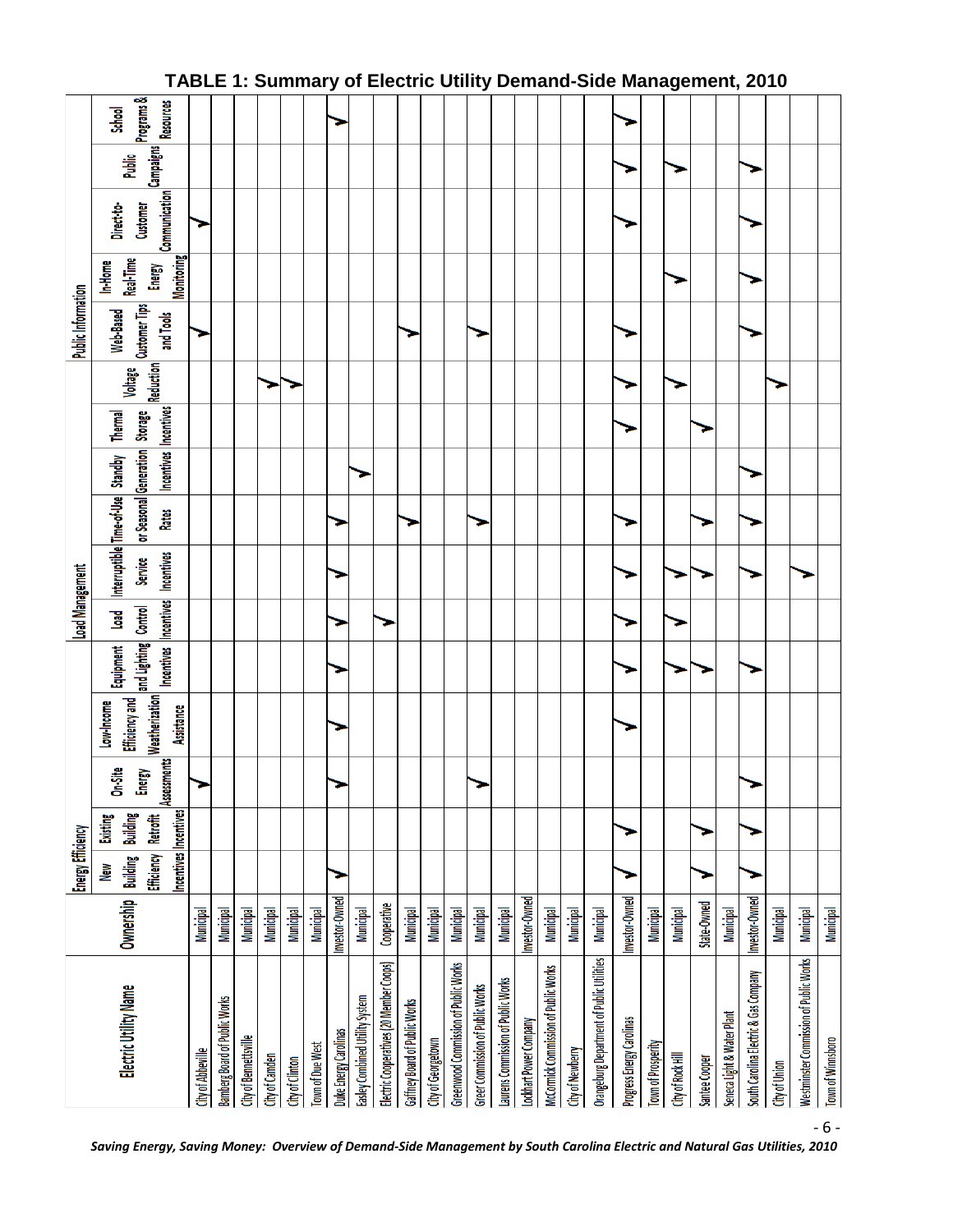Electric utilities submitted narrative descriptions of their 2010 DSM activities in response to SCEO requests for information. These descriptions are as follows, categorized by utility ownership. (The following descriptions are presented as submitted by each utility, with the exception of minor edits performed to ensure relevance to the scope of this report and consistency with its format):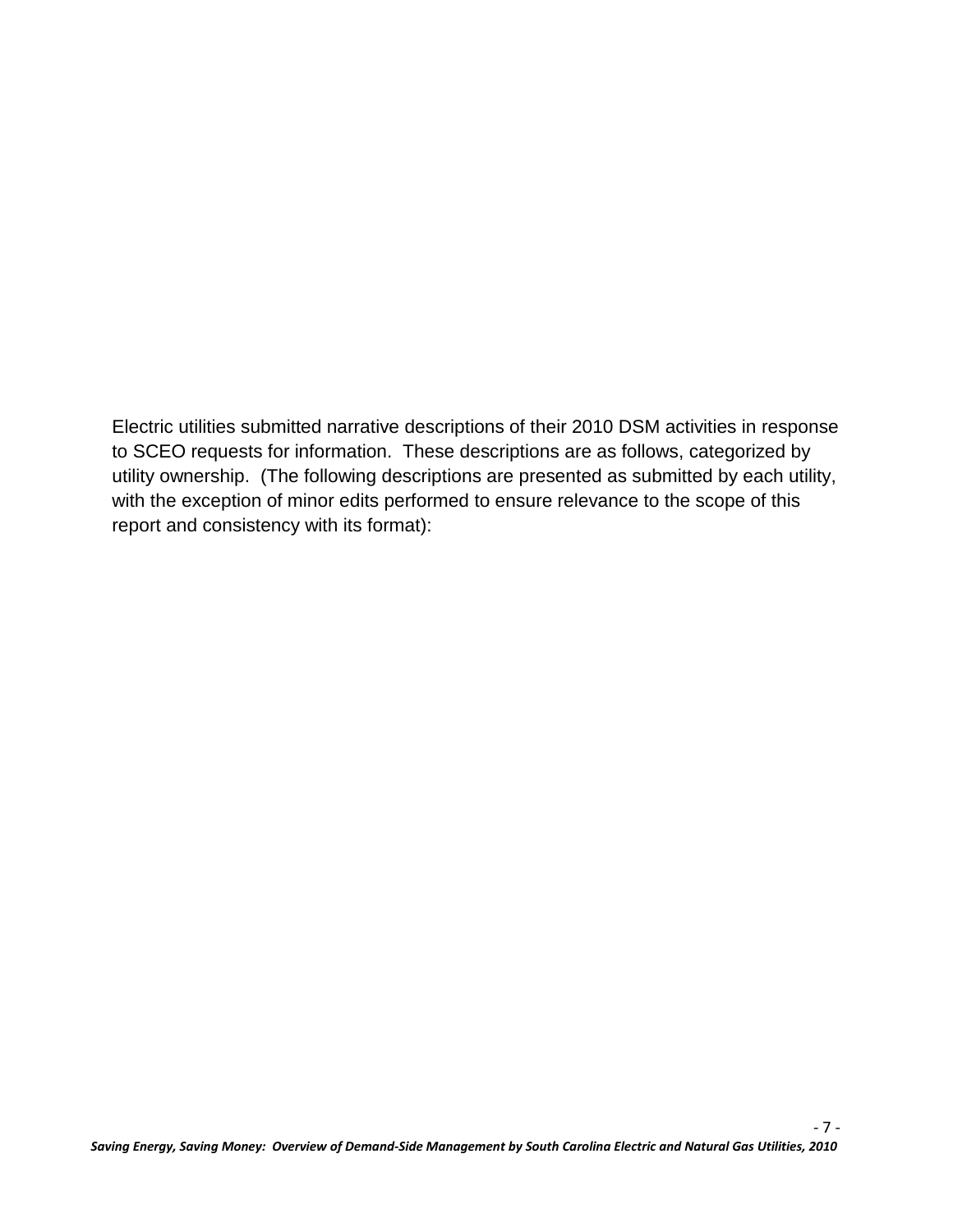## **Electric Cooperatives**

Central Electric Power Cooperative, Inc. ("Central") is reporting on behalf of the 20 electric cooperative distribution companies in South Carolina, of their activities in 2010 regarding Demand Side Management, Energy Efficiency, and Renewable Resource development.

#### *Current Programs*

There is an active demand response program whereby peak demands are minimized via electric water heater control. Central and its member cooperatives are conserving approximately 100 MW during winter months, and 40 MW during summer months. This is a longstanding program, and was established almost 30 years ago.

Also, Central and nine of its member distribution cooperatives are currently engaged in a research pilot that offers members low-interest loans for home weatherization utilizing the recently enacted South Carolina on-bill financing statute. Using a grant from the Doris Duke Charitable Foundation, the Washington, DC-based Environmental and Energy Study Institute, a bipartisan policy group that advises Congress on energy matters, will observe and collect data. One hundred loans will be made to retail consumers by mid-October, with resulting measurement and verification (m&v) performed during 2012.

#### *Activities Since 2009*

Central's member cooperatives undertook an energy efficiency residential pilot of site built homes in 2009, weatherizing and/or installing new HVAC in approximately 70 homes. On an overall average basis, energy use has declined by around 20 percent.

In the fall of 2009, Central applied for and was awarded a \$2.9M grant from the SC Energy Office to identify and install energy efficiency measures in manufactured homes. These measures included heat pump upgrades and ductwork improvement, replacing existing roofs with cool roofs, replacing older appliances with Energy Star new appliances and weatherization. For each measure, we were to identify 200 homes and make the improvements. This process was applied to all measures except weatherization, for which we used the local Community Action Agencies to perform the work. Seventy nine of the weatherized homes are included in our program. In addition to the above, in home displays, or energy monitors for the homeowner, were to be installed on 400 manufactured and stick built homes. The work was completed in early 2011. An outside consultant has been hired to install measurement and verification equipment, and we are currently monitoring these homes to track the energy savings over the year following the upgrades. The final report on this project will be available early 2012.

Central is also in the middle of a solar thermal water heater pilot program made possible by a grant from the SC Energy Office. Seventy homes across the state received a solar hot water heater upgrade in the fall of 2010. The energy and water use is being monitored by an outside contractor for a year following the upgrade. We are interested in the electric kWh savings generated by these solar systems as well as the electric demand reduction on our systems' peaks. The final report will also be made available in the early part of 2012.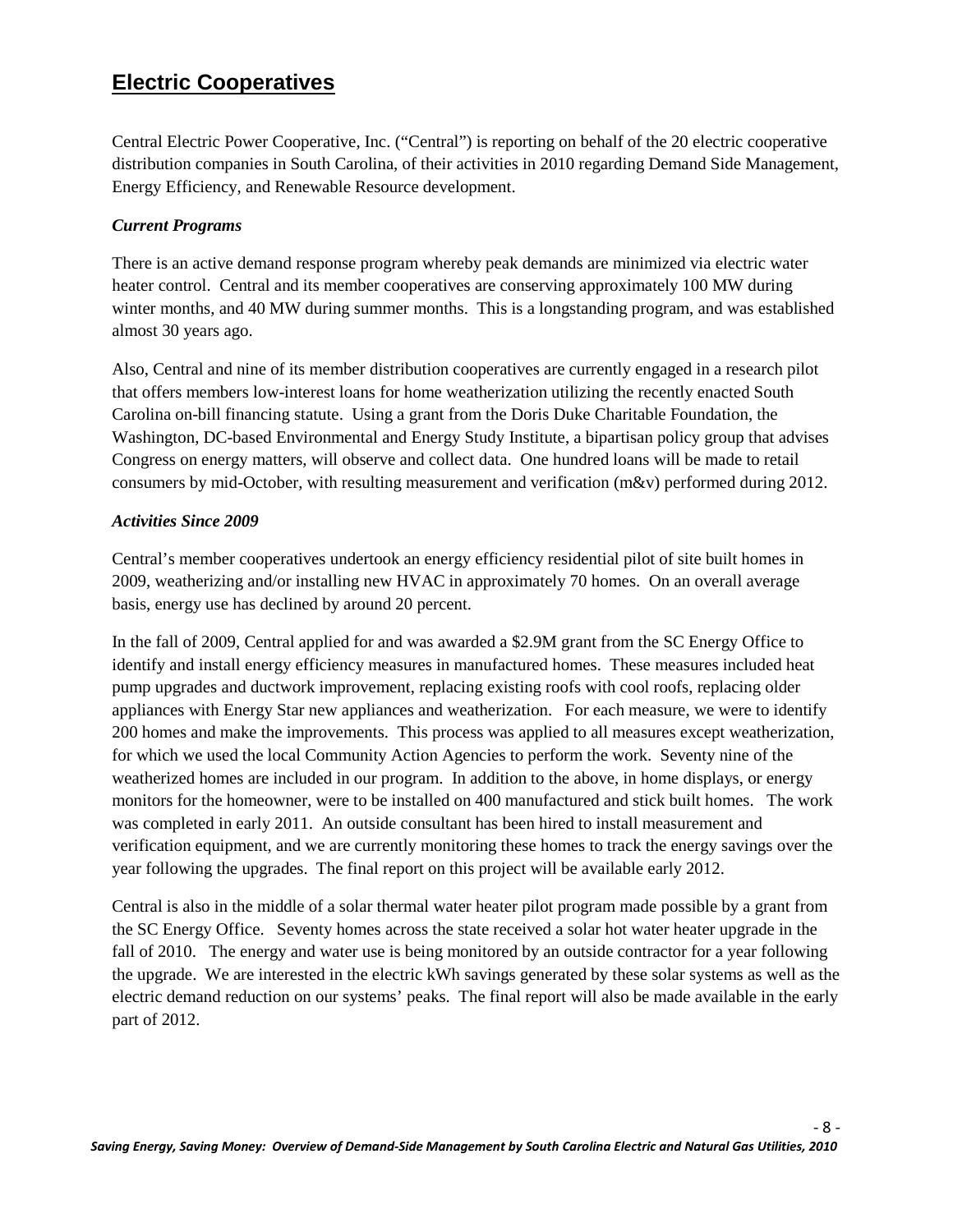# **Investor-Owned Electric Utilities**

#### **Duke Energy Carolinas**

In May 2007, Duke Energy Carolinas filed its application for approval of energy efficiency ("EE") and demand-side management ("DSM") programs under its save-a-watt initiative. These programs were approved by the Public Service Commission in February 2009. The company began implementation of the programs in June 2009.

Duke Energy Carolinas uses EE and DSM programs to help manage customer demand in an efficient, cost-effective manner. These programs can vary greatly in their dispatch characteristics, size and duration of load response, certainty of load response, and frequency of customer participation. In general, programs include two primary categories: EE programs that reduce energy consumption (conservation programs) and DSM programs that reduce energy demand (demand-side management or demand response programs and certain rate structure programs).

The following are the current EE and DSM programs in place in the Carolinas<sup>[9](#page-15-0)</sup>:

#### *Demand Response – Load Control Curtailment Programs*

These programs can be dispatched by the utility and have the highest level of certainty. Once a customer agrees to participate in a demand response load control curtailment program, the Company controls the timing, frequency, and nature of the load response. Duke Energy Carolinas' current load control curtailment program is:

• PowerManager

Power Manager is a residential load control program. Participants receive billing credits during the billing months of July through October in exchange for allowing Duke Energy Carolinas the right to cycle their central air conditioning systems and, additionally, to interrupt the central air conditioning when the Company has capacity needs.

#### *Demand Response – Interruptible and Related Rate Structures*

These programs rely either on the customer's ability to respond to a utility-initiated signal requesting curtailment or on rates with price signals that provide an economic incentive to reduce or shift load. Timing, frequency and nature of the load response depend on customers' voluntary actions. Duke Energy Carolinas' current interruptible and time of use curtailment programs include:

• PowerShare®

PowerShare® is a non-residential curtailable program consisting of three options, an Emergency Option for curtailable load, an Emergency Option for load curtailment using on-site generators, and a Voluntary Option.

- o The Emergency Option customers will receive capacity credits monthly based on the amount of load they agree to curtail during utility-initiated emergency events. Customers enrolled in the Emergency Option may also be enrolled in the Voluntary Option and eligible to earn additional credits.
- o Voluntary Option customers will be notified of pending emergency or economic events and can log on to a Web site to view a posted energy price for that particular event. Customers will then have the option to nominate load for the event and will be paid the posted energy credit for load curtailed.

- 9 -

<span id="page-15-0"></span> <sup>9</sup> *[Duke Energy Carolinas note:]* The information represented in this document only includes commercialized programs and does not include approved pilots offered in South Carolina in 2010.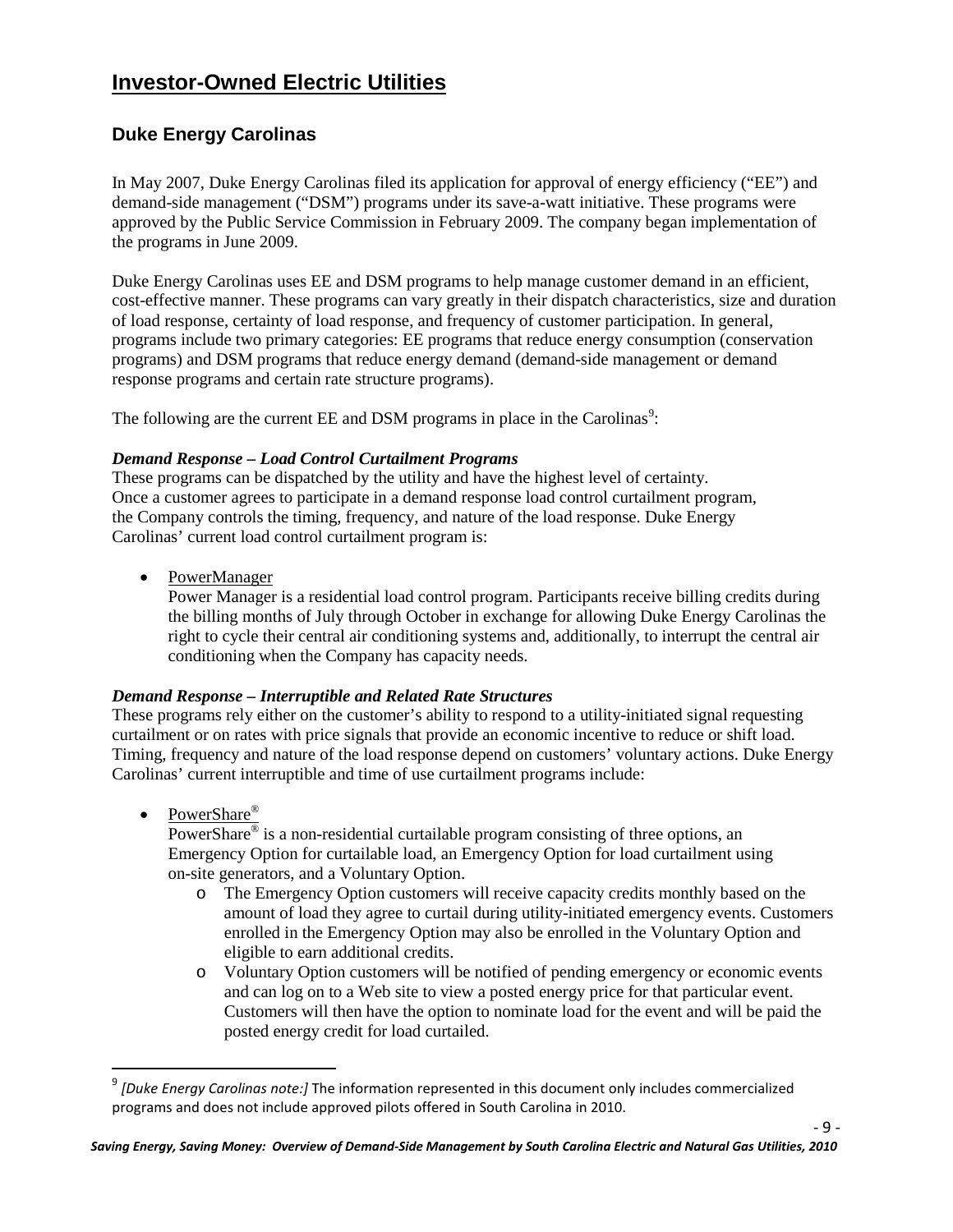- o Call Option customers receive monthly capacity credits based on the amount of load they agree to curtail during utility-initiated emergency or economic events. Customers choose from a few options (0, 5, 10 or 15) for the number of economic events that they can participate and receive day-ahead notification for economic events and 6 hour notification for emergency events.
- Rates using price signals
	- o Residential Time-of-Use (including a Residential Water Heating rate): This category of rates for residential customers incorporates differential seasonal and time-of-day pricing that encourages customers to shift electricity usage from on-peak time periods to off-peak periods. In addition, there is a Residential Water Heating rate for off-peak water heating electricity use.
	- o General Service and Industrial Optional Time-of-Use rates: This category of rates for general service and industrial customers incorporates differential seasonal and time-of-day pricing that encourages customers to use less electricity during on-peak time periods and more during off-peak periods.
	- o Hourly Pricing for Incremental Load: This category of rates for general service and industrial customers incorporates prices that reflect Duke Energy Carolinas' estimation of hourly marginal costs. In addition, a portion of the customer's bill is calculated under their embedded-cost rate. Customers on this rate can choose to modify their usage depending on hourly prices.

#### *Energy Efficiency Programs*

These programs are typically non-dispatchable, conservation-oriented education or incentive programs. Energy and capacity savings are achieved by changing customer behavior or through the installation of more energy-efficient equipment or structures. All effects of these existing programs are reflected in the customer load forecast. Duke Energy Carolinas' existing conservation programs include:

• Residential Energy Star<sup>®</sup> rates for new construction

This rate promotes the development of homes that are significantly more energy-efficient than a standard home. Homes are certified when they meet the standards set by the U.S. EPA and the U.S. DOE. To earn the symbol, a home must be at least 30 percent more efficient than the national Model Energy Code for homes, or 15 percent more efficient than the state energy code, whichever is more rigorous. Independent third-party inspectors test the homes to ensure they meet the standards to receive the Energy  $Star^{\otimes}$  symbol. The independent home inspection is the responsibility of the homeowner or builder. Electric space heating and/or electric domestic water heating are not required.

• Non-Residential Energy Assessments

The purpose of this program is to assist non-residential customers in assessing their energy usage and to provide recommendations for more efficient use of energy. The program also helps identify those customers who could benefit from other Duke Energy Carolinas non-residential DSM programs. The types of available energy assessments are as follows:

- o Online Analysis: The customer provides information about its facility. Duke Energy Carolinas will provide a report including energy-saving recommendations. o Telephone Interview Analysis:
	- The customer provides information to Duke Energy Carolinas through a telephone interview, after which billing data, and, if available, load profile data, will be analyzed. Duke Energy Carolinas will provide a detailed energy analysis report with an efficiency assessment along with recommendations for energy-efficiency improvements. A 12 month usage history may be required to perform this analysis.

- 10 -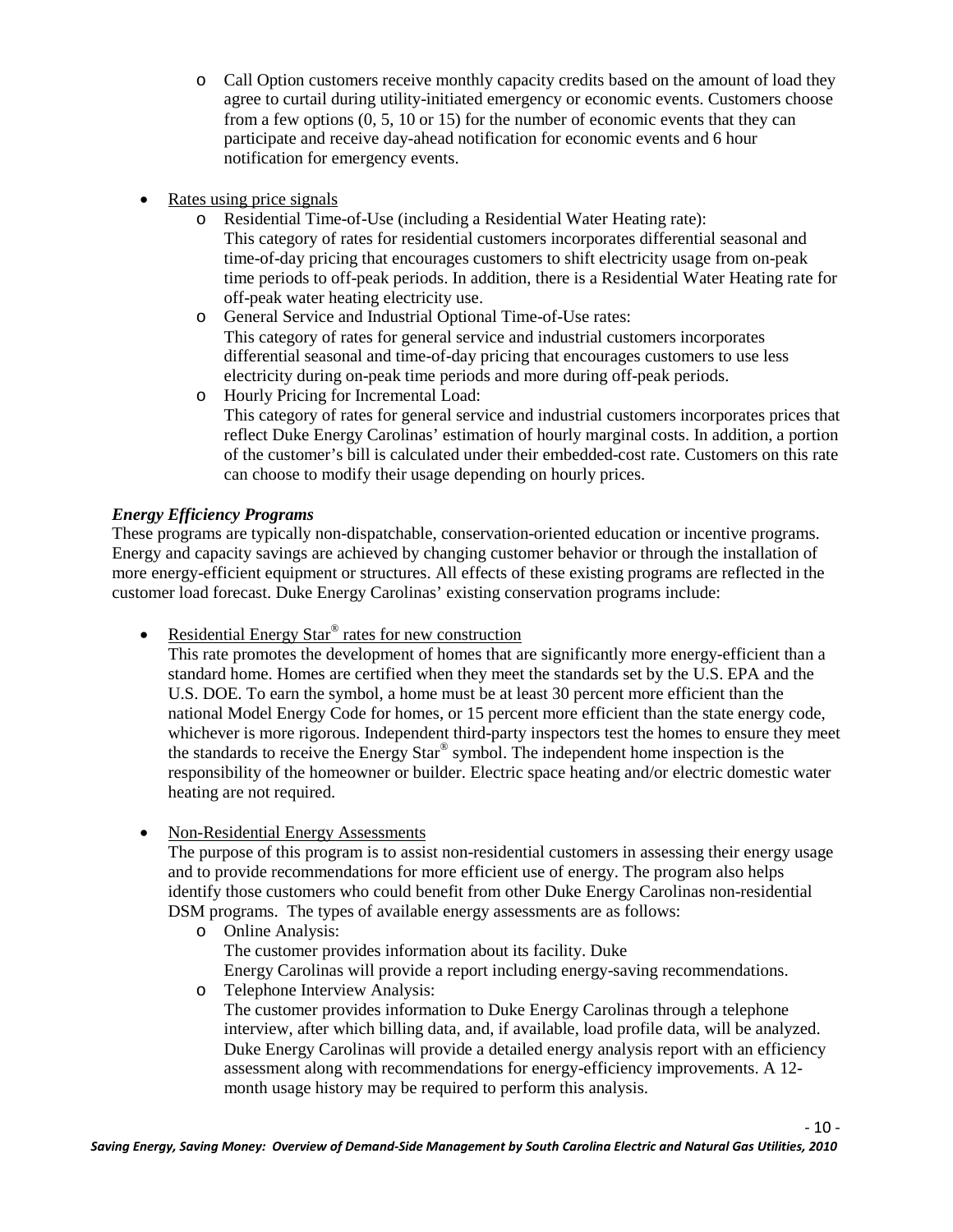o On-site Audit and Analysis:

For customers who have completed either an Online Analysis or a Telephone Interview Analysis, Duke Energy Carolinas will cover 50% of the costs of an on-site assessment. Duke Energy Carolinas will provide a detailed energy analysis report with an efficiency assessment along with recommendations, tailored to the customer's facility and operation, for energy efficiency improvements. The Company reserves the right to limit the number of off-site assessments for customers who have multiple facilities on the Duke Energy Carolinas system. Duke Energy Carolinas may provide additional engineering and analysis, if requested, and the customer agrees to pay the full cost of the additional assessment.

#### • Residential Energy Assessments

This program assists residential customers in assessing their energy usage and provides recommendations for more efficient use of energy in their homes. The program also helps identify those customers who could benefit most by investing in new demand-side management measures, undertaking more energy-efficient practices and participating in Duke Energy Carolinas programs. The types of available energy assessments and demand-side management products are as follows:

- o Mail-in Analysis. The customer provides information about their home, number of occupants, equipment, and energy usage on a mailed energy profile survey, from which Duke Energy Carolinas will perform an energy use analysis and provide a Personalized Home Energy Report including specific energy-saving recommendations.
- o Online Analysis. The customer provides information about their home, number of occupants, energy usage and equipment through an online energy profile survey. Duke Energy Carolinas will provide an Online Home Energy Audit including specific energysaving recommendations.
- o On-site Audit and Analysis. Duke Energy Carolinas will perform one onsite assessment of an owner-occupied home and its energy efficiency-related features during the life of this program.
- Low Income Energy Efficiency and Weatherization Program The purpose of this program is to assist low income residential customers with demand side management measures to reduce energy usage through energy efficiency kits or through assistance in the cost of equipment or weatherization measures.
- Energy Efficiency Education Program for Schools

The purpose of this program is to educate students about sources of energy and energy efficiency in homes and schools through a curriculum provided to public and private schools. This curriculum includes lesson plans, energy efficiency materials, and energy audits.

#### • Residential Smart \$aver® Energy Efficient Products Program

The Smart \$aver® Program provides incentives to residential customers who purchase energyefficient equipment. The program has two components – compact fluorescent light bulbs and high-efficiency air conditioning equipment.

This residential compact fluorescent light bulbs (CFLs) incentive program provides market incentives to customers and market support to retailers to promote use of CFLs. Special incentives to buyers and in-store support will increase demand for the products, spur store participation, and increase availability of CFLs to customers. Part of this program is to educate customers on the advantages (functionality and savings) of CFLs so that they will continue to purchase these bulbs in the future when no direct incentive is available.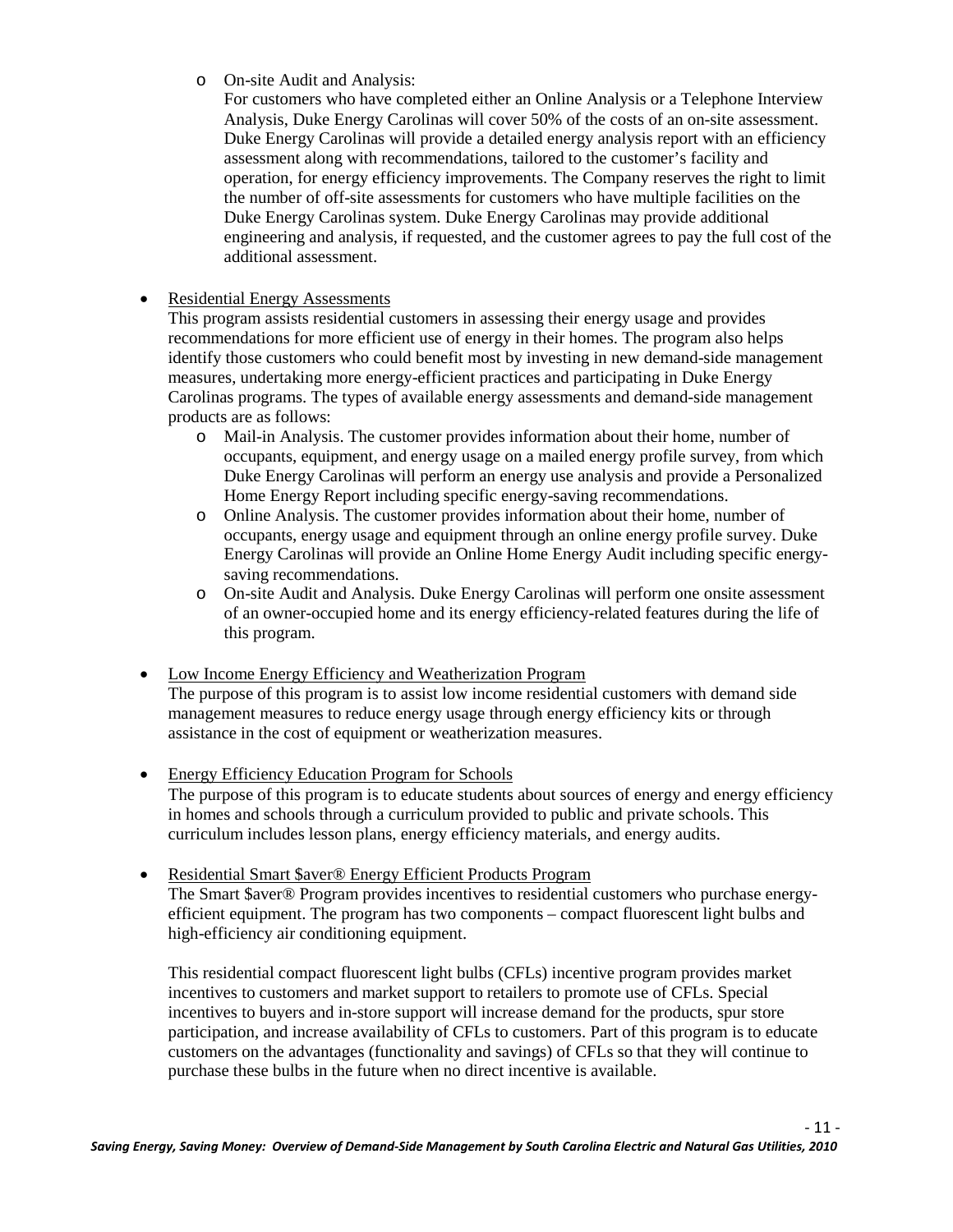The residential air conditioning program provides incentives to customers, builders, and heating contractors (Heating Ventilation & Air Condition (HVAC) dealers) to promote the use of highefficiency air conditioners and heat pumps with electronically commutated fan motors (ECM). The program is designed to increase the efficiency of air conditioning systems in new homes and for replacements in existing homes.

• Smart \$aver<sup>®</sup> for Non-Residential Customers

The purpose of this program is to encourage the installation of high-efficiency equipment in new and existing non-residential establishments. The program provides incentive payments to offset a portion of the higher cost of energy-efficient equipment. The following types of equipment are eligible for incentives: high-efficiency lighting, high efficiency air conditioning equipment, highefficiency motors, and high-efficiency pumps. Customer incentives may be paid for other highefficiency equipment as determined by the Company to be evaluated on a case-by-case basis.

The projected impacts from these programs are as follows:

|      |           |              |     |    |                         | <b>Conservation and Demand Side Management Programs</b> |       |                    |
|------|-----------|--------------|-----|----|-------------------------|---------------------------------------------------------|-------|--------------------|
|      |           |              |     |    |                         |                                                         |       |                    |
|      |           | Conservation |     |    | Demand Response Peak MW |                                                         |       | <b>Total</b>       |
|      |           |              |     |    | Summer Peak MW          |                                                         |       | <b>Summer Peak</b> |
|      | MWh       | MW           | IS  | SG |                         | PowerShare   PowerManager                               | Total | <b>MW Impacts</b>  |
| 2010 | 120,000   | 15           | 218 | 75 | 192                     | 300                                                     | 785   | 800                |
| 2011 | 330,000   | 42           | 218 | 75 | 347                     | 321                                                     | 961   | 1003               |
| 2012 | 660,000   | 81           | 218 | 75 | 494                     | 380                                                     | 1168  | 1249               |
| 2013 | 1,140,000 | 141          | 218 | 75 | 548                     | 414                                                     | 1255  | 1396               |
| 2014 | 1,620,000 | 201          | 218 | 75 | 548                     | 426                                                     | 1267  | 1468               |
| 2015 | 2,110,000 | 259          | 218 | 75 | 548                     | 426                                                     | 1267  | 1526               |
| 2016 | 2,590,000 | 317          | 218 | 75 | 548                     | 426                                                     | 1267  | 1584               |
| 2017 | 3,070,000 | 396          | 218 | 75 | 548                     | 426                                                     | 1267  | 1663               |
| 2018 | 3,550,000 | 457          | 218 | 75 | 548                     | 426                                                     | 1267  | 1724               |
| 2019 | 4,030,000 | 496          | 218 | 75 | 548                     | 426                                                     | 1267  | 1763               |
| 2020 | 4,520,000 | 553          | 218 | 75 | 548                     | 426                                                     | 1267  | 1820               |
| 2021 | 5,000,000 | 633          | 218 | 75 | 548                     | 426                                                     | 1267  | 1900               |
| 2022 | 5,000,000 | 633          | 218 | 75 | 548                     | 426                                                     | 1267  | 1900               |
| 2023 | 5,000,000 | 633          | 218 | 75 | 548                     | 426                                                     | 1267  | 1900               |
| 2024 | 5,000,000 | 633          | 218 | 75 | 548                     | 426                                                     | 1267  | 1900               |
| 2025 | 5,000,000 | 633          | 218 | 75 | 548                     | 426                                                     | 1267  | 1900               |
| 2026 | 5,000,000 | 633          | 218 | 75 | 548                     | 426                                                     | 1267  | 1900               |
| 2027 | 5,000,000 | 633          | 218 | 75 | 548                     | 426                                                     | 1267  | 1900               |
| 2028 | 5,000,000 | 633          | 218 | 75 | 548                     | 426                                                     | 1267  | 1900               |
| 2029 | 5,000,000 | 633          | 218 | 75 | 548                     | 426                                                     | 1267  | 1900               |
| 2030 | 5,000,000 | 633          | 218 | 75 | 548                     | 426                                                     | 1267  | 1900               |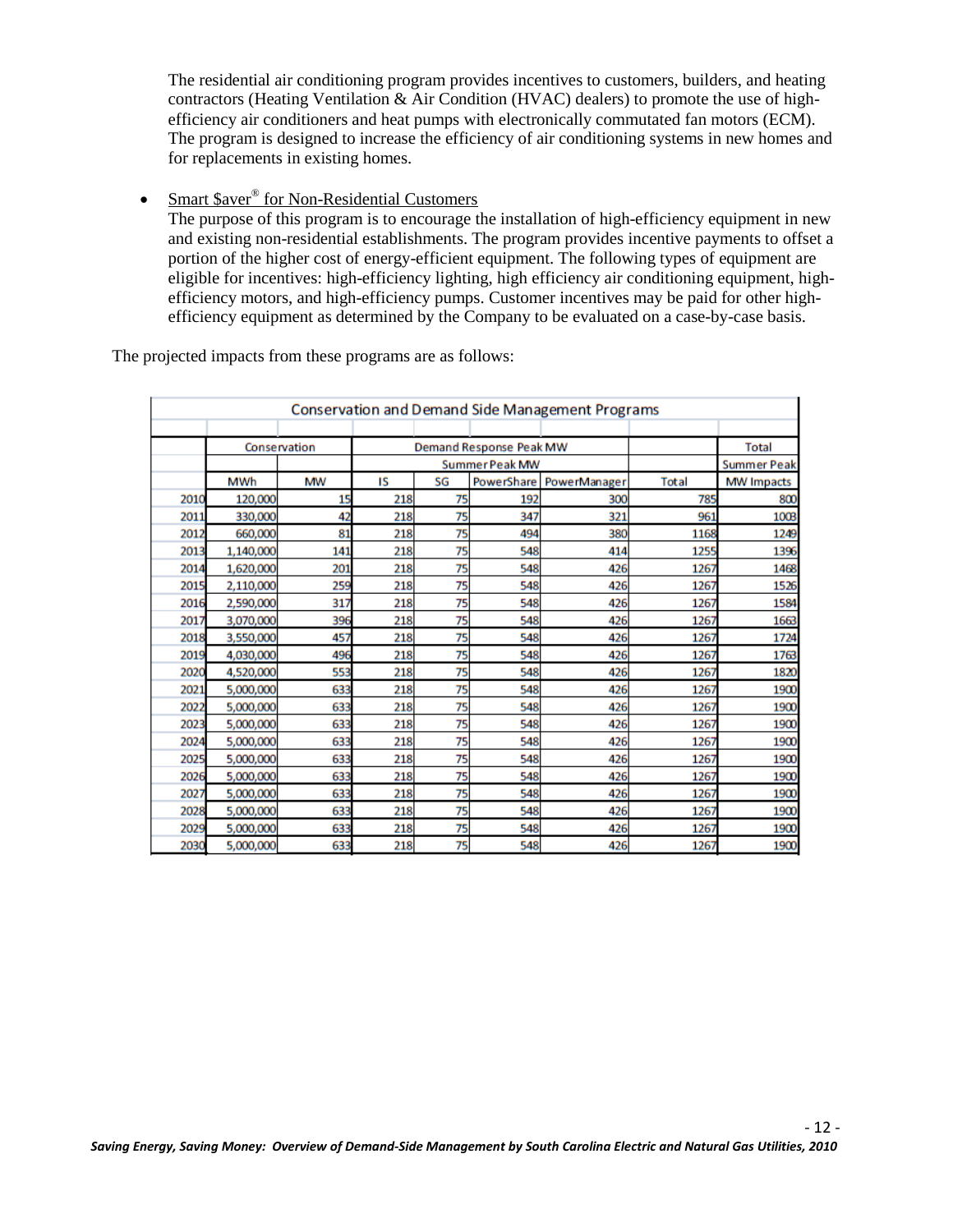|      |            |              |     |    | High EE Case Projected Load Impacts |                                                         |       |                    |
|------|------------|--------------|-----|----|-------------------------------------|---------------------------------------------------------|-------|--------------------|
|      |            |              |     |    |                                     | <b>Conservation and Demand Side Management Programs</b> |       |                    |
|      |            |              |     |    |                                     |                                                         |       |                    |
|      |            | Conservation |     |    | <b>Demand Response Peak MW</b>      |                                                         |       | <b>Total</b>       |
|      |            |              |     |    | <b>Summer Peak MW</b>               |                                                         |       | <b>Summer Peak</b> |
|      | MWh        | <b>MW</b>    | IS  | SG | <b>PowerShare</b>                   | PowerManager                                            | Total | <b>MW Impacts</b>  |
| 2010 | 140,000    | 18           | 245 | 84 | 215                                 | 318                                                     | 862   | 880                |
| 2011 | 390,000    | 49           | 248 | 85 | 395                                 | 340                                                     | 1068  | 1117               |
| 2012 | 770,000    | 95           | 249 | 86 | 565                                 | 402                                                     | 1302  | 1397               |
| 2013 | 1,340,000  | 166          | 250 | 86 | 629                                 | 436                                                     | 1401  | 1567               |
| 2014 | 1,910,000  | 236          | 251 | 86 | 630                                 | 450                                                     | 1417  | 1653               |
| 2015 | 2,650,000  | 326          | 252 | 87 | 634                                 | 450                                                     | 1424  | 1750               |
| 2016 | 3,390,000  | 415          | 254 | 87 | 637                                 | 451                                                     | 1429  | 1845               |
| 2017 | 4,130,000  | 533          | 255 | 88 | 640                                 | 452                                                     | 1434  | 1967               |
| 2018 | 4,870,000  | 626          | 256 | 88 | 642                                 | 454                                                     | 1439  | 2066               |
| 2019 | 5,600,000  | 689          | 256 | 88 | 644                                 | 455                                                     | 1444  | 2132               |
| 2020 | 6,340,000  | 777          | 257 | 88 | 646                                 | 457                                                     | 1448  | 2225               |
| 2021 | 7,080,000  | 898          | 258 | 89 | 648                                 | 459                                                     | 1453  | 2351               |
| 2022 | 7,820,000  | 990          | 259 | 89 | 650                                 | 461                                                     | 1459  | 2449               |
| 2023 | 8,560,000  | 1,084        | 260 | 89 | 652                                 | 463                                                     | 1464  | 2548               |
| 2024 | 9,300,000  | 1,137        | 260 | 90 | 654                                 | 466                                                     | 1470  | 2606               |
| 2025 | 10,040,000 | 1,230        | 261 | 90 | 656                                 | 468                                                     | 1475  | 2706               |
| 2026 | 10,780,000 | 1,321        | 262 | 90 | 658                                 | 471                                                     | 1481  | 2802               |
| 2027 | 11,520,000 | 1,458        | 263 | 90 | 660                                 | 473                                                     | 1487  | 2945               |
| 2028 | 12,260,000 | 1,547        | 264 | 91 | 662                                 | 476                                                     | 1493  | 3040               |
| 2029 | 12,990,000 | 1,645        | 264 | 91 | 664                                 | 479                                                     | 1499  | 3144               |
| 2030 | 13,730,000 | 1,683        | 265 | 91 | 666                                 | 482                                                     | 1505  | 3188               |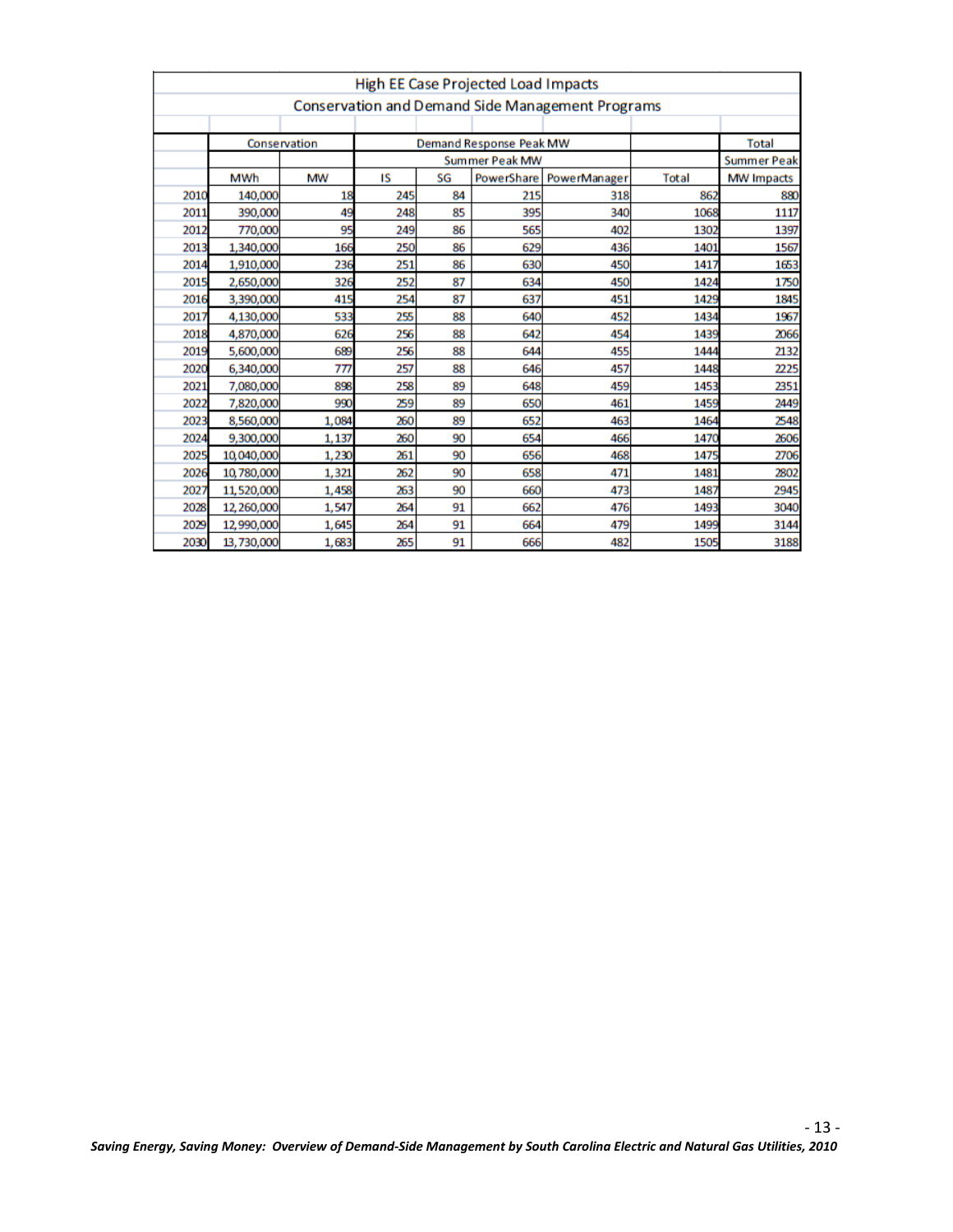#### **Progress Energy Carolinas:**

#### *New (Post-2007) Demand Side Management (DSM) and Energy Efficiency (EE) Programs*

Progress Energy Carolinas, Inc. (PEC) continues to pursue a long-term, balanced capacity and energy strategy to meet the future electricity needs of its customers. This balanced strategy includes a strong commitment to demand side management (DSM) and energy efficiency (EE) programs, investments in renewable and emerging energy technologies, and state-of-the art power plants and delivery systems. PEC currently has the following six EE programs, three DSM programs and one pilot program that have been approved by both the North Carolina Utilities Commission and the Public Service Commission of South Carolina:

#### *Energy Efficiency Programs*

- Residential Home Energy Improvement
- Residential Home Advantage
- Residential Neighborhood Energy Saver (Low-Income)
- Residential Lighting Program
- Residential Appliance Recycling Program
- Commercial, Industrial, and Governmental (CIG) Energy Efficiency

#### *Demand Response Programs*

- Residential EnergyWise HomeSM
- CIG Demand Response Automation Program
- Distribution System Demand Response (DSDR) Program

#### *Pilot Programs*

• Solar Water Heating Pilot Program

\*\*\*

#### *Energy Efficiency Programs*

• Residential Home Energy Improvement Program

The Residential Home Energy Improvement Program offers PEC customers a variety of energy conservation measures designed to increase energy efficiency for existing residential dwellings that can no longer be considered new construction. The prescriptive menu of energy efficiency measures provided by the program allows customers the opportunity to participate based on the needs and characteristics of their individual homes. Financial incentives are provided to participants for each of the conservation measures promoted within this program. The program utilizes a network of pre-qualified contractors to install each of the following energy efficiency measures:

- o High-Efficiency Heat Pumps and Central A/C
- o Duct Testing & Repair
- o HVAC Tune-up
- o Insulation Upgrades/Attic Sealing
- o Window Replacement

In addition, PEC's previously existing Energy Efficiency Financing program was incorporated into this program in 2009 to connect customers with screened contractors who provide complete installation and financing on a range of energy-saving home improvements.

- 14 -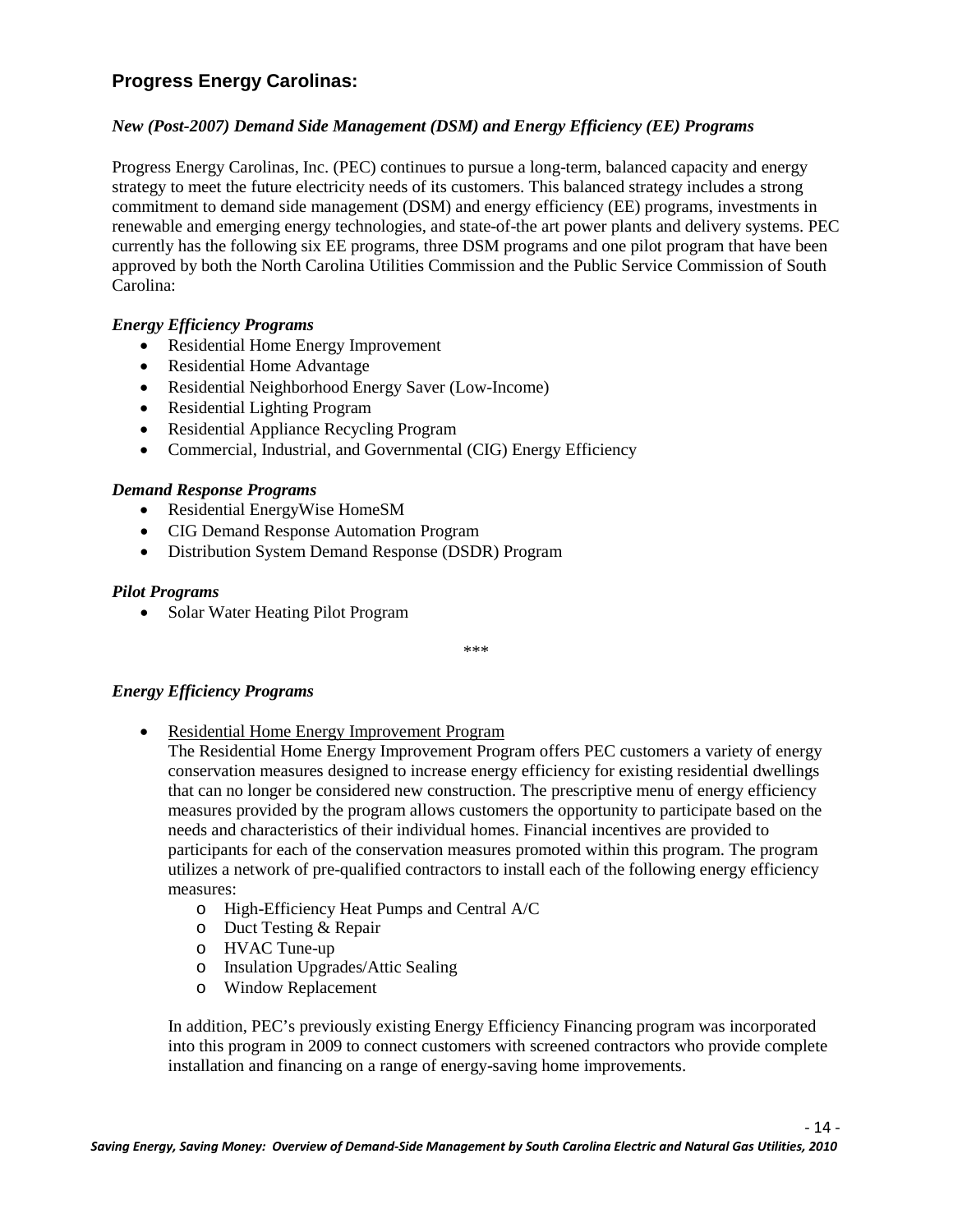The Residential Home Energy Improvement program was launched in July 2009. Through July 31, 2010, there have been 25,746 participants contributing 11,510 MWh in net annualized energy savings and 8,776 kW in peak demand savings.

• Residential Home Advantage (New Construction) Program

The Residential Home Advantage New Construction Program offers developers and builders the potential to maximize energy savings in various types of new residential construction. The program utilizes a prescriptive approach for developers and builders of projects for single-family, multi-family (three stories or less), and manufactured housing units. The program is also available to high rise multi-family units that are currently not eligible for ENERGY STAR® as long as each unit meets the intent of the ENERGY STAR® builder option package for their climate zone and the Home Advantage Program criteria.

The primary objectives of this program are to reduce system peak demands and energy consumption within new homes. New construction represents a unique opportunity for capturing cost effective DSM and EE savings by encouraging the investment in energy efficiency features that would otherwise be impractical or more costly to install at a later time. These are often referred to as lost opportunities.

Since the launch of the Residential Home Advantage program in December 2008, there have been 1,608 participants through July 31, 2010, contributing 1,797 MWh in net annualized energy savings and 618 kW in peak demand savings.

• Residential Lighting Program

PEC has partnered with various manufacturers and retailers across its entire service territory to offer ENERGY STAR® qualified lighting products to its customers. PEC's Residential Lighting Program was launched in January 2010 to provide both customer incentives, in the form of reduced pricing, and marketing support to retailers in order to encourage a greater adoption of ENERGY STAR® qualified or other high efficiency lighting products. The program promotes the purchase of these products using in-store and on-line promotions. PEC is also promoting a greater awareness of these products using special retail and community events. The early years of the program focuses on compact fluorescent light bulbs (CFLs), with the intent to add newer lighting technologies as they become available and cost-effective.

Through July 31, 2010, 1,760,541 CFLs have been sold through the Residential Lighting Program, contributing 38,605 MWh in net annualized energy savings and 3,665 kW in peak demand savings.

Prior to implementation of the Residential Lighting Program, PEC ran a CFL Buy-Down Pilot during the last quarter of 2007 which accounted for 203,222 bulbs sold and contributed 6,706 MWh in annualized net energy savings and 630 kW in peak demand savings.

• Residential Neighborhood Energy Saver (Low-Income) Program

PEC's Neighborhood Energy Saver Program was launched in October 2009 to assist low-income residential customers implement energy conservation measures which in turn lessen their household energy costs. The program provides assistance to low-income families by installing a comprehensive package of energy conservation measures that lower energy consumption at no cost to the customer. Prior to installing measures, an energy assessment is conducted on each residence to identify the appropriate measures to install. In addition to the installation of energy efficiency measures, an important component of the Neighborhood Energy Saver program is the provision for one-on-one energy education. Each resident receives education on energy efficiency techniques and is encouraged to make behavioral changes to help reduce and control their energy usage.

- 15 -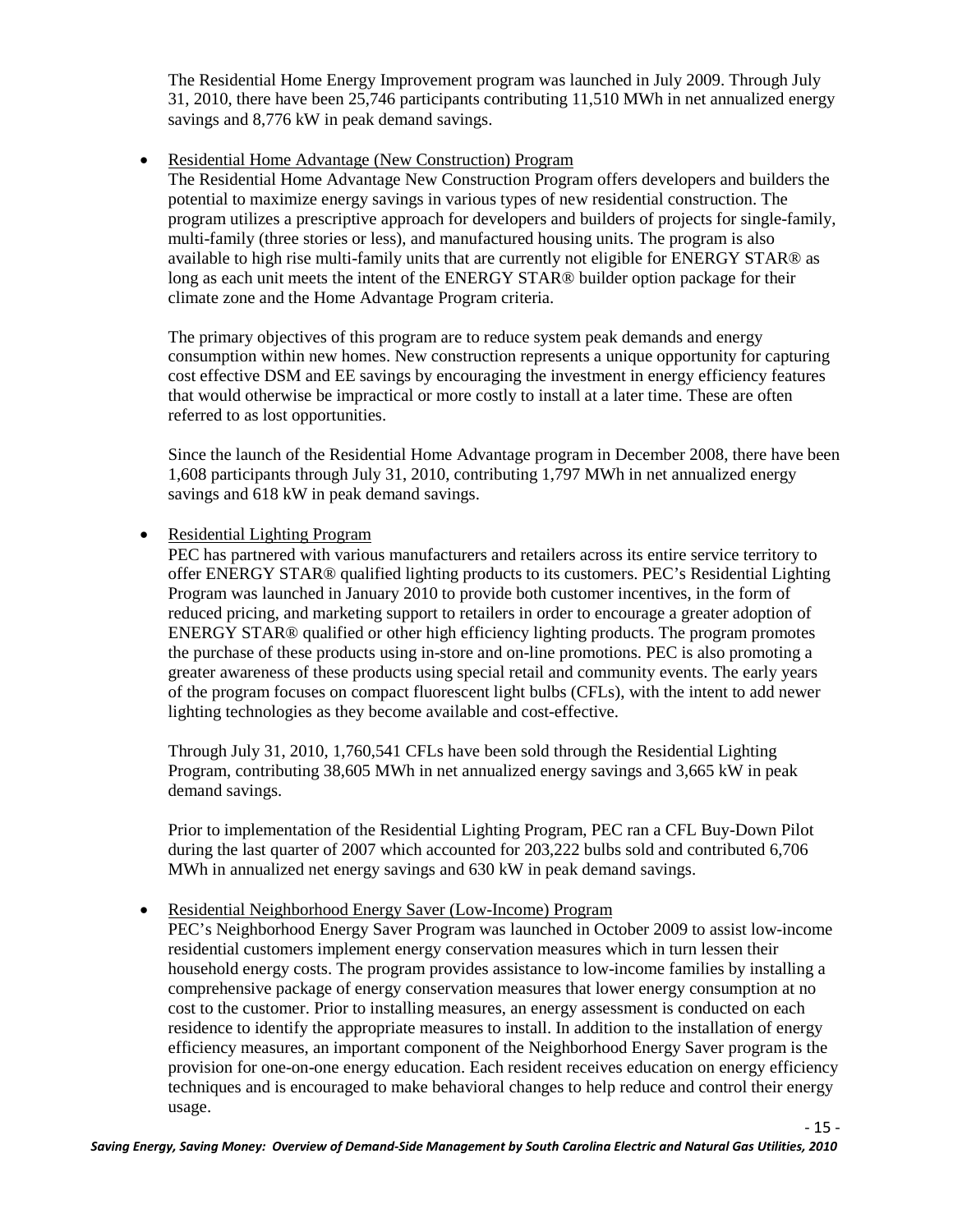As of July 31, 2010, measures have been installed in 2,936 homes. These installed measures contributed 2,727 MWh in net annualized energy savings and 420 kW in peak demand savings.

• Residential Appliance Recycling Program

The Appliance Recycling Program is designed to reduce energy usage by removing less efficient refrigerators and freezers that are operating within residences across the PEC service territory. The program provides residential customers with free pick-up and an incentive of \$50 for allowing PEC to collect and recycle their less efficient refrigerator or freezer and permanently remove the unit from service.

The Residential Appliance Recycling Program was launched in April 2010. As of July 31, 2010, there have been 1,711 participants contributing 1,078 MWh in net annualized energy savings and 125 kW in peak demand savings.

#### • Commercial, Industrial, and Governmental (CIG) Energy Efficiency Program

The CIG Energy Efficiency Program is available to all CIG customers interested in improving the energy efficiency of their new construction projects or existing facilities. New construction incentives provide an opportunity to capture cost effective energy efficiency savings that would otherwise be impractical or more costly to install at a later time. The retrofit market offers energy saving opportunities for CIG customers with older, energy inefficient electrical equipment. The program includes prescriptive incentives for measures that address the following major end-use categories:

- o HVAC
- o Lighting
- o Motors & Drives
- o Refrigeration

In addition, the program offers incentives for custom measures to specifically address the individual needs of customers in the new construction or retrofit markets, such as those with more complex applications or in need of energy efficiency opportunities not covered by the prescriptive measures. The program also seeks to meet the following overall goals:

- o Educate and train trade allies, design firms and customers to influence selection of energy efficient products and design practices.
- o Educate CIG customers regarding the benefits of energy efficient products and design elements and provide them with tools and resources to cost-effectively implement energy-saving projects.

The CIG Energy Efficiency program was launched in April 2009. As of July 31, 2010, there have been 905 participants contributing 32,203 MWh in net annualized energy savings and 7,014 kW in peak demand savings.

#### *Demand Response Programs*

• Residential EnergyWise HomeSM Program

The Residential EnergyWise HomeSM Program is a direct load control program that allows PEC, through the installation of load control switches at the customer's premise, to remotely control the following residential appliances:

o Central air conditioning or electric heat pumps

For each of the control options above, an initial one-time bill credit of \$25 following the successful installation and testing of load control device(s) and annual bill credits of \$25 will be provided to program participants in exchange for allowing PEC to control the listed appliances.

- 16 -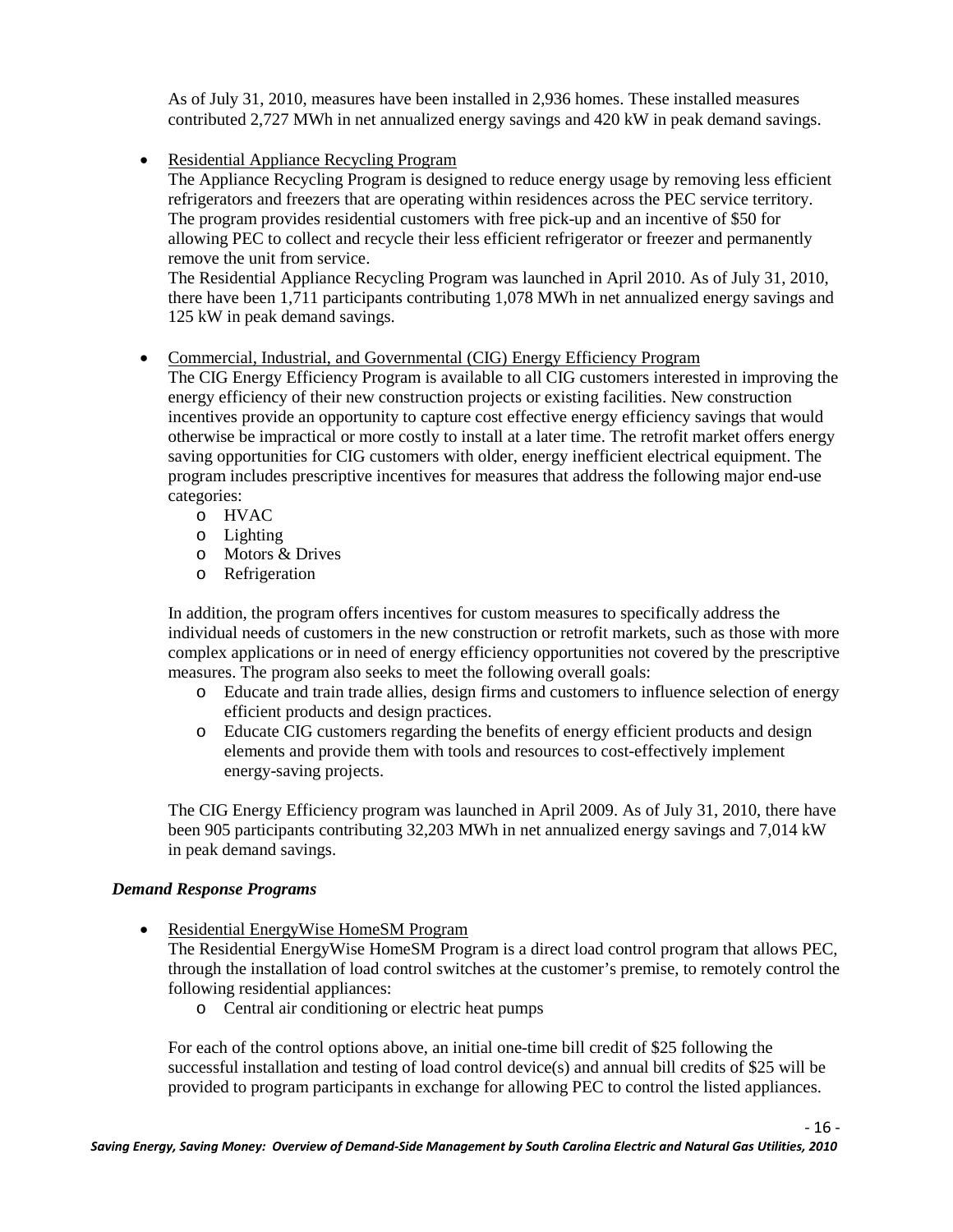The program provides PEC with the ability to reduce and shift peak loads, thereby enabling a corresponding deferral of new supply-side peaking generation and enhancing system reliability. Participating customers are impacted by (1) the installation of load control equipment at their residence, (2) load control events which curtail the operation of their air conditioning, heat pump strip heating or water heating unit for a period of time each hour, and (3) the receipt of an annual bill credit from PEC in exchange for allowing PEC to control their electric equipment.

Through July 31, 2010, the Residential EnergyWise HomeSM Program has 32,189 participants contributing 36,642 kW of summer peak load reduction capability and 1,671 kW of winter peak load reduction capability. Since the time of PEC's last biennial resource plan<sup>[10](#page-23-0)</sup> filing in September 2008, and extending through July 2010, there have been three Residential EnergyWise HomeSM Program activations. In addition, PEC has performed 17 test activations for M&V purposes in 2009 and 2010 to help estimate program impacts and identify opportunities to maximize program use while minimizing customer complaints that may cause them to drop out of the program.

• Commercial, Industrial, and Governmental (CIG) Demand Response Automation Program The CIG Demand Response Automation Program allows PEC to install load control and data acquisition devices to remotely control and monitor a wide variety of electrical equipment capable of serving as a demand response resources. This program utilizes customer education, enabling two-way communication technologies, and an event-based incentive structure to maximize load reduction capabilities and resource reliability. The primary objective of this program is to reduce PEC's need for additional peaking generation by reducing PEC's seasonal peak load demands, primarily during the summer months, through deployment of load control and data acquisition technologies.

The CIG Demand Response Automation Program was launched in October 2009. As of July 31, 2010, there were 18 active installations in the program contributing 6,333 kW of available load reduction capability. From this program's inception through July 31, 2010, there have been two CIG Demand Response Automation Program control events.

• Distribution System Demand Response Program (DSDR)

PEC and other utilities have historically utilized conservation voltage reduction (CVR) to reduce peak demand for short periods of time by lowering system voltage. This practice has been used in a limited fashion due to concerns that some customers could experience voltages below the lowest allowable level. DSDR is a program that enables PEC to increase peak load reduction capability and displace the need for additional future peaking generation capacity by investing in a robust system of advanced technology, telecommunications, equipment, and operating controls. This increased peak load reduction is accomplished while maintaining customer delivery voltage above the minimum requirements. The DSDR Program enables PEC to implement a least cost mix of demand reduction and generation resources that meet the electricity needs of its customers.

#### *Pilot Programs*

• Residential Solar Water Heating Pilot Program

This pilot program was launched in June 2009 and was designed to provide PEC with the ability to measure and validate the achievable energy savings and coincident peak impacts associated with implementing residential solar water heating in the PEC service territory. Results from the pilot program will enable PEC to determine whether it is cost effective to incorporate solar water heating as part of its least cost mix of demand reduction and generation measures to meet the

- 17 -

<span id="page-23-0"></span> <sup>10</sup> *[Note: "biennial resource plan" refers to filings to the Public Service Commission]*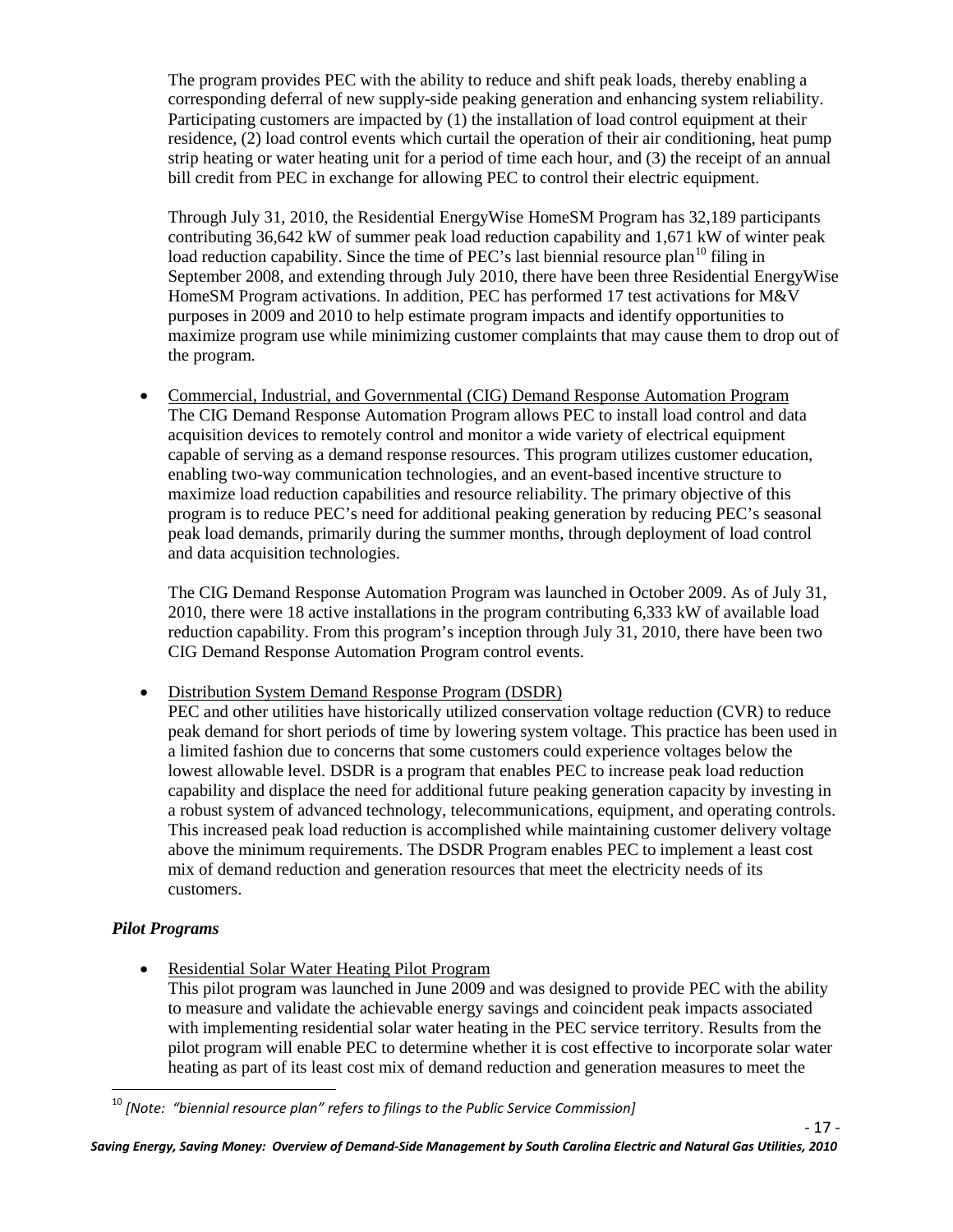electricity needs of its customers. The data from this pilot program will also enable PEC to form a validated foundation for determining the future value of energy efficiency rebates or potential REC values, and create a better database of operational characteristics that could be used by other stakeholders (i.e., vendors/installers, developers, homeowners, solar advocates, policymakers, regulators, etc.).

As of July 31, 2010, there are 104 customers participating in the Residential Solar Water Heating Pilot Program, which has a cap of 150 total participants in PEC's service area.

#### *Summary of Prospective Program Opportunities*

PEC is considering the implementation of a new EE resource targeted to residential customers and designed to reduce residential electrical consumption by applying behavioral science principals in which eligible customers receive reports that compare their energy use with neighbors in similar homes. In addition to the household comparative analysis, the reports will provide specific recommendations to motivate participants to reduce their energy consumption. PEC is also considering expanding its Residential Home Energy Improvement program to include several new, additional EE measures.

#### *DSM and EE Forecasts*

The tables below show the projected composite impacts of all new PEC DSM, EE, and DSDR programs, including the expected potential from program growth, program enhancements and future new programs. The tables do not include savings from previously existing programs, such as Large Load Curtailment or Voltage Control, which will be discussed later in this document.

|      |     |     | reak arve bemanu savings (at generator) |       |            |     |                        |              |
|------|-----|-----|-----------------------------------------|-------|------------|-----|------------------------|--------------|
|      |     |     | <b>Summer Peak MW Savings</b>           |       |            |     | Winter Peak MW Savings |              |
| Year | DSM | ΕE  | DSDR                                    | Total | <b>DSM</b> | EΕ  | <b>DSDR</b>            | <b>Total</b> |
| 2010 | 42  | 21  | 99                                      | 162   | 4          | 9   | 99                     | 112          |
| 2011 | 102 | 41  | 111                                     | 253   | 14         | 19  | 111                    | 144          |
| 2012 | 159 | 72  | 241                                     | 472   | 23         | 38  | 241                    | 303          |
| 2013 | 211 | 110 | 249                                     | 570   | 32         | 61  | 249                    | 342          |
| 2014 | 257 | 148 | 255                                     | 659   | 39         | 88  | 255                    | 382          |
| 2015 | 296 | 180 | 261                                     | 737   | 46         | 109 | 261                    | 416          |
| 2016 | 328 | 216 | 267                                     | 810   | 48         | 129 | 267                    | 444          |
| 2017 | 352 | 255 | 272                                     | 879   | 49         | 152 | 272                    | 474          |
| 2018 | 367 | 297 | 278                                     | 941   | 50         | 177 | 278                    | 505          |
| 2019 | 375 | 344 | 283                                     | 1,002 | 50         | 204 | 283                    | 538          |
| 2020 | 379 | 392 | 289                                     | 1,060 | 51         | 233 | 289                    | 573          |
| 2021 | 381 | 436 | 295                                     | 1,112 | 51         | 259 | 295                    | 605          |
| 2022 | 383 | 481 | 301                                     | 1,164 | 52         | 286 | 301                    | 638          |
| 2023 | 385 | 529 | 307                                     | 1,220 | 52         | 316 | 307                    | 674          |
| 2024 | 386 | 577 | 313                                     | 1.275 | 52         | 346 | 313                    | 710          |
| 2025 | 387 | 622 | 319                                     | 1,328 | 52         | 375 | 319                    | 746          |

| Peak MW Demand Savings (at generator) |
|---------------------------------------|
|---------------------------------------|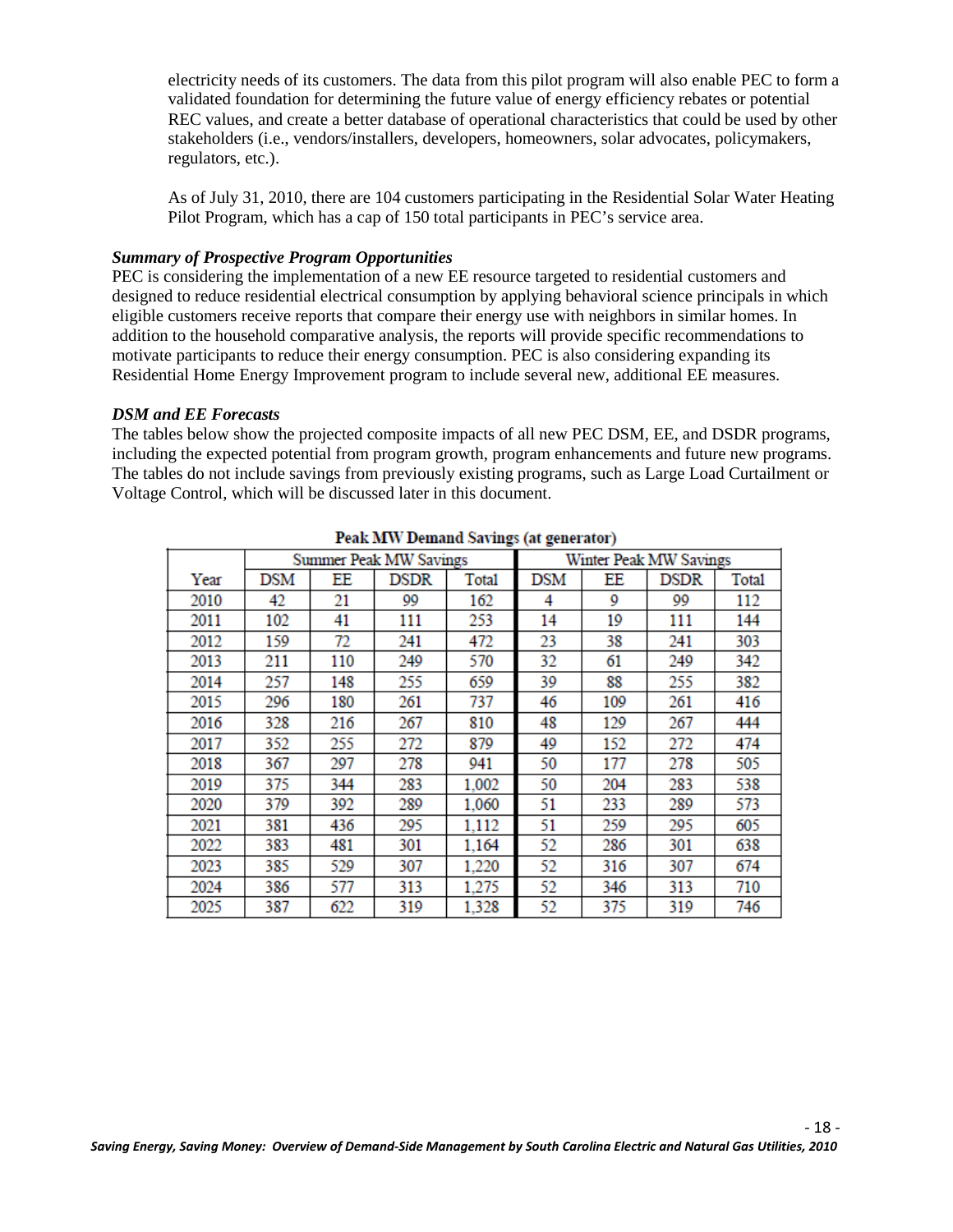|      |            |           |        | Total     |
|------|------------|-----------|--------|-----------|
| Year | <b>DSM</b> | ΕE        | DSDR   | Savings   |
| 2010 | 1.155      | 152,381   | 28,845 | 182,380   |
| 2011 | 2,658      | 314,494   | 37,968 | 355,120   |
| 2012 | 4.104      | 462.716   | 48.327 | 515.147   |
| 2013 | 5.407      | 621.846   | 49,689 | 676.942   |
| 2014 | 6.569      | 770,106   | 50,552 | 827,227   |
| 2015 | 7.532      | 898,617   | 51,518 | 957.668   |
| 2016 | 8.264      | 1,049,971 | 52,389 | 1,110,624 |
| 2017 | 8,803      | 1,189,737 | 53,297 | 1,251,837 |
| 2018 | 9,127      | 1,341,482 | 54.240 | 1,404,849 |
| 2019 | 9,303      | 1,511,254 | 55,153 | 1,575,710 |
| 2020 | 9,398      | 1,653,810 | 56,089 | 1,719,297 |
| 2021 | 9,454      | 1,779,851 | 57,034 | 1,846,339 |
| 2022 | 9,501      | 1,966,779 | 57,994 | 2,034,274 |
| 2023 | 9,539      | 2,155,526 | 58,972 | 2,224,036 |
| 2024 | 9,569      | 2,335,892 | 59,967 | 2,405,428 |
| 2025 | 9,594      | 2.508.257 | 60,979 | 2.578.830 |

#### **Annual MWh Energy Savings (at generator)**

#### *Previously Existing Demand Side Management and Energy Efficiency Programs*

Prior to the passage of North Carolina Senate Bill 3 in 2007, PEC had a number of EE/DSM programs in place. These programs are available in both North and South Carolina and include the following:

#### *Existing Energy Efficiency Programs*

• Energy Efficient Home Program

PEC introduced in the early 1980's an Energy Efficient Home program. This program provides residential customers with a 5% discount of the energy and demand portions of their electricity bills when their homes met certain thermal efficiency standards that were significantly above the existing building codes and standards. Homes that pass an ENERGY STAR® test receive a certificate as well as a 5% discount on the energy and demand portions of their electricity bills. Through December 2009, 282,504 dwellings system-wide qualified for the discount.

• Energy Efficiency Financing

PEC began offering energy efficiency financing for its residential customers through its "Home Energy Loan Program" in 1981. Since the last biennial report, energy efficiency financing options have now been integrated within PEC's Residential Home Energy Improvement program.

#### *Existing Demand Response (DR) Programs*

• Time-of-Use Rates

PEC has offered voluntary Time-of-Use (TOU) rates to all customers since 1981. These rates provide incentives to customers to shift consumption of electricity to lower-cost off-peak periods and lower their electric bill.

• Thermal Energy Storage Rates PEC began offering thermal energy storage rates in 1979. The present General Service (Thermal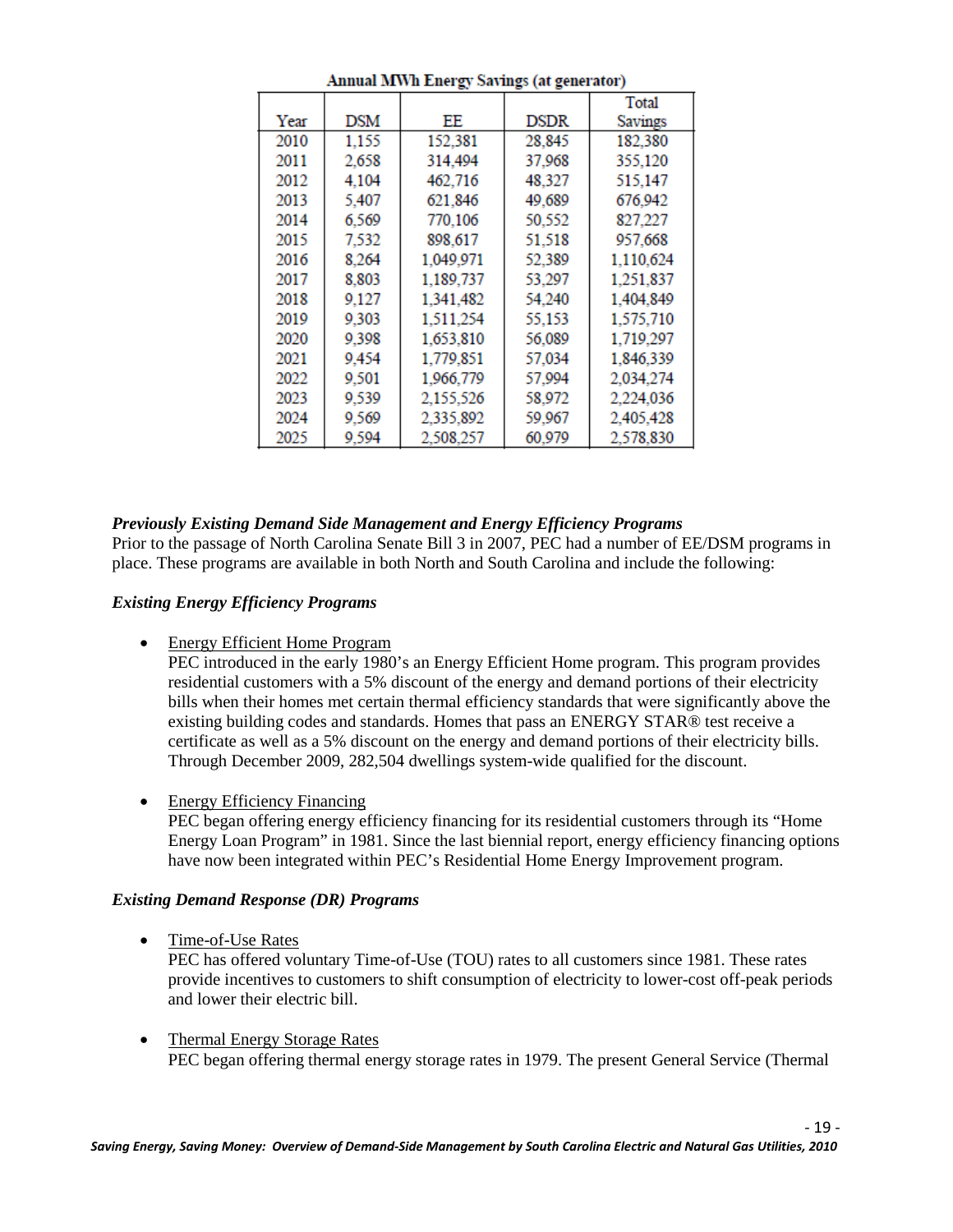Energy Storage) rate schedule uses two-period pricing with seasonal demand and energy rates applicable to thermal storage space conditioning equipment. Summer on-peak hours are noon to 8 p.m. and non-summer hours of 6 a.m. to 1 p.m. weekdays.

• Real-Time Pricing

PEC's Large General Service (Experimental) Real Time Pricing tariff was implemented in 1998. This tariff uses a two-part real time pricing rate design with baseline load representative of historic usage. Hourly rates are provided on the prior business day. A minimum of 1 MW load is required. This rate schedule is presently fully subscribed.

• Curtailable Rates

PEC began offering its curtailable rate options in the late 1970s, and presently has two tariffs whereby industrial and commercial customers receive credits for PEC's ability to curtail system load during times of high energy costs and/or capacity constrained periods.

• Voltage Control

This procedure involves reducing distribution voltage during periods of capacity constraints, representing a potential system reduction of 76 MW. This level of reduction does not adversely impact customer equipment or operations.

#### **Summary of Available Existing Demand-Side and Energy Efficiency Programs**

The following table provides current information available at the time of this report on PEC's existing DSM/EE programs (i.e., those programs that were in effect prior to January 1, 2007). This information, where applicable, includes program type, capacity, energy, and number of customers enrolled in the program as of the end of 2009, as well as load control activations since those enumerated in PEC's last biennial resource plan:

|                                          |      |          |        |              | <b>Activations</b> |
|------------------------------------------|------|----------|--------|--------------|--------------------|
|                                          |      |          | Annual |              | Since Last         |
|                                          |      | Capacity | Energy |              | <b>Biennial</b>    |
| Program Description                      | Type | (MW)     | (MWH)  | Participants | Report             |
| Energy Efficiency Programs <sup>1</sup>  | EE   | 494      | NA     | NA           | NA                 |
| Large Load Curtailment                   | DSM  | 309      | NA     | 79           |                    |
| Real Time Pricing (RTP) <sup>1</sup>     | DSM  | 19       | NA     | 100          | NA                 |
| Commercial & Industrial TOU <sup>1</sup> | DSM  | 5        | NΑ     | 23,345       | NA                 |
| Residential TOU <sup>1</sup>             | DSM  | 12       | NA     | 28,833       | NA                 |
| <b>Voltage Control</b>                   | DSM  | 76       | NA     | NA           | 89                 |

Since PEC's last biennial resource plan report in September 2008, voltage reduction has been implemented on 89 occasions through July 2010.

The following table presents information on the two Large Load Curtailment activations that have occurred since PEC's last biennial resource plan report in September 2008 and extending through July 2010.

|                   | <b>Large Load Curtailment</b> |                           |
|-------------------|-------------------------------|---------------------------|
| <b>Start Time</b> | <b>End Time</b>               | <b>Duration (Minutes)</b> |
| 06/24/2010 13:00  | 06/24/2010 21:00              | 480                       |
| 06/25/2010 11:00  | 06/25/2010 22:00              | 660                       |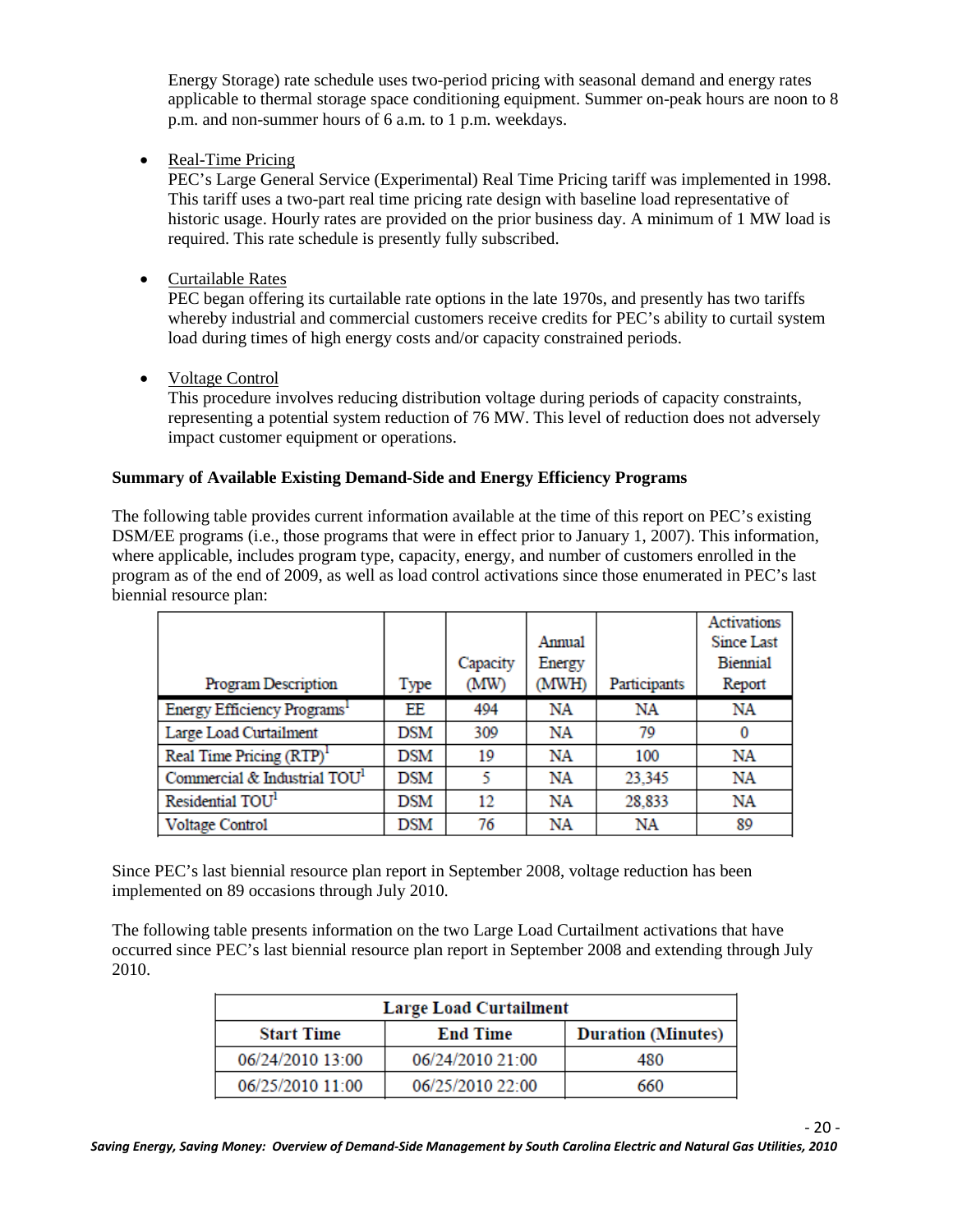#### *Current and Anticipated Consumer Education Programs*

In addition to the DSM/EE programs previously listed, PEC also has the following informational and educational programs:

- Customized Home Energy Report
- On Line Account Access
- "Lower My Bill" Toolkit
- Energy Saving Tips
- Energy Resource Center
- CIG Account Management
- Save the Watts.com
- Wind For Schools
- Energy Efficiency World Website
- SunSense Schools Program
- Newspapers in Education
- Community Events

Since the time of the last biennial report, Contractor Training has been incorporated into PEC's current set of energy efficiency offerings, so it is no longer being listed here as a stand-alone educational program.

• Customized Home Energy Report

During 2009, PEC launched a new educational tool available to all residential customers called the Customized Home Energy Report. This free tool educates customers about their household energy usage and how to save money by saving energy. The customer answers a questionnaire either online via www.progresscher.com or through the mail, and then receives a report that details their energy usage and educates them on specific ways to reduce their energy consumption. Additionally, the report provides specific information about energy efficiency programs and rebates offered by Progress Energy that are uniquely applicable to the customer based on data obtained within the questionnaire.

• On Line Account Access

On Line Account Access provides energy analysis tools to assist customers in gaining a better understanding of their energy usage patterns and identifying opportunities to reduce energy consumption. The service allows customers to view their past 24 months of electric usage including the date the bill was mailed; number of days in the billing cycle; and daily temperature information. This program was initiated in 1999.

• "Lower My Bill" Toolkit

This tool, implemented in 2004, provides on-line tips and specific steps to help customers reduce energy consumption and lower their utility bills. These range from relatively simple no-cost steps to more extensive actions involving insulation and heating and cooling equipment.

• Energy Saving Tips

PEC has been providing tips on how to reduce home energy costs since approximately 1981. PEC's web site includes information on household energy wasters and how a few simple actions can increase efficiency. Topics include: Energy Efficient Heat Pumps, Mold, Insulation RValues, Air Conditioning, Appliances and Pools, Attics and Roofing, Building/Additions, Ceiling Fans, Ducts, Fireplaces, Heating, Hot Water, Humidistats, Landscaping, Seasonal Tips, Solar Film, and Thermostats.

- 21 -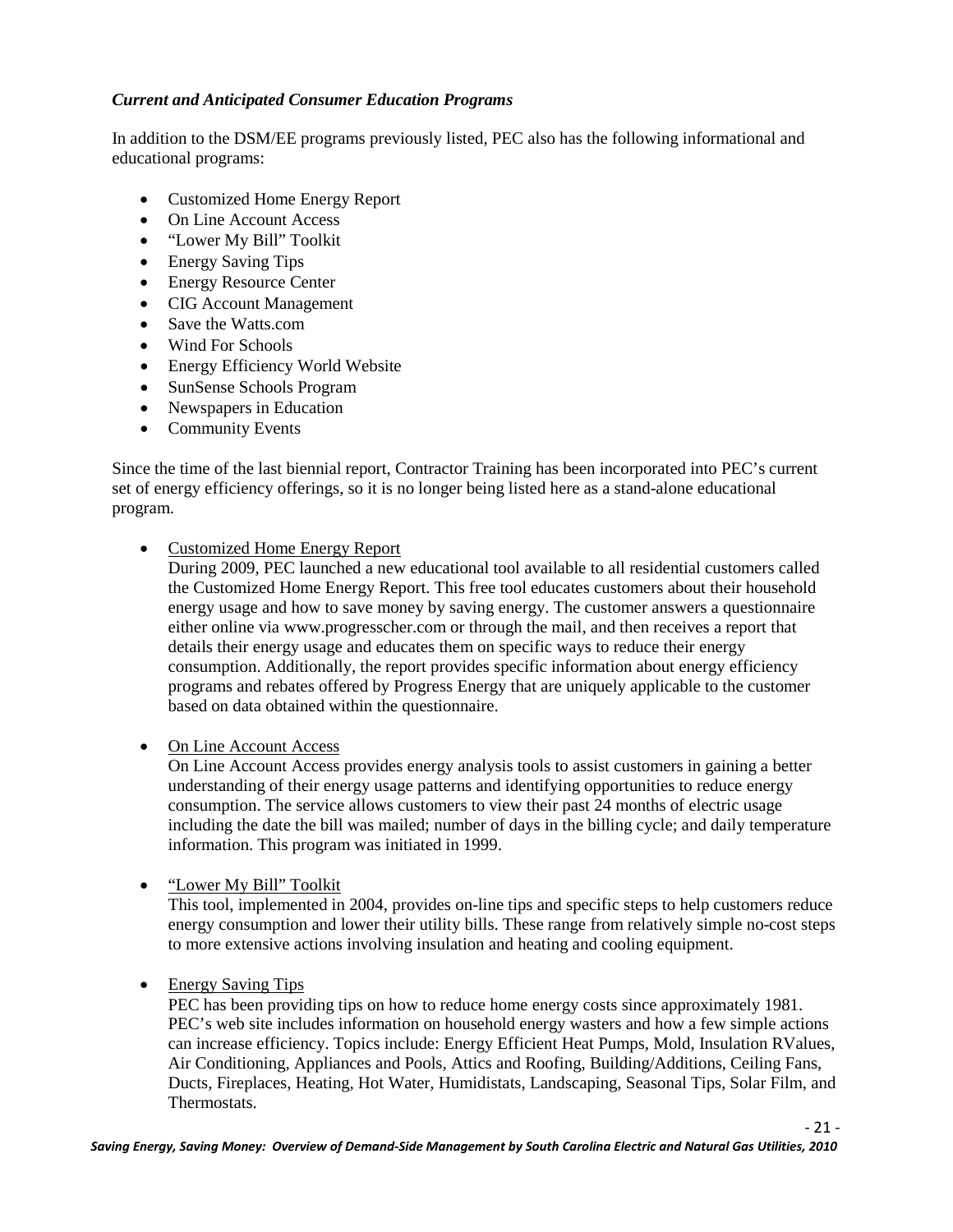#### • Energy Resource Center

In 2000, PEC began offering its large commercial, industrial, and governmental customers a wide array of tools and resources to use in managing their energy usage and reducing their electrical demand and overall energy costs. Through its Energy Resource Center, located on the PEC web site, PEC provides newsletters, online tools and information which cover a variety of energy efficiency topics such as electric chiller operation, lighting system efficiency, compressed air systems, motor management, variable speed drives and conduct an energy audit.

#### • CIG Account Management

All PEC commercial, industrial, and governmental customers with an electrical demand greater than 200 kW (approximately 4,800 customers) are assigned to a PEC Account Executive (AE). The AEs are available to personally assist customers in evaluating energy improvement opportunities and can bring in other internal resources to provide detailed analyses of energy system upgrades. The AEs provide their customers with a monthly electronic newsletter which includes energy efficiency topics and tips. They also offer numerous educational opportunities in group settings to provide information about PEC's new DSM and EE program offerings and to help ensure the customers are aware of the latest energy improvement and system operational techniques.

#### • SavetheWatts.com

In 2007, Progress Energy Carolinas launched "Save the Watts," a customer education and engagement campaign primarily targeted to PEC's residential customers. Its goal was to help customers understand not only how to use energy wisely, but to also provide them with specific tools and tips to help them save energy and money. At Progress Energy's customized, interactive website, www.savethewatts.com, customers can find energy-efficiency tips, calculators to help identify potential savings and information about PEC's energy-efficiency and demand-side management programs.

#### • Wind for Schools

PEC is a partner in a North Carolina's first-ever Wind for Schools program in Madison County. This program involves a regional partnership providing for the installation of a small wind turbine at Hot Springs Elementary School in Madison County. The partnership also includes development of a K-12 alternative-energy curriculum as part of an effort to introduce wind power to rural communities and initiate community discussions around the benefits and challenges of alternative-energy resources. The program is modeled after the U.S. Department of Energy's (DOE) Wind for Schools initiative. The intent of the program, as defined by DOE, is to provide students and teachers with a physical example of how communities can take part in providing for the economic and environmental security of the nation while allowing exciting, hands-on educational opportunities.

• Energy Efficiency World Website

PEC is offering a new educational online resource for teachers and students in our service area called Energy Efficiency World. The web site educates students on energy efficiency, conservation, and renewable energy and offers interactive activities in the classroom. It is available on the web at www.progress-energy.com/shared/eew. PEC also distributes workbooks for kids that accompany the website experience.

#### • SunSense Schools Program

The SunSense Schools program was launched by PEC in March 2009. This solar education program is the first of its kind in the Carolinas, and is designed to give middle and high school students and faculty a unique, hands-on opportunity to learn more about solar energy. Five

- 22 -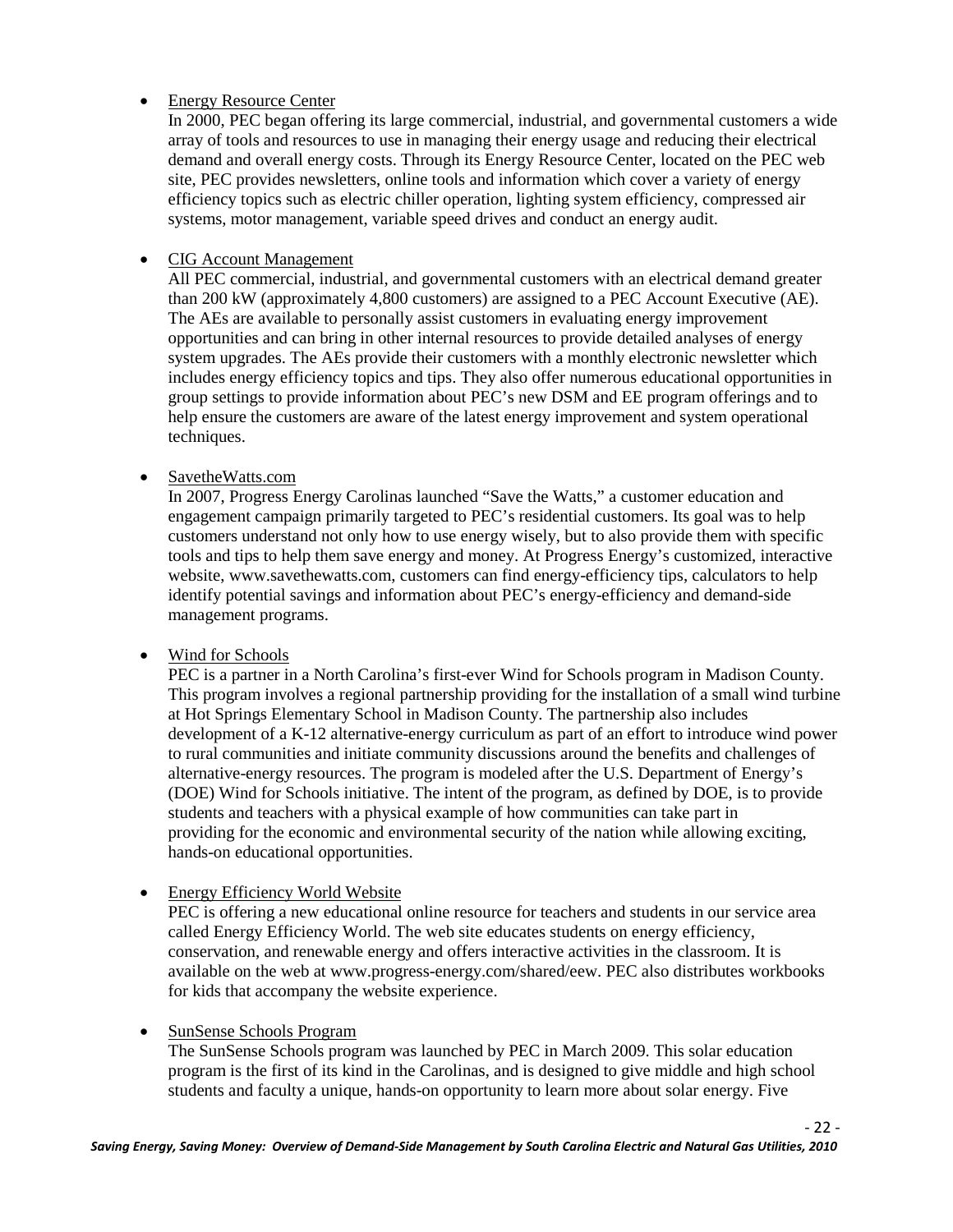winning schools received a two-kilowatt solar photovoltaic system installed on their campus along with internet-based tracking equipment that shows the real-time energy output. Progress Energy is proud to bring this exciting opportunity to local schools. Program details are available at [www.progress-energy.com/sunsense.](http://www.progress-energy.com/sunsense)

#### • Newspapers in Education

During 2009 and 2010, PEC designed and authored an educational newspaper insert geared toward K-12 students, which included information about energy efficiency and renewable energy. This insert was distributed to customers via the Raleigh News & Observer and was provided costfree to more than 15,000 students in the PEC service area.

#### • Community Events

PEC representatives participated in community events across the service territory to educate customers about PEC's energy efficiency programs and rebates and to share practical energy saving tips. PEC energy experts attended events and forums to host informational tables and displays, and distributed handout materials directly encouraging customers to learn more about and sign up for approved DSM/EE energy saving programs.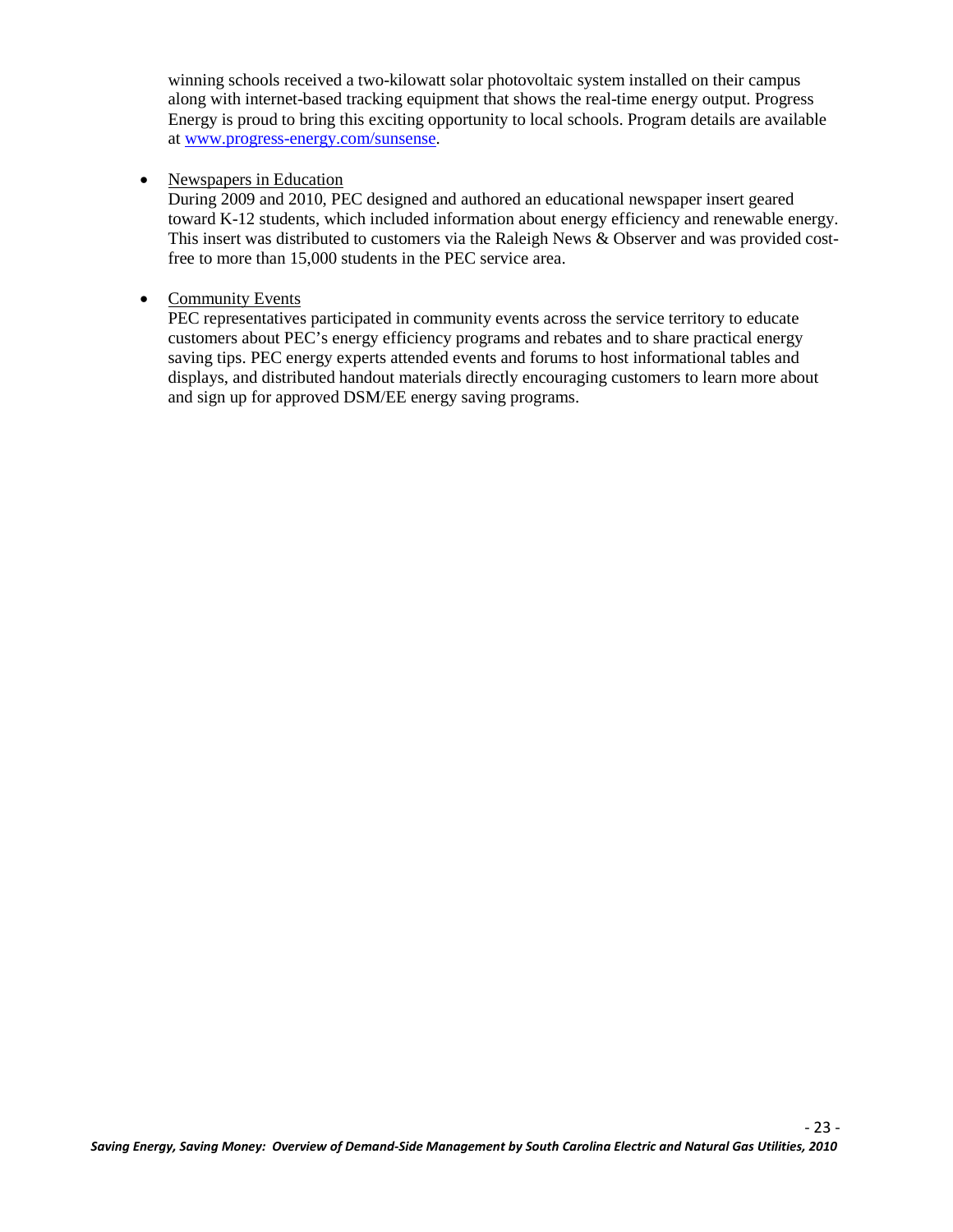#### **South Carolina Electric & Gas Company (SCE&G):**

Demand-Side Management (DSM) can be broadly defined as the set of actions that can be taken to influence the level and timing of the consumption of electricity. There are two common subsets of Demand Side Management: Energy Efficiency and Load Management (also known as Demand Response). Energy Efficiency typically includes actions designed to increase efficiency by maintaining the same level of production or comfort, but using less energy input in an economically efficient way. Load Management typically includes actions specifically designed to encourage customers to reduce usage during peak times or shift that usage to other times.

#### *Energy Efficiency*

SCE&G's Energy Efficiency programs include Customer Information Programs, Web-based information, Energy Conservation and the newly offered Demand Side Management programs. A description of each follows:

- **Annual Energy Campaigns:** In 2010, SCE&G continued to proactively educate its customers and create awareness on issues related to energy efficiency and conservation.
	- o Customer Outreach Marketing and Communications

Two residential surveys were distributed in 2010 which provided SCE&G valuable insight on customer perceptions about how the company communicates its energy efficiency programs and services. These two vehicles included the annual Brand Health Study and Voice of the Customer Panel. Customer feedback was evaluated thoroughly and implemented as appropriate to ensure we are communicating in a consistent manner that customers will understand.

o Brand/Mass Advertising and Fall Energy Campaign

Brand advertising for 2010 featured members of the SCE&G Energy Team in a series of print advertising in The State Newspaper and Aiken Standard, driving customers online to www.sceg.com/energywise to learn more about SCE&G's energy saving programs and services. The company continued to air a series of 30-second educational promotions on TV stations throughout its service territory to include targeted cable channels and network TV in Columbia and Charleston during local news programming. Radio continues to be included in the channel mix to ensure a fully integrated approach to reaching customers with practical savings tips to help save energy and money. Radio advertising directed customers to www.sceg.com for additional information and resources.

A continuation of the ongoing brand/mass advertising efforts on energy efficiency communications, SCE&G launched its annual Fall Energy Campaign in October (Energy Awareness Month) providing customers with education and updates about SCE&G's special offers to include the free Home Energy Check-up. Also included was a reminder about the final December 31st deadline for federal tax credits available for qualified energy efficient home upgrades. Channels of communication included major daily newspapers and their respective web sites for The State Newspaper and Aiken Standard. Weekly publications included SC Black News, The Charleston Chronicle, The Gullah Sentinel, The Carolina Panorama and The Community Times. The call-to-action for all print advertising included a drive-to-web for www.sceg.com/energywise. In addition to print, placement with TV and radio continued throughout year-end to support ongoing communications about saving energy and money.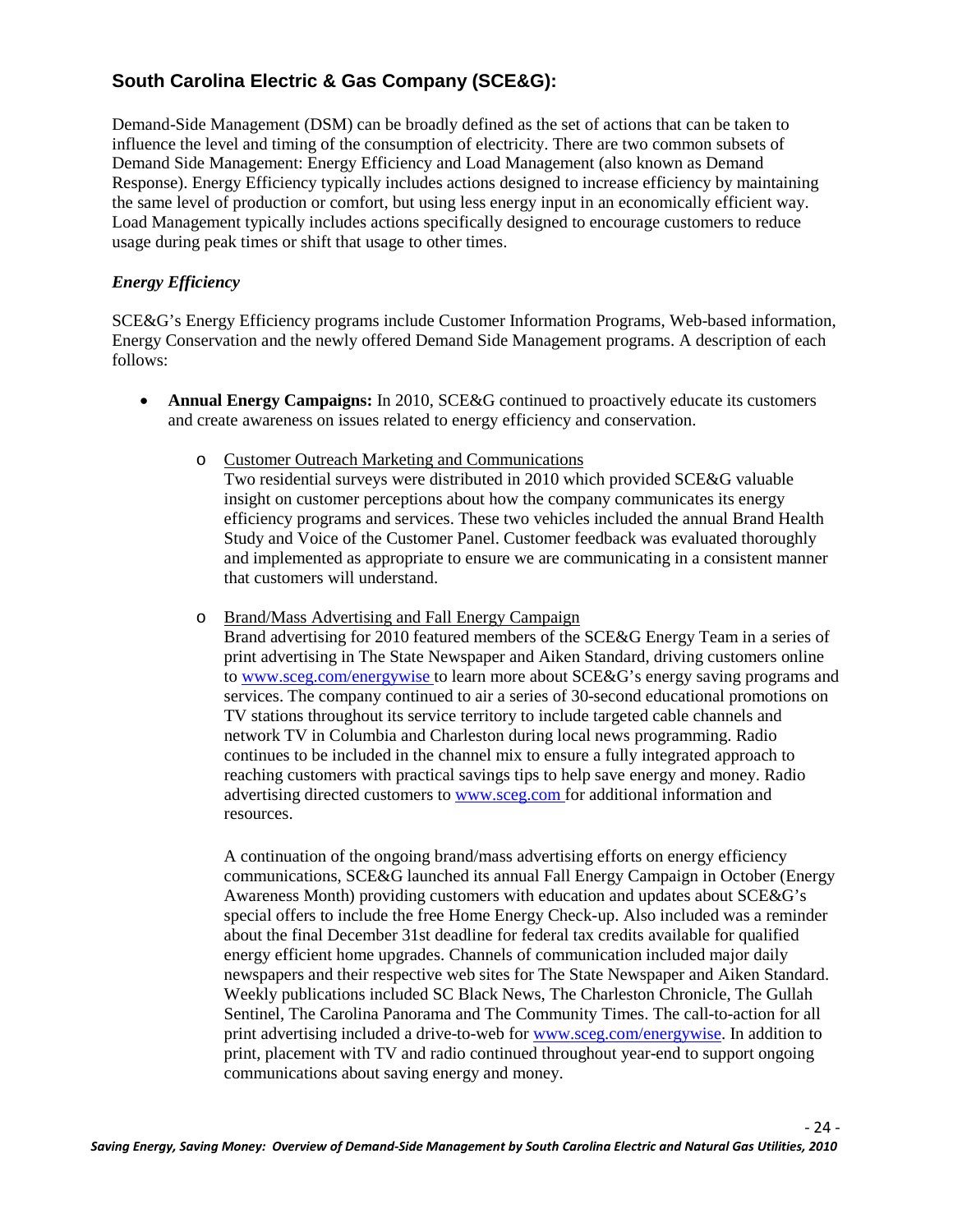#### o South Carolina Appliance Rebate Program

In March 2010, SCE&G collaborated alongside the South Carolina Energy Office, offering in-kind services to help educate SCE&G residential customers about the South Carolina Energy Office Appliance Rebate Program. The program, which offered SC residents access to federal funds awarded to the State of South Carolina for approved, energy efficient appliance upgrades, was promoted through SCE&G's web site and blog, as well as through bill inserts, bill messaging and print advertising. A designated vanity URL (www.sceg.com/rebates) was developed to ensure updated information about the program was available to customers with a direct link to the South Carolina Energy Office web site for further details about the program.

- o SCE&G Business Offices (37 locations within service territory) Energy savings promotions implemented in all Business Office locations, included posters and distribution of "Top 10 Energy Savings Tips" via drive-through envelopes.
- o EnergyWise Newsletters (Print and new E-Newsletter) Provided energy efficiency and conservation information for all customer classifications. The print version of the newsletter is mailed twice annually, with 2010 editions being distributed during the winter/spring and fall seasons. In addition, we continued to e-mail the EnergyWise e-newsletter (based on customer demand/online requests for energy savings information) to approximately 1300 residential customers in 2010.

#### o SCE&G/EnergyWise Blog

SCE&G continued to promote its blog in 2010 (www.sceg.com/energywise) for customers to learn more about energy efficiency programs/services offered by the company. Topics of interest have included a broad range of energy efficiency messaging, seasonal in nature, and highlighting practical savings tips about thermostats, water heaters, household appliances, insulation and air filters, as well as information about SCE&G rebates/incentives and reminders about the deadline for federal tax credits for approved home efficiency upgrades.

#### o News Releases

Distributed to print and broadcast media throughout SCE&G's service territory on a variety of energy savings programs and services, seasonal energy efficiency communications and the collaboration with the South Carolina Energy Office regarding the Appliance Rebate Program offered through the federal government stimulus funds.

#### o Speakers Bureau

Representatives from SCE&G made presentations on energy efficiency and conservation programs to several organizations in 2010 including church groups, senior citizen and low-income housing communities, civic organizations, builder groups and homeowner associations.

• **Web-Based Information and Services Programs:** SCE&G's online offerings can be broken into four components: the Energy Analyzer tool, the online Energy Audit tool, Customer Awareness Information and EnergyWise Blog/E-Newsletter. Altogether there were more than 2.96 million visits to SCE&G's website in 2010 and feedback has been positive. Customers must be registered to use the interactive tools: Energy Analyzer and Energy Audit. There are over 276,000 customers registered for this access. Following is a description of these components:

#### o Energy Analyzer

The Energy Analyzer, in use since 2004, is a 24 month bill analysis tool. It uses complex analytics to identify a customer's seasonal usages and target the best ways to reduce

- 25 -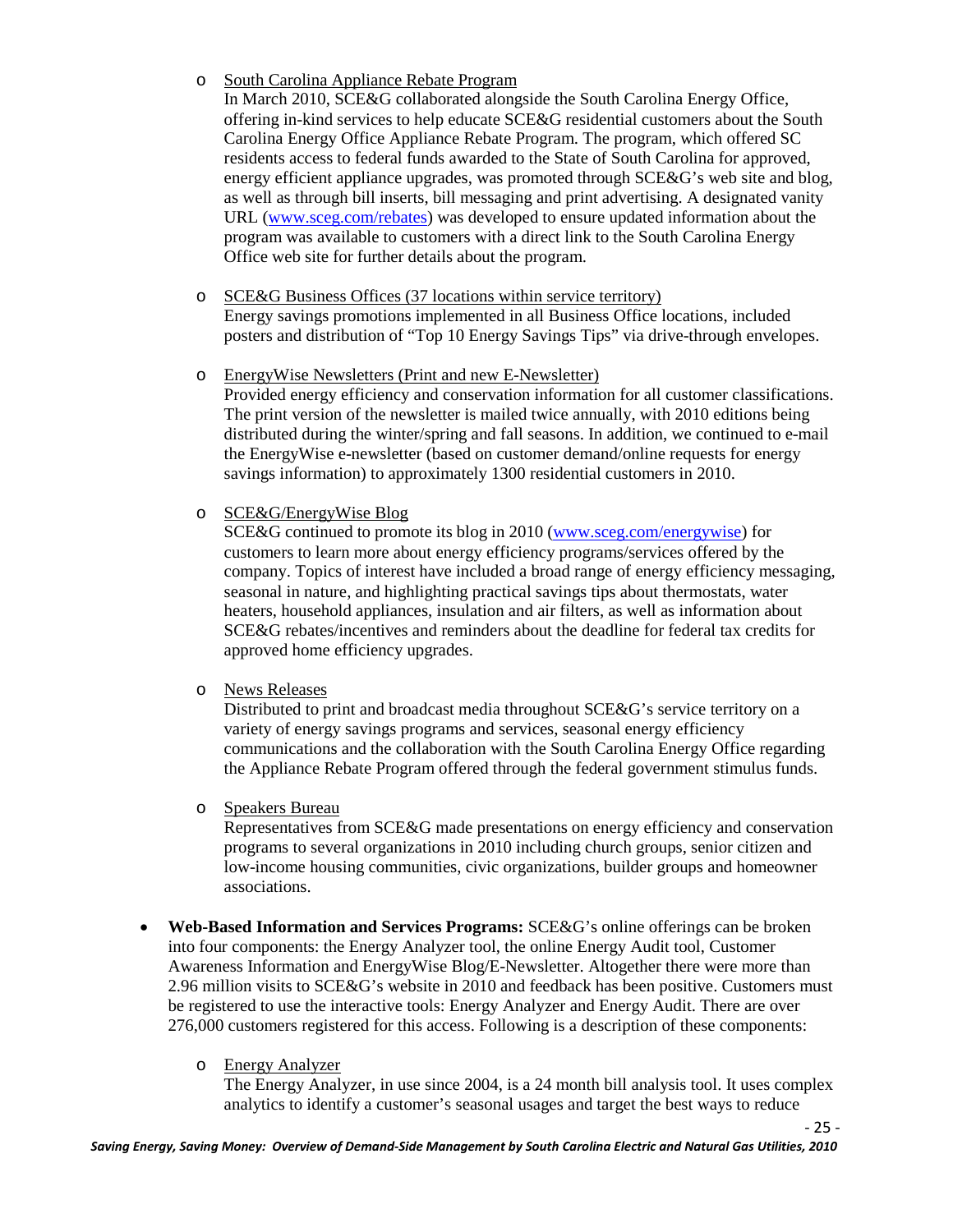demand. This Web-based tool allows customers to access their current and historical consumption data and compare their energy usage month-to-month and year-to-year - noting trends, temperature impact and spikes in their consumption. There were a little over 90,000 visits to the Energy Analyzer tool in 2010.

o Energy Audit

The Energy Audit tool leads customers through the process of creating a complete inventory of their home's insulation and appliance efficiency. The tool allows customers to see the energy and financial savings of upgrades before making an investment. There were 4,800 customers who used the Energy Audit tool in 2010.

#### o Customer Awareness Information

The SCE&G Web site supports all communication efforts to promote energy savings tips through a section of the website called "Save Energy & Money" and through the Energy Audit library. Energy savings information includes how-to videos on insulation, thermostats and door and windows. Information on the latest tax credits offered by the American Recovery and Reinvestment Act of 2009 is also available, including links to help customers explore and learn how they can take advantage of these credits. For business customers, online information also includes: power quality technical assistance, conversion assistance, new construction information, expert energy assistance and more (2010 traffic greater than 60,000).

o SCE&G EnergyWise Blog and E-Newsletter

SCE&G's web-based information and services included ongoing management of two tools/resources in 2010: the Company's blog on energy efficiency at www.sceg.com/energywise (2010 traffic was 2,300) and an EnergyWise e-newsletter to support customer demand for additional information on ways to help them save energy. (3,400 e-newsletters in 2010).

• **Energy Conservation:** Energy conservation is a term that has been used interchangeably with energy efficiency. However, energy conservation has the connotation of using less energy in order to save rather than using less energy to perform the same or better function more efficiently. The following is an overview of each SCE&G energy conservation offering:

#### o Energy Saver / Conservation Rate

Rate 6 (Energy Saver / Conservation) rewards homeowners and home builders who upgrade their existing homes or build their new homes to a high level of energy efficiency with a reduced electric rate. This reduced rate, combined with a significant reduction in energy usage, provides for considerable savings for our customers. Participation in the program is very easy as the requirements are prescriptive which is beneficial to all of our customers and trade allies. Homes built to this standard have improved comfort levels and increased re-sale value over homes built to the minimum building code standard which is also a significant benefit to participants. Information on this program is available on our website and by brochure.

o Seasonal Rates

Many of our rates are designed with components that vary by season. Energy provided in the peak usage season is charged a premium to encourage conservation and efficient use.

o In-Home Energy Consultation

This program continued through October 2010 and was gradually phased out after the approval of the new Demand Side Management programs. This free, in-home energy consultation was designed for residential customers who wanted to be proactive in

- 26 -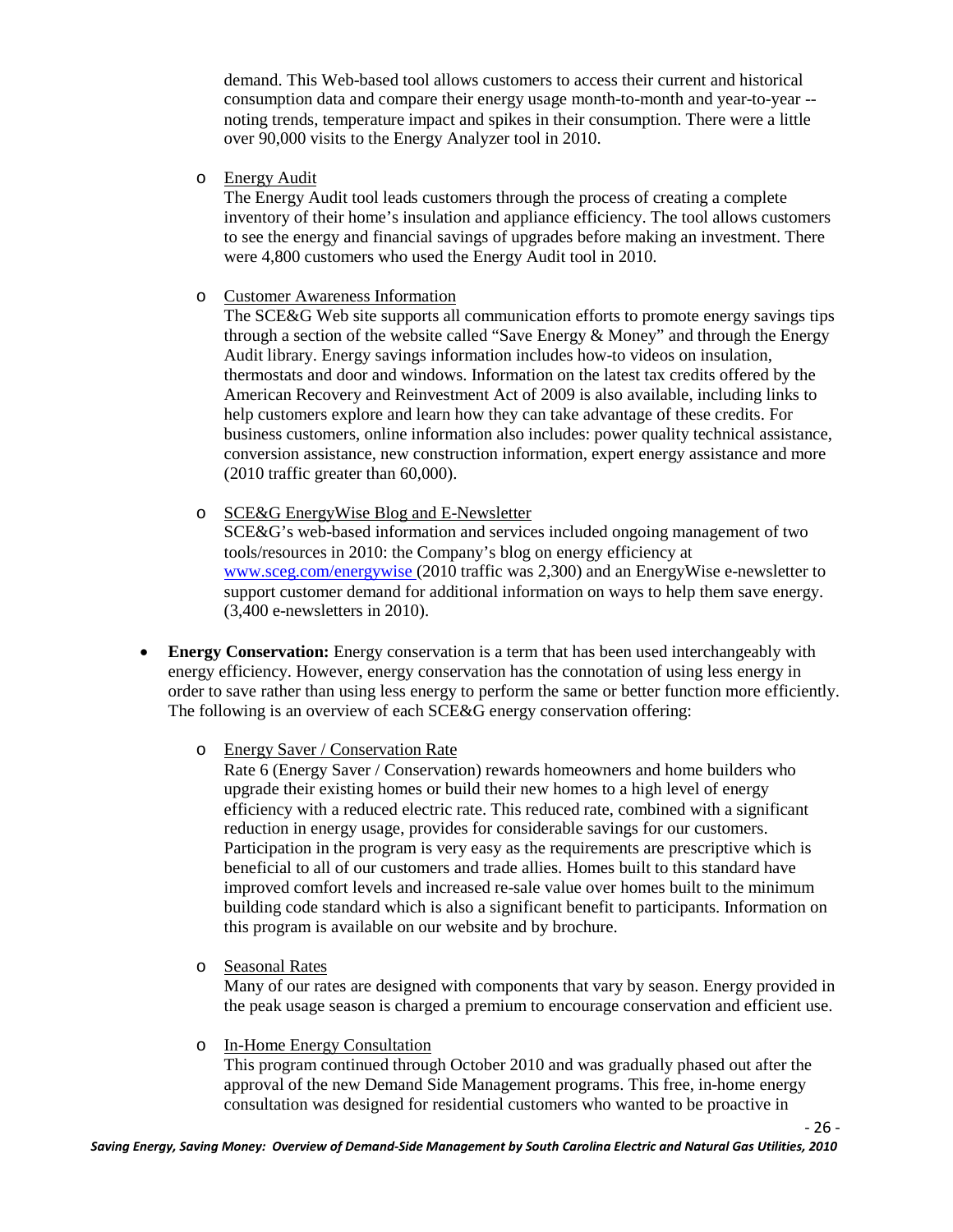managing their energy consumption. An Energy Services Representative would complete a walk-through of a customer's home inspecting windows & doors, caulking, weather stripping, insulation levels, appliances, water heaters and HVAC, and assess the home's thermal efficiency. Information about this program was provided on our website, through bill inserts, and through numerous media outlets (newspaper, television, internet, radio, etc.).

- o Value Visit Program continued through October 2010 and was gradually phased out after the new Demand Side Management programs were approved. The program was designed to assist residential electric customers who are considering an investment in upgrading their home's thermal efficiency.
- **Demand Side Management Programs:** On July 15, 2010, SCE&G received an Order from the Public Service Commission approving its portfolio of DSM programs. The portfolio included nine programs, seven targeting SCE&G's residential customer classes and two targeting SCE&G's commercial and industrial customer classes. A description of each program with the customer friendly renaming, if applicable, follows:
	- o Residential Home Energy Reports (previously Benchmarking) will provide consumers with comparisons of their monthly energy consumption with benchmarks showing average energy consumption by similarly situated energy users. The monthly benchmarking information will be provided free of charge to customers who elect to participate in the program. The full offering of this program will occur in the 2nd quarter of 2011.
	- o Residential Energy Information Display will provide customers with an in-home display that shows information from the customer's meter regarding a home's current energy use and cost, and the use and cost to date for the month. The displays will be made available to customers at a discounted price. After review of the initial implementation phase, the full offering of this program will occur in the 2nd quarter of 2011.
	- o Residential Home Energy Check-up and Home Performance with ENERGY STAR® encourages customers to have a specific assessment of the energy efficiency of their homes performed. It will include two tiers of home energy review and assessment.

Beginning in October 2010, the Home Energy Check-up program was offered to customers. This visual checkup and "check-off" audit is performed by SCE&G staff at the customer's home. As a direct incentive for customers to participate in the program, customers are offered an energy efficiency kit containing simple measures, such as CFLs, water heater wraps and/or pipe insulation. The Home Energy Check-up is provided free of charge to all residential customers who elect to participate.

The Home Performance with ENERGY STAR® program will go a step further and provide a comprehensive audit with diagnostic testing of the energy efficiency of the home by trained contractors. SCE&G will promote these audits by independent providers and will subsidize the cost of the audit and specific measures undertaken by customers based on the audit findings. The full offering of this program will occur in the 1st quarter of 2011.

These two DSM programs, as listed above, replaced the previously listed Value Visit and In-Home Energy Consultation programs.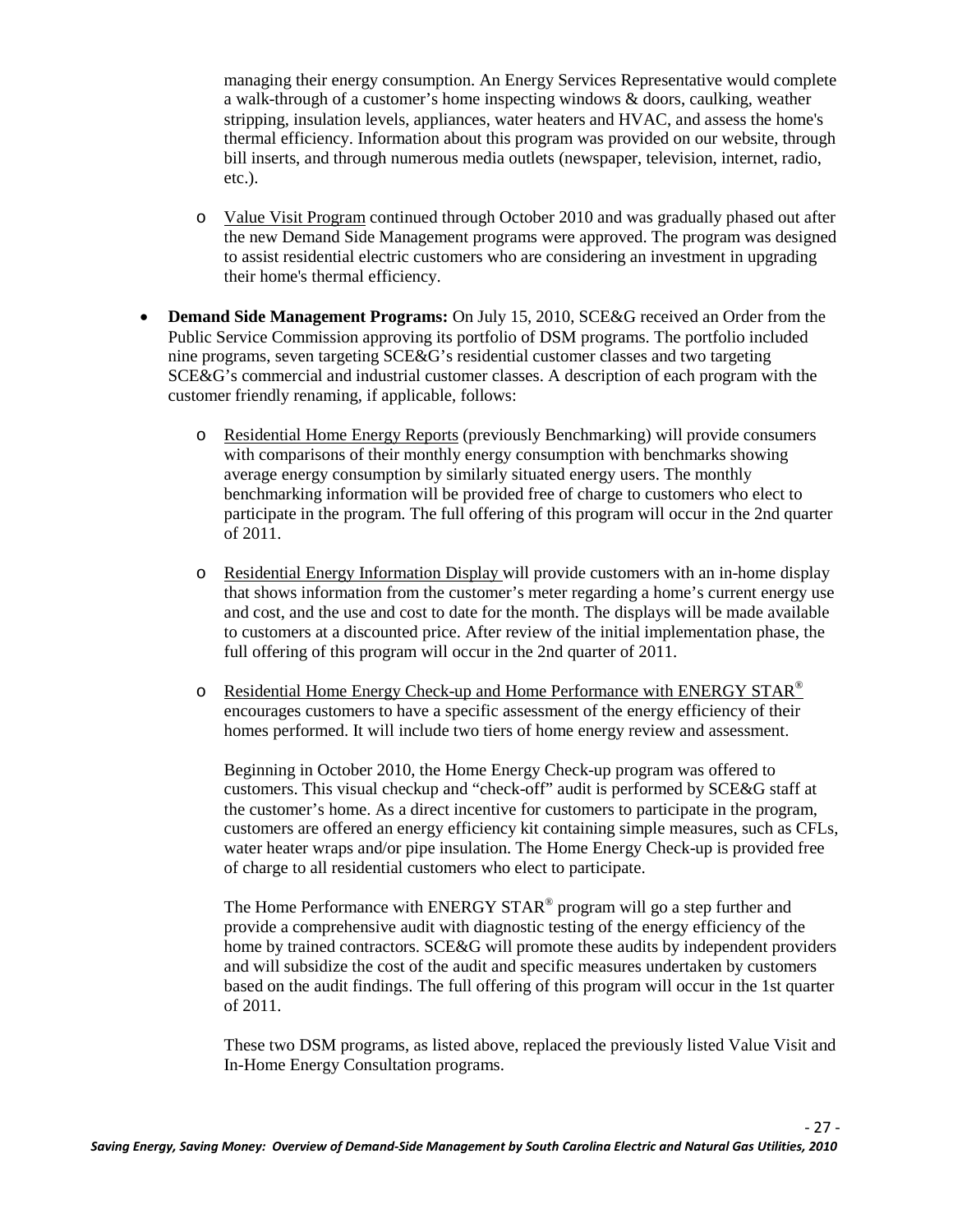- $\circ$  Residential ENERGY STAR<sup>®</sup> Lighting program will provide residential customers with incentives for purchasing and installing high-efficiency and ENERGY STAR® qualified lighting. Beginning in the 1st quarter of 2011, all SCE&G customers will be eligible to participate.
- o The Residential Heating & Cooling and Water Heating Equipment (previously New High Efficiency HVAC and Water Heater) program will provide incentives for high efficiency HVAC units and water heaters installed in new and existing homes. The full offering of this program will occur in the 1st quarter of 2011.
- o The Residential Heating & Cooling Efficiency Improvements (previously named Existing HVAC Efficiency) program will provide residential customers with incentives for investing in efficiency tune-ups and other improvements to their HVAC systems. The full offering of this program will occur in the 1st quarter of 2011.
- o Customers and builders willing to commit to overall high standards of energy efficiency in new construction may receive incentives under the Residential ENERGY STAR® New Homes program. This program will provide incentives based on a comprehensive analysis of the energy efficiency of new homes reflecting both the construction techniques used and the appliances installed. The full offering of this program will occur in the 2nd quarter of 2011.
- o Beginning in October 2010, the Commercial and Industrial Prescriptive program began providing lighting incentives to non-residential customers to invest in high-efficiency lighting and fixtures. Beginning the 1st quarter of 2011, SCE&G will go beyond these incentives to include energy efficient measures like high efficiency motors and other equipment. To ensure simplicity, the program will involve a master list of measures and incentive levels which will be easily accessible to commercial and industrial customers on the website.
- o Commercial and Industrial Custom program will provide tailored incentives to commercial and industrial customers based on the calculated efficiency benefits of their particular energy efficiency plans or construction proposals. This program is intended to apply to technologies and applications that are more complex and customer-specific. All aspects of these commercial and industrial programs will apply to both retrofit and new construction projects. The full offering of this program will occur in the 1st quarter of 2011.

#### *Load Management Programs*

SCE&G's load management programs have as their primary goal the reduction of the need for additional generating capacity. There are four load management programs: Standby Generator Program, Interruptible Load Program, Real Time Pricing Rate and the Time of Use Rates. A description of each follows:

o Standby Generator Program

The Standby Generator Program for retail customers was revamped in 2009 to serve as a load management tool. General guidelines authorize SCE&G to initiate a standby generator run request when reserve margins are stressed due to a temporary reduction in system generating capability or high customer demand. Through consumption avoidance, customers who own generators release capacity back to SCE&G where it is then used to satisfy system demand. Qualifying customers (able to defer a minimum of 200 kW) receive financial credits determined initially by recording the customer's demand during

- 28 -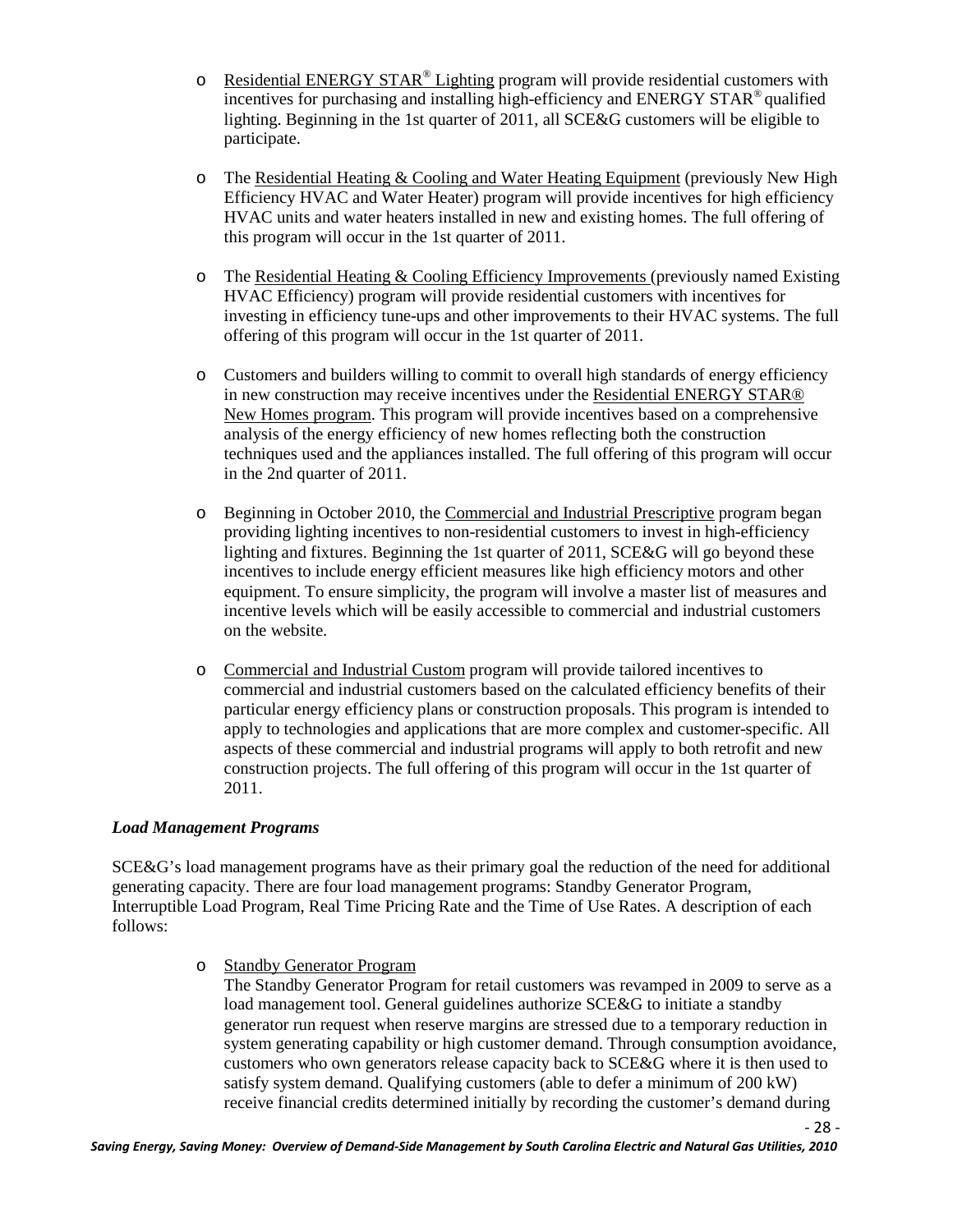a load test. Future demand credits are based on what the customer actually delivers when  $SCE&G$  requests them to run their generator(s). This program allows customers to reduce their monthly operating costs, as well as earn a return on their generating equipment investment. There is also a wholesale standby generator program that is similar to the retail programs.

o Interruptible Load Program

SCE&G has over 150 megawatts of interruptible customer load under contract. Participating customers receive a discount on their demand charges for shedding load when SCE&G is short of capacity.

o Real Time Pricing (RTP) Rate

A number of customers receive power under our real time pricing rate. During peak usage periods throughout the year when capacity is low in the market, the RTP program sends a high price signal to participating customers which encourages conservation and load shifting. Of course during low usage periods, prices are lower.

o Time of Use Rates

Our time of use rates contain higher charges during the peak usage periods of the day and discounted charges during off-peak periods. This encourages customers to conserve energy during peak periods and to shift energy consumption to off-peak periods. All our customers have the option of a time of use rate.

The following table shows a forecast of territorial energy sales, including a baseline projection and adjustments for energy efficiency programs:

|      |                                          |                                       | <b>Energy Efficiency</b>            |                                    |                                             |
|------|------------------------------------------|---------------------------------------|-------------------------------------|------------------------------------|---------------------------------------------|
|      | <b>Baseline</b><br><b>Sales</b><br>(GWH) | <b>SCE&amp;G</b><br>Programs<br>(GWH) | Federal<br><b>Mandates</b><br>(GWH) | <b>Total EE</b><br>Impact<br>(GWH) | <b>Territorial</b><br><b>Sales</b><br>(GWH) |
| 2011 | 23,024                                   | -72                                   | 0                                   | -72                                | 22,952                                      |
| 2012 | 23,534                                   | $-160$                                | $-213$                              | $-373$                             | 23,161                                      |
| 2013 | 24,100                                   | $-263$                                | -286                                | $-549$                             | 23,551                                      |
| 2014 | 24,695                                   | -377                                  | -327                                | $-704$                             | 23,991                                      |
| 2015 | 25,190                                   | -508                                  | -629                                | $-1,137$                           | 24,053                                      |
| 2016 | 25,683                                   | -627                                  | -673                                | $-1,300$                           | 24,382                                      |
| 2017 | 26.189                                   | -765                                  | $-719$                              | $-1.484$                           | 24,705                                      |
| 2018 | 26,687                                   | -924                                  | $-764$                              | $-1,688$                           | 24,999                                      |
| 2019 | 27,210                                   | $-1,105$                              | $-810$                              | $-1,915$                           | 25,295                                      |
| 2020 | 27,759                                   | $-1,285$                              | $-1,062$                            | $-2,347$                           | 25,412                                      |
| 2021 | 28,270                                   | $-1,285$                              | -902                                | $-2,190$                           | 26,084                                      |
| 2022 | 28,798                                   | $-1,285$                              | -924                                | $-2,209$                           | 26,590                                      |
| 2023 | 29,317                                   | $-1,285$                              | -945                                | $-2,230$                           | 27,087                                      |
| 2024 | 29,833                                   | $-1,285$                              | -967                                | $-2,252$                           | 27,581                                      |
| 2025 | 30,377                                   | $-1,285$                              | -989                                | $-2,274$                           | 28,103                                      |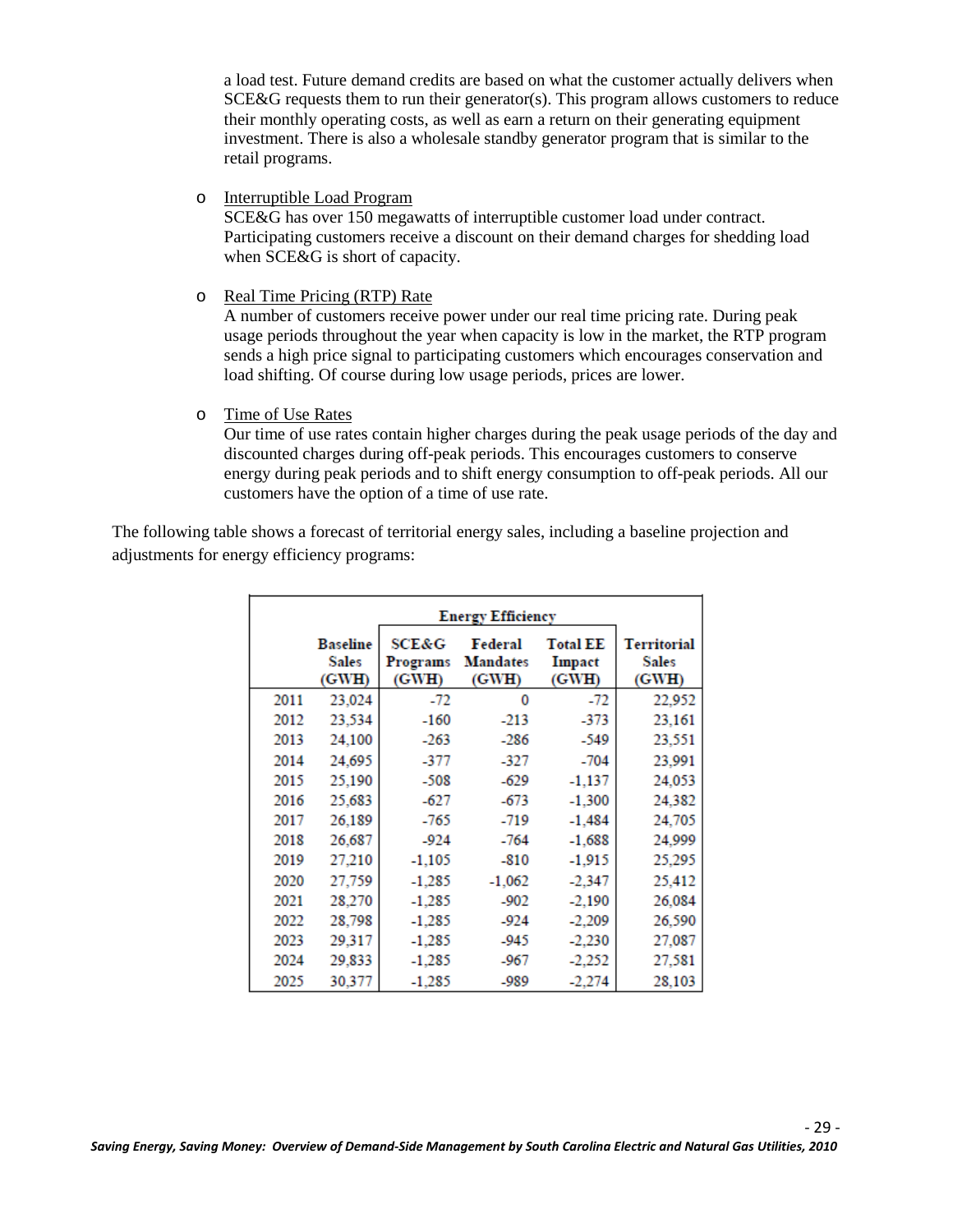The following table shows the impacts of energy efficiency from the Company's DSM programs and from federal mandates as well as the impact from the Company's demand response programs on the firm peak demand projections:

| Territorial Peak Demands (MWs) |                 |                  |                          |                 |               |          |        |
|--------------------------------|-----------------|------------------|--------------------------|-----------------|---------------|----------|--------|
|                                |                 |                  | <b>Energy Efficiency</b> |                 |               |          |        |
| Year                           | <b>Baseline</b> | <b>SCE&amp;G</b> | Federal                  | <b>Total EE</b> | <b>System</b> | Demand   | Firm   |
|                                | <b>Trend</b>    | Programs         | <b>Mandates</b>          | <b>Impact</b>   | Peak          | Response | Peak   |
|                                |                 |                  |                          |                 | Demand        |          | Demand |
| 2011                           | 4,961           | -9               | $-1$                     | $-10$           | 4,951         | $-225$   | 4,726  |
| 2012                           | 5,056           | -21              | -3                       | $-24$           | 5,032         | $-225$   | 4,807  |
| 2013                           | 5,178           | -36              | $-23$                    | -59             | 5,119         | $-225$   | 4,894  |
| 2014                           | 5,310           | -53              | -43                      | -96             | 5,214         | $-225$   | 4,989  |
| 2015                           | 5,419           | -74              | -58                      | -132            | 5.287         | $-225$   | 5,062  |
| 2016                           | 5,524           | $-94$            | -67                      | -161            | 5,363         | $-225$   | 5,138  |
| 2017                           | 5,638           | -117             | -76                      | -193            | 5,445         | $-225$   | 5,220  |
| 2018                           | 5.746           | $-144$           | -86                      | -230            | 5,516         | $-225$   | 5,291  |
| 2019                           | 5,858           | -175             | -96                      | $-271$          | 5,587         | $-225$   | 5,362  |
| 2020                           | 5,980           | $-210$           | -106                     | -316            | 5,664         | -225     | 5,439  |
| 2021                           | 6,090           | $-210$           | -119                     | -329            | 5.761         | $-225$   | 5,536  |
| 2022                           | 6,205           | $-210$           | -129                     | -339            | 5,866         | $-225$   | 5,641  |
| 2023                           | 6,322           | $-210$           | -139                     | -349            | 5,973         | $-225$   | 5,748  |
| 2024                           | 6,436           | $-210$           | -149                     | -359            | 6,077         | $-225$   | 5,852  |
| 2025                           | 6,554           | $-210$           | -160                     | -370            | 6.184         | -225     | 5.959  |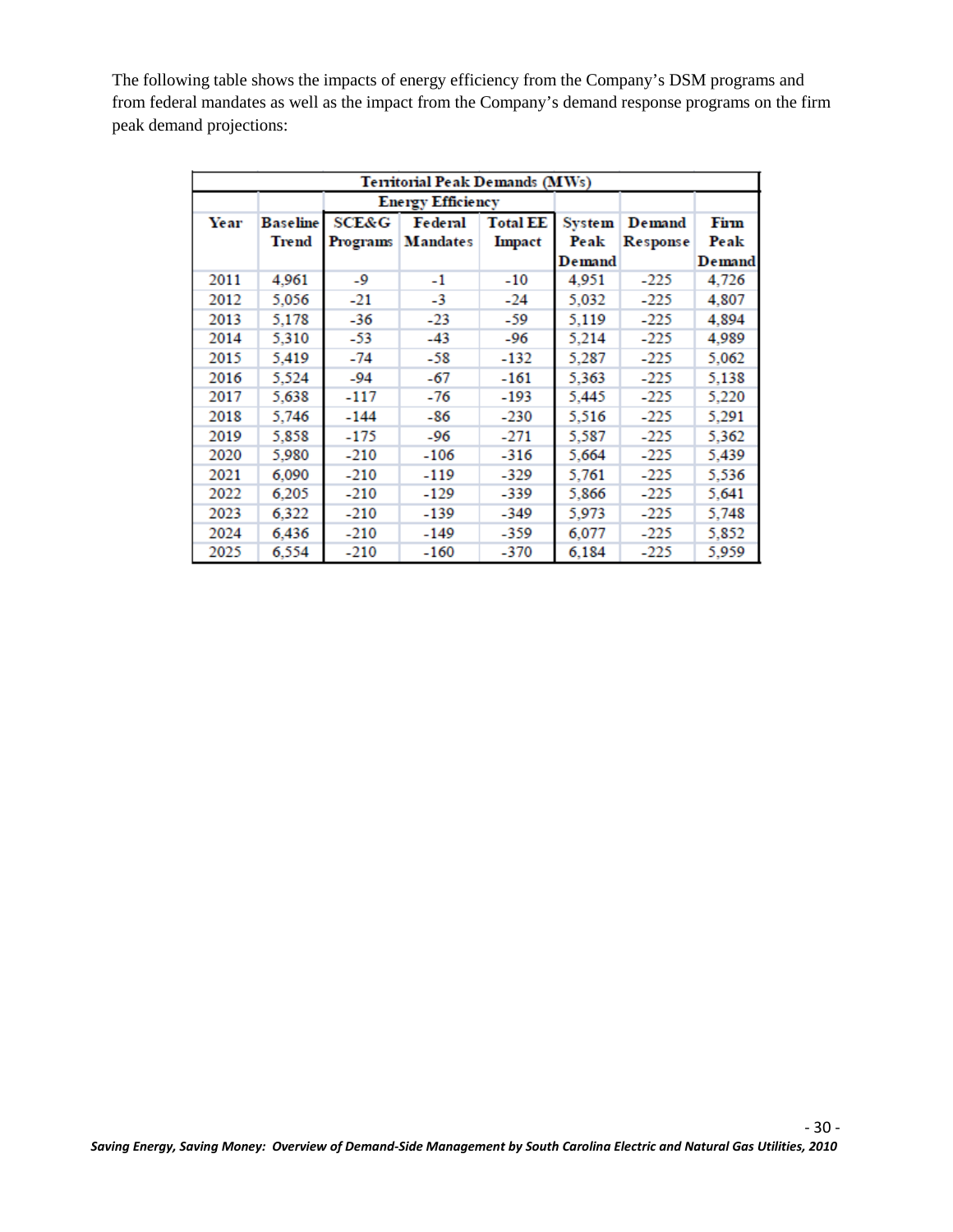## **Municipal Electric Utilities**

#### **City of Abbeville**

#### *Energy Efficiency Programs*

• On Line "Energy Depot" Toolkit

Abbeville Public Utilities offers customers Energy Depot®, which is a set of online tools and resources to help them better understand and manage their home energy use and costs. Energy Depot is a free resource for energy information. They can use Energy Depot to:

- o Receive a personalized energy profile with an estimate of their energy costs for each home energy system/appliance group
- o Learn specific things they can do to reduce energy use and how much they can save
- o Complete a do-it-yourself home energy audit and receive a report online
- o Quickly estimate the annual energy use and cost of home energy systems and appliances
- o Compare heating and cooling systems or water heater to a range of new systems
- o Learn how soon they can pay for a new more efficient heating or cooling system or water heater through lower energy bills
- o Use the Energy Library to answer energy questions
- o Get answers to the most frequently asked questions regarding home energy use
- Booklet: Energy Matters in Your Home

This guidebook is produced by APPA and is designed to give residential customers practical, energy-saving advice. Along with top tips for saving energy the booklet highlights key areas including home weatherization, heating and cooling, lighting and appliances. Energy Matters in Your Home also contains references to other resources that customers can access to obtain additional information. It is available in our lobby or mailed to customers upon request.

• Eco@home Newsletter

Eco@home Newsletter is a quarterly consumer publication produced by APPA that communicates energy efficiency tips and information to customers of public power utilities. The digest-sized 12-page piece encourages readers to consume energy more efficiently-saving money and benefiting our environment. They are mailed directly to the customer.

• Home Energy Review

Upon request from our customers, local staff examines both the interior and exterior of the home with the customer to look for obvious but often overlooked ways to reduce energy consumption. We take digital and thermal photos of the home then provide a written report to the customer with energy saving suggestions.

#### **City of Bennettsville**

The City of Bennettsville purchases power exclusively from a Central Electric Cooperative distribution cooperative, Marlboro Electric (MECO). We occasionally participate with MECO on local activities but we have no additional DSM activity.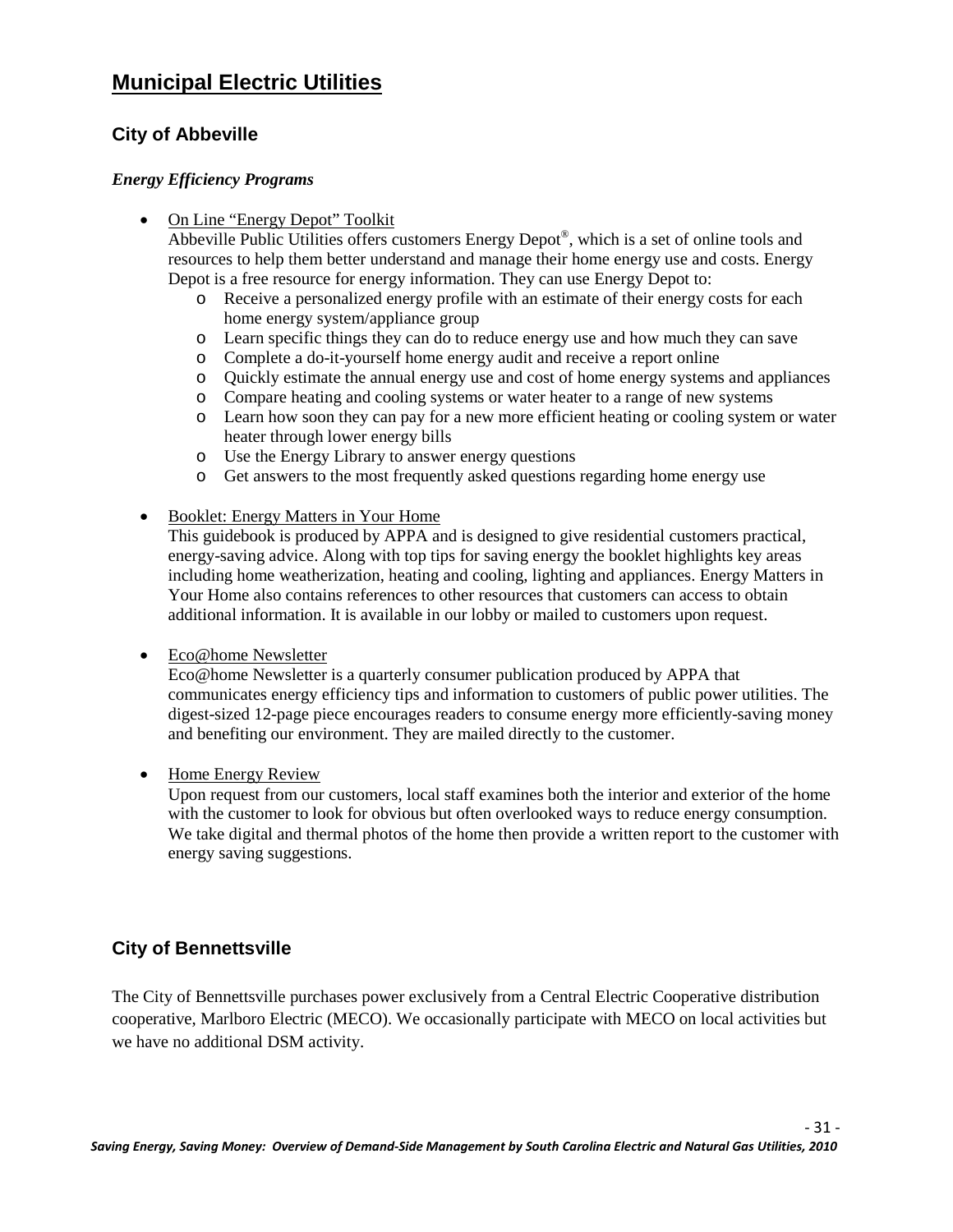#### **City of Camden**

The City of Camden Electric Department has purchased and implemented a SCADA system (Supervisory Control and Data Acquisition) to perform demand side management. The SCADA system replaces a radio based load management system and reduces peak demands through voltage reduction at their substations. With the SCADA system implemented, Camden has the ability reduce peak loading by approximately 5%.

#### **City of Clinton**

The City of Clinton uses voltage reduction on 5 of 6 circuits, from 125 volts to 120 volts.

#### **City of Union**

The City of Union has three (3) substations and through voltage reduction shaves peak by lowering the voltage from 124.6 volts to 118.9 volts during high demands.

#### **Easley Combined Utilities**

Easley Combined Utilities (ECU) operates a total of 9.2 MW of consumer owned generation to offset grid usage during peak demand times. ECU also has a net metering policy which allows for customers to install customer owned generation.

#### **Gaffney Board of Public Works**

The Gaffney Board of Public Works website is at the core of our energy conservation and energy efficiency. On our home page we have a link to Energy Depot which is a set of online tools and resources to help our customers better understand and manage their home energy use and cost. We also have an entire page on our website that addresses water and energy conservation and again a link to Energy Depot.

We have on and off peak pricing for a select group of industrial customers but these customers must met certain load requirements and time constraints.

#### **Greer Commission of Public Works**

- 32 -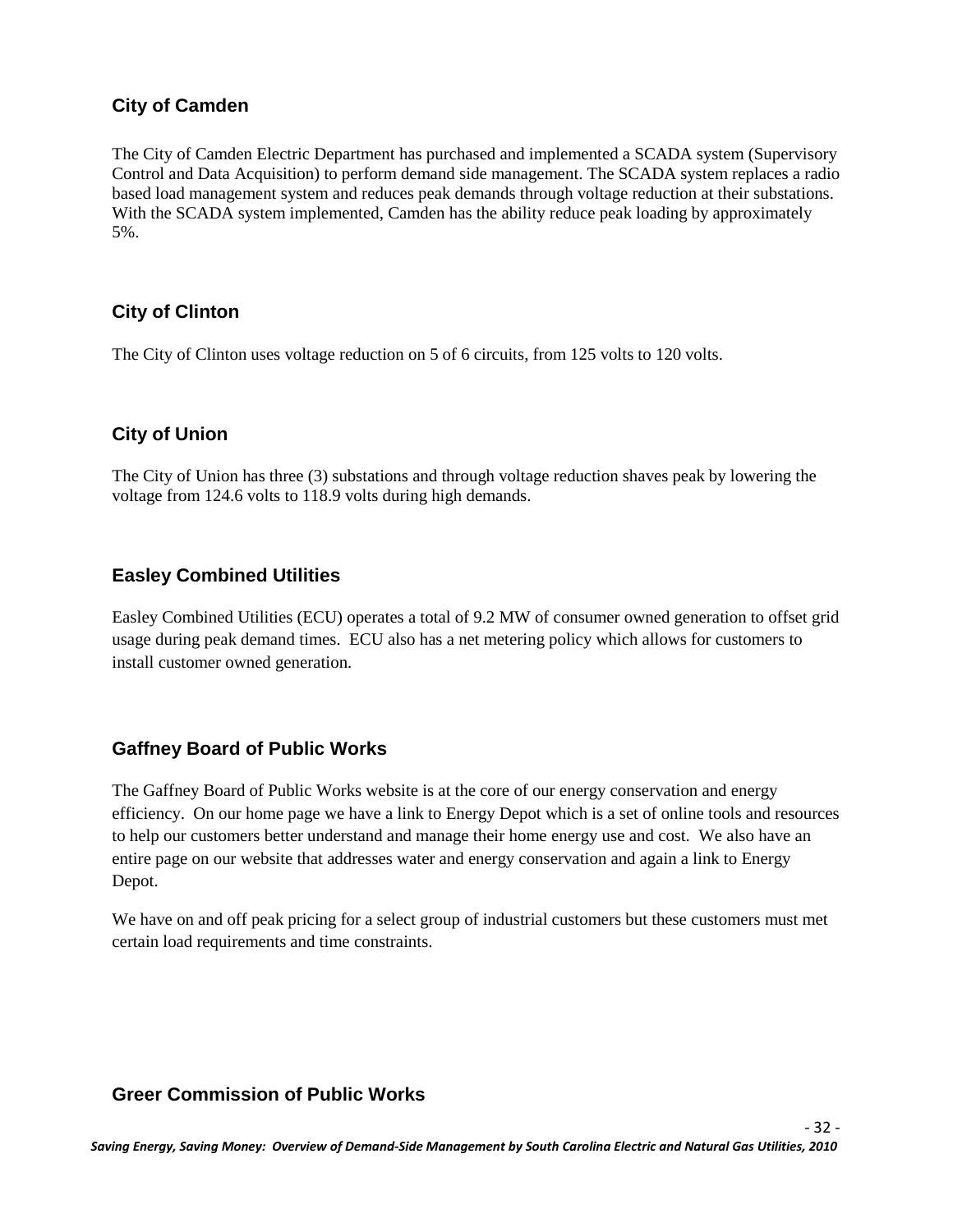We offer a set of online tools and resources that allows the customer to better understand and manage energy costs within their home or business. The link provided enables the customer to complete a do-ityourself energy audit, the benefits of energy efficiency and how to realize savings on their utility bills by making some improvements to their homes. Contains a complete energy library to help the customer get answers to their energy questions.

We offer in-house energy audits provided by Greer CPW staff. The staff will conduct an inspection of the home and make recommendations for changes to help with energy efficiency.

On our website[, www.greercpw.com,](http://www.greercpw.com/) we offer energy saving tips to the customers that will promote energy efficiency and conservation.

We offer Time-of-Use rates to some of our commercial customers, which help to promote off-peak energy use.

#### **City of Rock Hill**

#### **Conservation**

The City of Rock Hill ("City") is currently involved in an Automated Metering Infrastructure (AMI) Pilot project. Over 14,000 new solid-state electric meters have been installed. As part of this project, the City is evaluating the market and public interest for in-home displays and/or on-line customer access to load profile data and real-time data to monitor and control their power consumption & peak demands.

#### **Energy Efficiency**

The City has developed its Smart Choice program to encourage energy efficiency for our residential customers. This program provides either rebates for installation of high efficiency heat-pumps & water heaters or low-interest financing. Customers participating in the Smart Choice program are also available for the City's lowest cost residential electric rate schedule. The City participates in the York County Green Business Conference, York County Earthday Birthday, and City of Rock Hill Operation Center Open House offering free CFLs, low-flow showerheads, and weather stripping, along with brochures providing energy efficiency ideas & suggestions for homes or businesses, to all interested participants.

#### **Load Management**

The City operates an annual Load Management program through three defined programs:

- Load Control Devices on Residential A/C and Electric Water Heaters (2,150 units)
- Operation of Standby Generation during select periods (12 MW)
- Voltage Reduction

The City also offers our commercial  $\&$  industrial customers, who can shed 100 kW or more during requested times, credits for the kW reduction. In 2010, the City was able to reduce its annual peak demand by an estimated 6.1%

- 33 -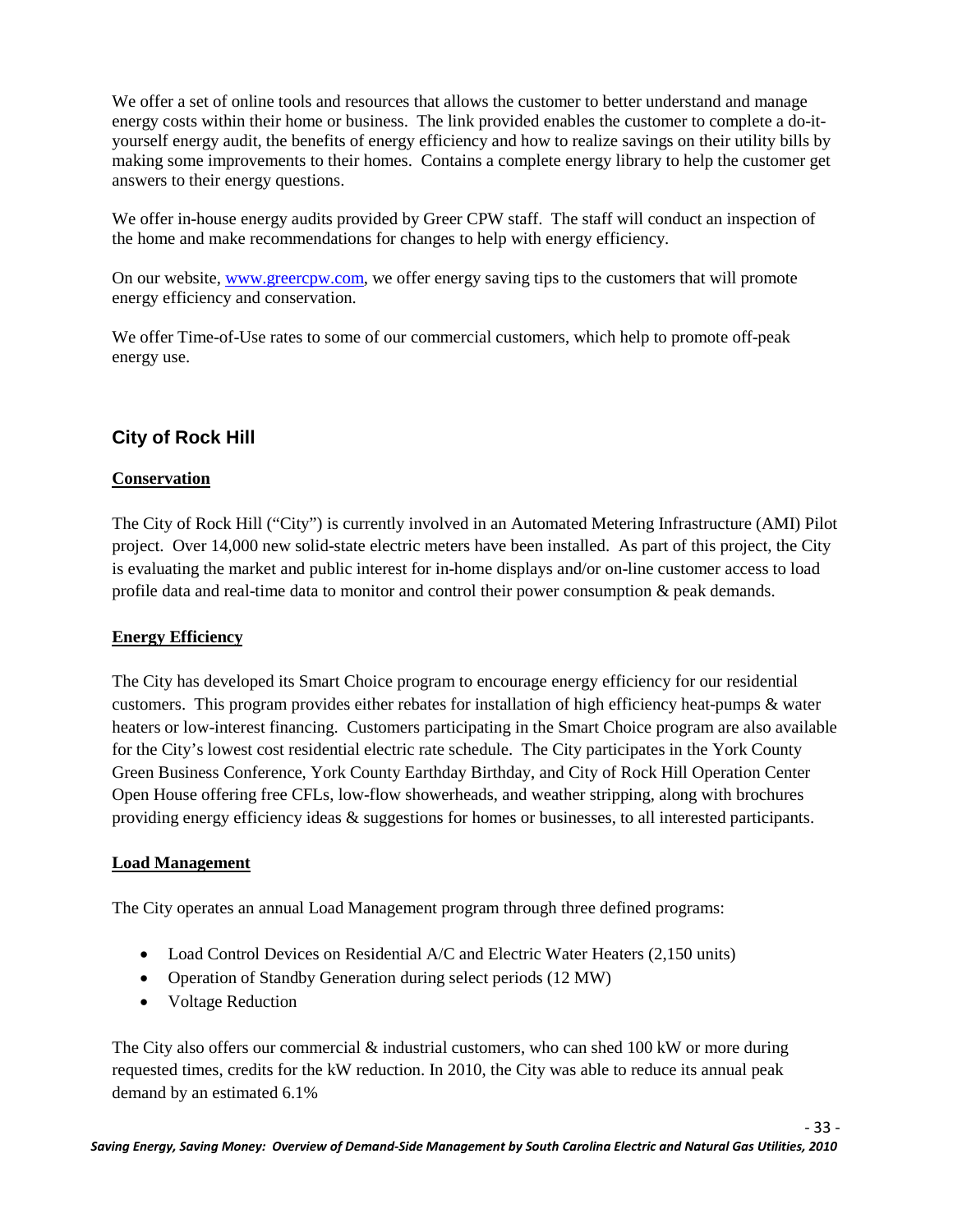#### **City of Westminster**

The City of Westminster is relatively small which accounts for the City having very little in the way of Demand-Side Management (DSM) activities. The Utilities Department of the City does offer an interruptible electric rate but currently has only one customer on this particular rate. That customer receives a billing benefit in exchange for not operating during times of load management. Our times of load management occur when our provider, PMPA, indicates the system is nearing peak electrical usage. Other than the occasional offering of tips for conservation whenever a customer should ask, the City does not have any other formal DSM activities.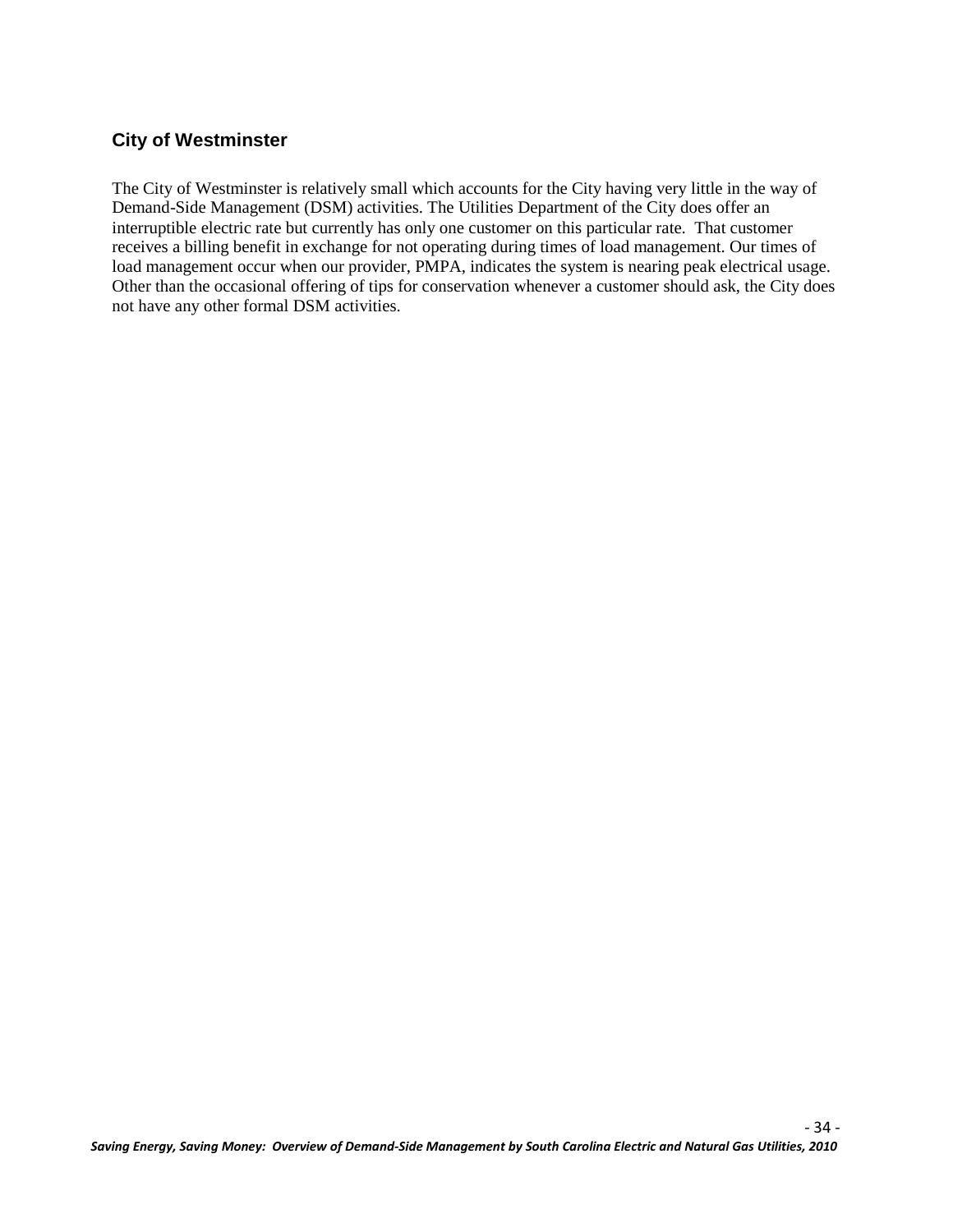## **State-Owned Electric Utility**

#### **Santee Cooper**

For over 20 years, Santee Cooper has offered demand-side management ("DSM") programs. These programs have measures that save energy and/or demand. The energy and/or demand impacts of the actual and projected participation of Santee Cooper's directly served retail customers are considered when updating the energy and/or demand needs in the Generation Plan.

In the fall of 2007, Santee Cooper established a Conservation and Renewable Energy (C&RE) Department. The purpose of this department is to develop new energy efficiency and conservation programs and to obtain renewable generation resources.

In 2009, C&RE launched several new energy efficient programs that added to Santee Cooper's conservation efforts. Some of these programs replaced older energy efficient programs causing these older programs to be closed to new participation. C&RE will continue to launch new energy efficient programs throughout 2011.

#### *Existing Energy Efficiency Programs*

• Commercial Good Cents

Commercial Good Cents is offered to commercial customers building new facilities that improve the efficiency in the building thermal envelope, heating and cooling equipment, and lighting. Commercial customers that meet program standards are given an up-front rebate to encourage participation in the program.

Program participation through 2010 resulted in an estimated demand savings of 1,270 kW and an estimated energy savings of 1,785,000 kWh. Total expenditures for the Commercial Good Cents Program incurred through Santee Cooper in 2010 were \$4,804.77

• Thermal Storage Cooling Program

The Thermal Storage Cooling Program shifts energy used by commercial customers for air conditioning from peak to off-peak hours by utilizing thermal energy stored in a medium such as ice or water. Rebates are offered to customers who install this type of equipment. There is currently one active participant in this program and an estimated demand reduction of 203 kW.

• Interruptible / Economy Power Pricing Rates

Santee Cooper has developed and offers time-of-use, non-firm, and off-peak rates to its directserved residential, large commercial and industrial customers to encourage them to reduce their peak demand. The use of these rates is taken into account when developing the Load Forecast and Generation Plan.

An "economy power" rate is available to industrial customers, which is based on an hourly incremental energy rate. This is a real time pricing rate; the price for energy changes each hour. Customers must schedule their usage each hour. Service under this Rider is curtailable in emergency situations by Santee Cooper. Pricing alternatives are available under this rate where the energy price is fixed during certain hours. There are also supplemental curtailable and interruptible rates available to industrial customers which allow for curtailment under certain circumstances.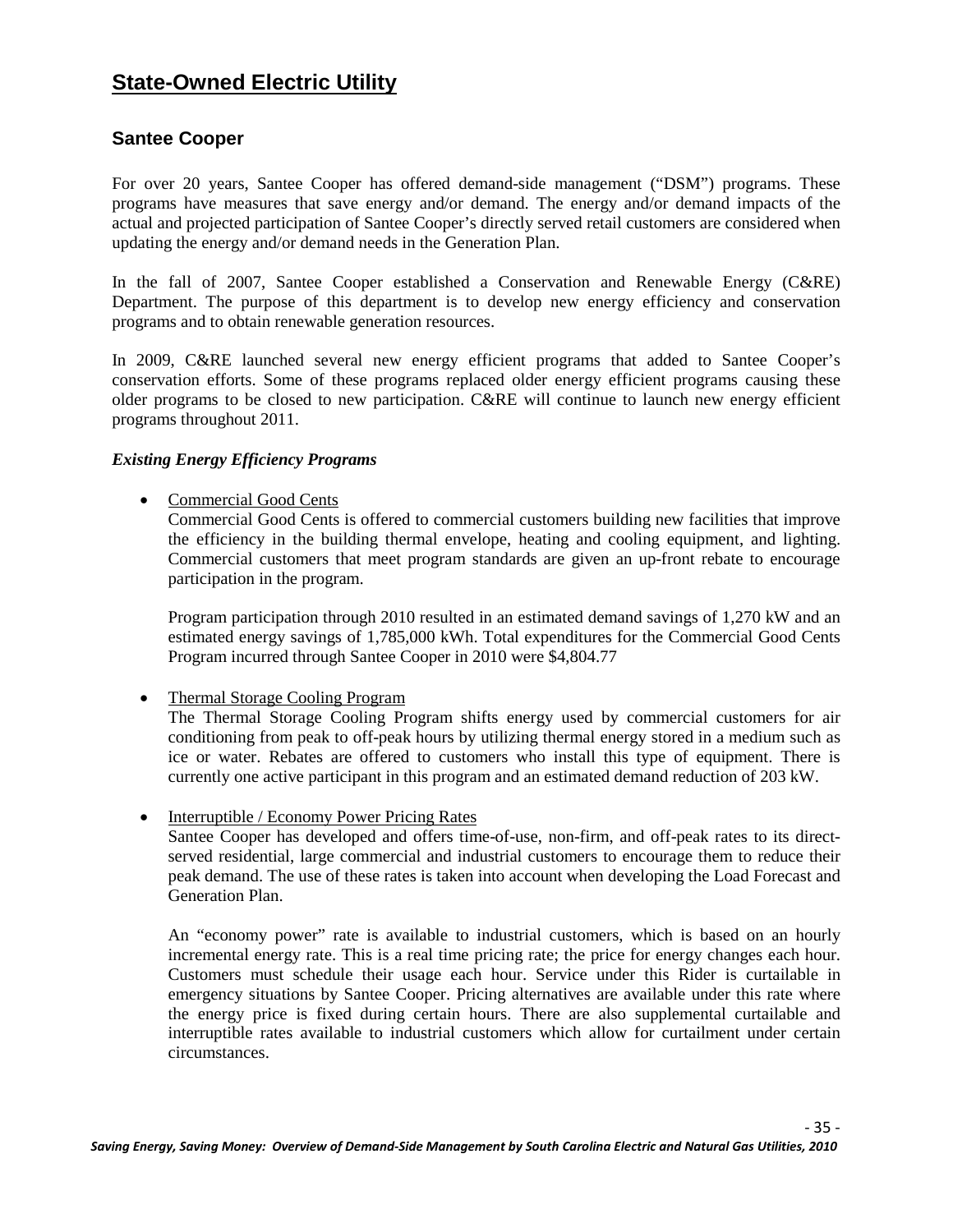As part of Santee Cooper's demand control program, currently there are over 540 MW's of load taking service under interruptible and economy power schedules. The portion of this load estimated to be on the system at the peak is excluded from the peak demand calculations for generation planning and reserves resource planning.

#### *Energy Efficiency Programs Being Discontinued*

• Good Cents New and Improved Home Program

The Good Cents Program was developed to provide residential customers an incentive to build new homes to higher levels of energy efficiency and improve existing homes by correctly sizing heating and air conditioning equipment and installing equipment more efficient than federal minimum standards. Homes were evaluated to determine if they met the standards set for the program. Inspections were completed throughout construction of the new homes and at the completion of construction for improved homes. This program was closed to new customers as of November 1, 2009 except for any customer who applied for the Good Cents Program prior to that date and whose home was already certified under Santee Cooper's Good Cents Home Program prior to November 1, 2010.

Program participation through 2010 resulted in an estimated demand savings of 19,319 kW and estimated energy savings of 23,913,000 kWh. Total expenditures for the Good Cents Program incurred through Santee Cooper in 2010 were \$1,335,905.14.

#### • H2O Advantage Water Heating Program

H2O Advantage was a storage water heating program designed to shift the demand related to water heating off-peak. This was accomplished with the installation of an electronic timer or radio controlled switch on an 80 gallon water heater. This program began in 1990. This program was closed to new participation in 2000. The contract spans 10 years so this program will no longer be impacting the system after 2010.

Total expenditures for the H2O Advantage Program incurred through Santee Cooper in 2010 for existing participants were \$11,290.37

• Energy Efficient Lighting

Santee Cooper offered twelve free CFL bulbs to every residential customer as part of a "Switch and Save" energy efficient lighting effort in 2008. The objective was to encourage residential customers to change their light bulb buying and usage habits for greater energy conservation. Customers received a voucher for twelve ENERGY STAR® 75-watt equivalent CFLs that were redeemable by visiting any of Santee Cooper's Customer Service offices.

In 2008, 781,000 CFLs were distributed to 65,083 residential customers.

#### *New Energy Efficiency Programs*

Santee Cooper launched its "Reduce the Use South Carolina" energy efficiency effort in September 2009. The goal of this 10-year-long effort is to substantially reduce the use of electricity and improve energy efficiency among its 163,000 direct serve residential and commercial customers through rebate programs. The comprehensive "Reduce the Use South Carolina" energy efficiency effort includes a total of 42 energy efficiency initiatives to help achieve an annual savings of 209 million kilowatt hours, by 2020. In the first 12-months, Santee Cooper has launched the following rebate programs:

• Smart Energy Existing Homes Program The Smart Energy Existing Home Program began on November 1, 2009. Smart Energy Existing Homes are certified by a Santee Cooper Energy Advisor to meet minimum energy performance

- 36 -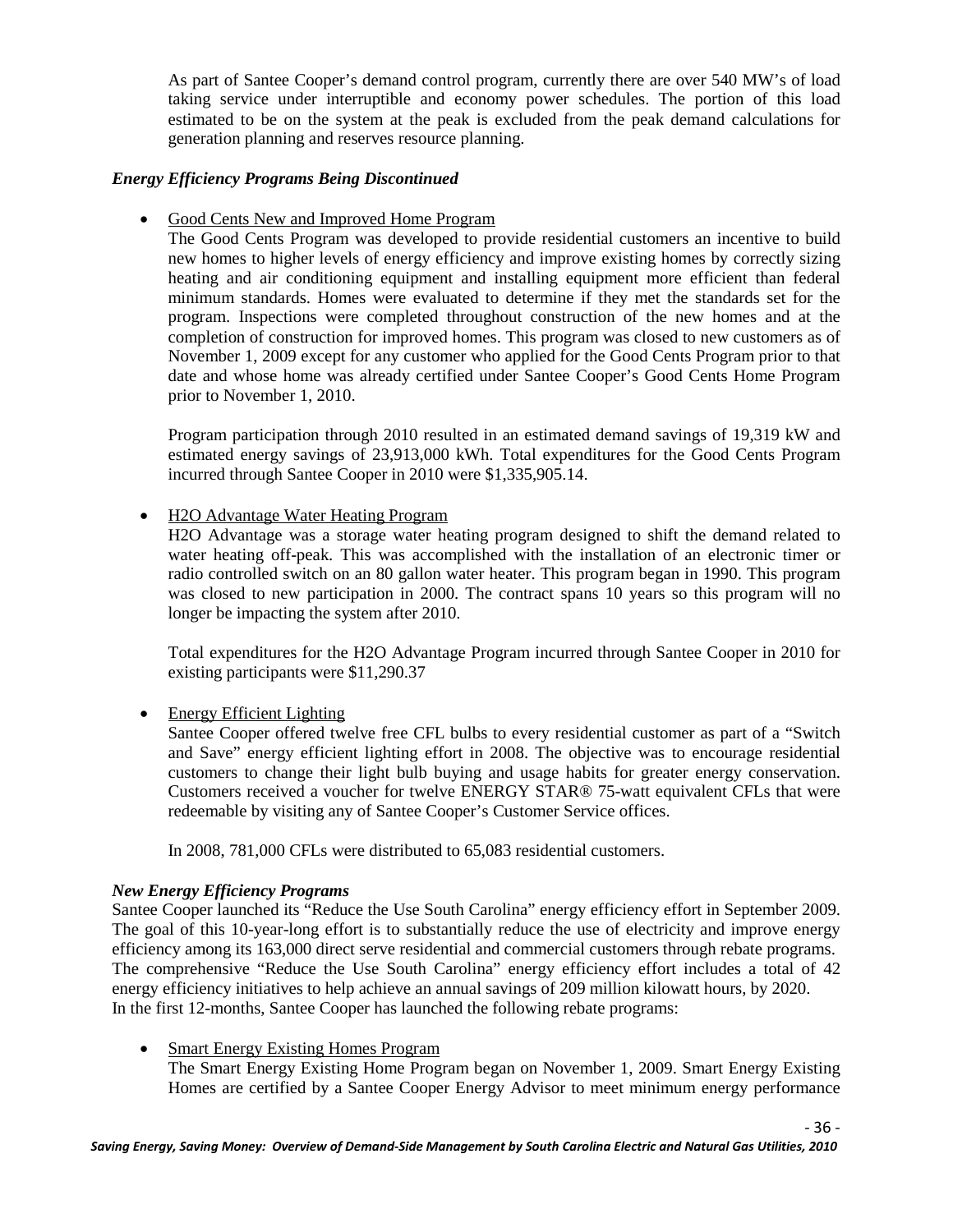guidelines. A home can receive the Smart Energy Home certificate by achieving an energy performance target or installing a specific number of eligible energy efficiency upgrades. The rebate for Smart Energy Existing Home is \$600 and is payable to the homeowner.

Program participation in 2010 resulted in an estimated demand savings of 192.76 kW and estimated energy savings of 1,148,028 kWh. Total expenditures for the Smart Energy Existing Homes program incurred through Santee Cooper in 2010 were \$360,501.48.

#### **Smart Energy New Homes Program**

The Smart Energy New Home Program began on November 1, 2009. The Smart Energy New Homes Program is comprised of two tiers of energy efficiency standards, and it offers incentives to builders to facilitate and encourage their participation. ENERGY STAR® New Home performance standards require that homes be 15% more efficient than the requirements in 2006 International Energy Efficiency Code (IECC). Smart Energy New Home performance standards require that homes be 10% more efficient than the requirements of 2006 IEEC. The rebate for Smart Energy New Homes ENERGY STAR® is \$1,600 and the rebate for the Smart Energy New Homes is \$1,000, both of which are payable to the homebuilder.

Program participation in 2010 resulted in an estimated demand savings of 32.68 kW and estimated energy savings of 47,500 kWh. Total expenditures for the Smart Energy New Homes program incurred through Santee Cooper in 2010 were \$248,404.35.

#### • Heat Pump Program

The Heat Pump Program began on September 16, 2010. The heat pump program is for residential customers and offers rebates of up to \$700. When customers participate in the Smart Energy Existing Homes program (\$600 rebate), and choose to add a 15 SEER heat pump with quality installation, they will receive an additional rebate of \$50. They may receive the rebate for up to two heat pumps, bringing the total rebate to \$700. For customers who choose to only install the 15 SEER heat pump with quality installation, they will receive a rebate of \$150. They may receive the rebate for up to two heat pumps, bringing the total rebate to \$300.

Program participation in 2010 resulted in an estimated demand savings of 22.8 kW and estimated energy savings of 39,495 kWh.

#### • Refrigerator Rebate Program

The Refrigerator Rebate Program began on September 1, 2009. The Refrigerator Rebate Program offers customers rebates for the purchase and installation of ENERGY STAR® refrigerators between 10-30 cubic feet in size. It also offers customers rebates for surrendering their older, inefficient units within the same size range to be recycled by Santee Cooper's recycling contractor. These rebates are intended to reduce the customers' incremental cost of upgrading to higher efficiency appliances, as well as, get the less efficient refrigerators off the grid. To participate in the Refrigerator Rebate Program, the refrigerator must be installed in and/or removed from a residence or business receiving electric service from Santee Cooper.

Rebates include:

- o \$35 Rebate towards the recycling of a working pre-1993 refrigerator
- $\degree$  \$40 Rebate towards the purchase of a new ENERGY STAR<sup>®</sup> refrigerator
- o \$75 Rebate towards the purchase of a new ENERGY STAR refrigerator plus recycling of one working refrigerator
- o \$110 Rebate for purchasing a new ENERGY STAR refrigerator and recycling of two working refrigerators.<sup>[11](#page-43-0)</sup>

<span id="page-43-0"></span><sup>&</sup>lt;sup>11</sup>[Santee Cooper note:] At least one must be a pre -1993 model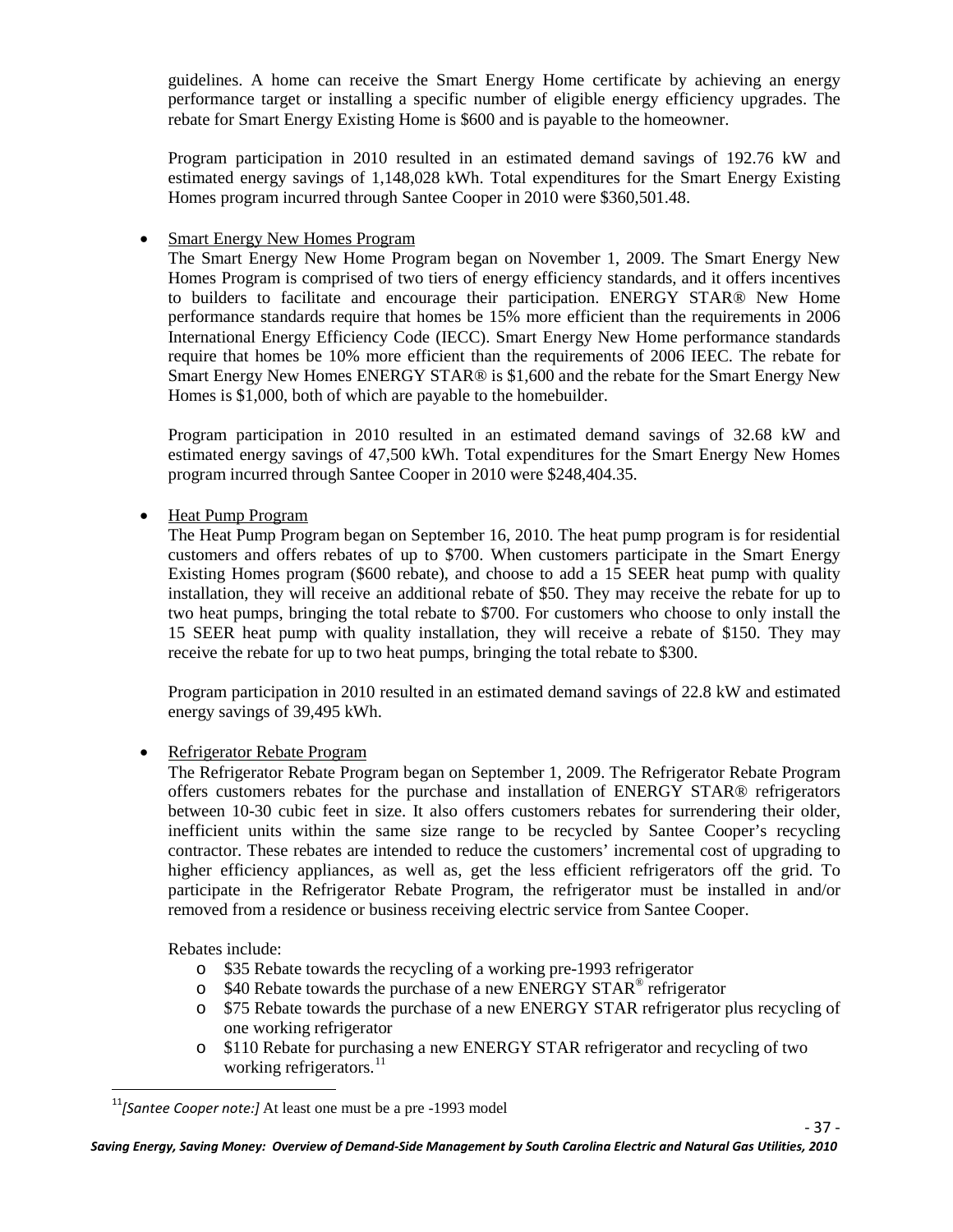Program participation in 2010 resulted in 475 old refrigerators being recycled and 1,119 new ENERGY STAR refrigerators being purchased with an estimated annual energy savings of 303 MWh. Total expenditures for the Refrigerator Rebate program incurred through Santee Cooper in 2010 were \$129,576.05.

• Energy Efficient Lighting

Santee Cooper is targeting residential, as well as, commercial customers in getting them to switch out incandescent light bulbs with energy efficient CFL bulbs.

New residential customers receive a coupon for twelve (12) 20-Watt CFLs to be picked up from any of Santee Cooper's customer service offices. At the time of pick up, a brochure is given to each customer. This provides an educational component regarding the energy savings to be achieved just by switching from traditional incandescent bulbs to CFLs. This brochure explains that CFLs use up to 75 percent less energy than incandescent light bulbs and that CFLs last up to 10 times longer. Educational brochures will also be developed with information on what to look for in a quality CFL bulb, choices of color renderings, choices of bulb shapes, availability of specialized application bulbs, and proper disposal of CFL bulbs.

Commercial CFL distribution is split into the categories of High-Use Sockets and Low-Use Sockets. Commercial customers receive CFLs for the greatest of either 100% of their high use sockets or 50% of their total sockets - only sockets not already using CFLs and those able to utilize a 20W screw-in CFL (equivalent to a 75W incandescent bulb) qualify for this program.

In 2010, Residential CFL Program participation resulted in an estimated annual energy savings of 1,108 MWh. CFLs were distributed to commercial customers for high-use applications yielding an estimated annual energy savings of 9,176 MWh. CFLs were distributed to commercial customers with residential-type, low usage applications. The low usage applications yielded an estimated energy savings of 1,272 MWh. Total expenditures for the Energy Efficiency Lighting program incurred through Santee Cooper in 2010 were \$131,305.38.

• Commercial Prescriptive Pilot Program

This program provides rebates for multiple efficiency measures related to the commercial building envelope, lighting, HVAC, and refrigeration.

This Pilot participation in 2010 resulted in an estimated demand savings of 63 kW and an estimated energy savings of 1,603,981 kWh. Total expenditures for the Commercial Prescriptive Pilot program incurred through Santee Cooper in 2010 were \$918,336.64.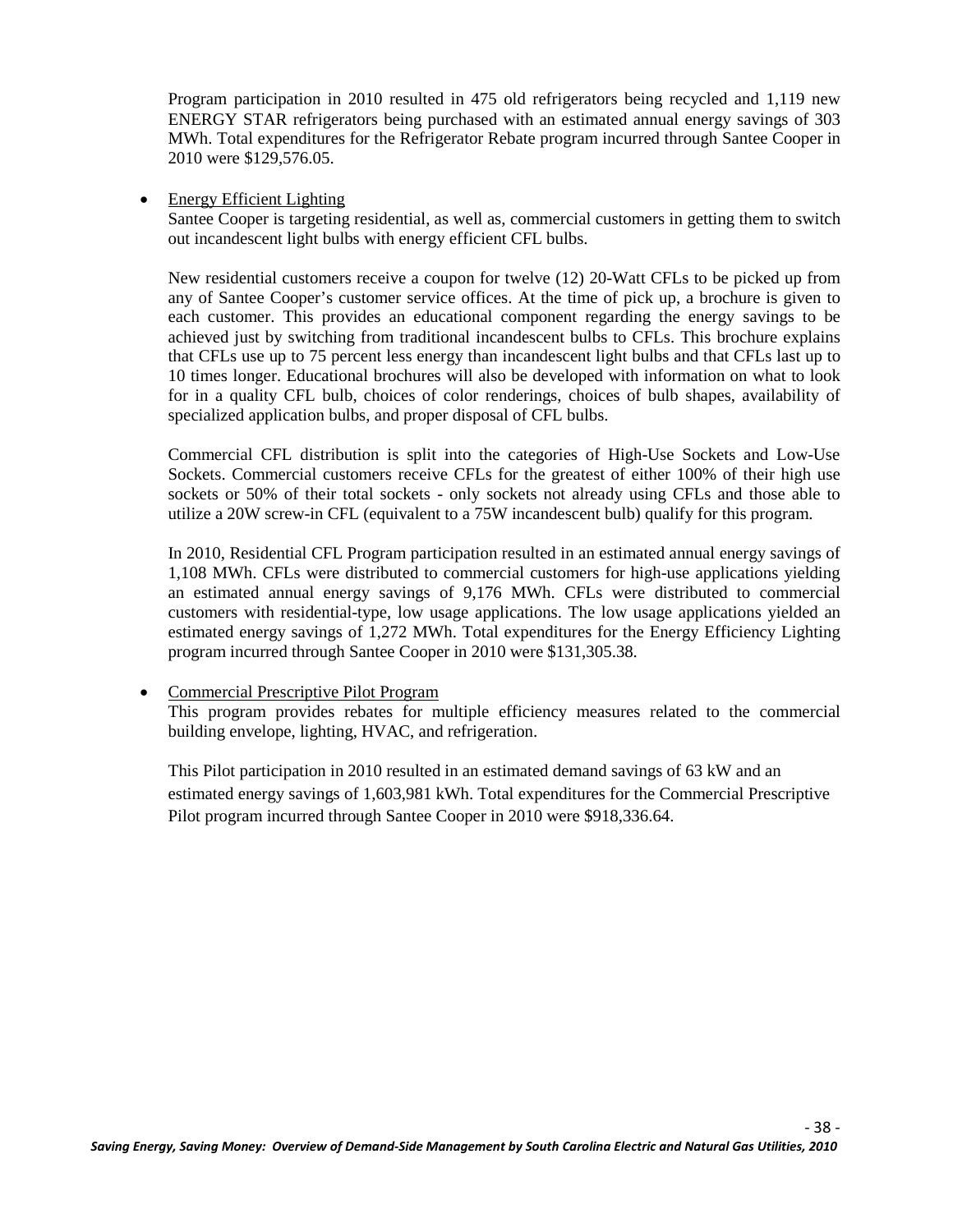# **South Carolina Natural Gas Utilities—Summary**

Of the 15 natural gas distribution utilities in South Carolina, 7 conducted DSM activities in 2010. These utilities together represented 91% of retail natural gas sales by natural gas distribution utilities in 2009.<sup>[12](#page-45-0)</sup>

In summary, their DSM activities consisted of—

Energy Efficiency:

- One natural gas utility offered on-site energy assessments to customers, providing trained personnel to evaluate facilities and suggest methods for improving energy efficiency.
- One natural gas utility implemented an energy efficiency and weatherization program targeting low-income customers, providing personalized assessments and home improvements to enable these customers to lower their monthly natural gas bill.
- Four natural gas utilities offered financial incentives (such as rebates) for the purchase and/or installation of newer, more efficient natural gas appliances.

Load Management:

• Six natural gas utilities offered financial incentives (such as bill credits or lower rates) to customers that volunteered to allow utilities to cut off or reduce their natural gas deliveries during periods of peak demand. (Interruptible customers are typically commercial or industrial entities that have the ability to instantaneously switch from utility natural gas to another energy source or are willing to suspend operations during fuel curtailment periods.)

Public Information:

- One natural gas utility maintained websites that offered energy efficiency and conservation tips and web-based systems for viewing and analyzing monthly natural gas usage and cost.
- Two natural gas utilities communicated directly with customers through mailings and/or in-person assistance to offer energy efficiency and conservation tips and services.

<span id="page-45-0"></span><sup>&</sup>lt;sup>12</sup> Source: United States Energy Information Administration, EIA-176 (2009) <http://www.eia.gov/cfapps/ngqs/ngqs.cfm>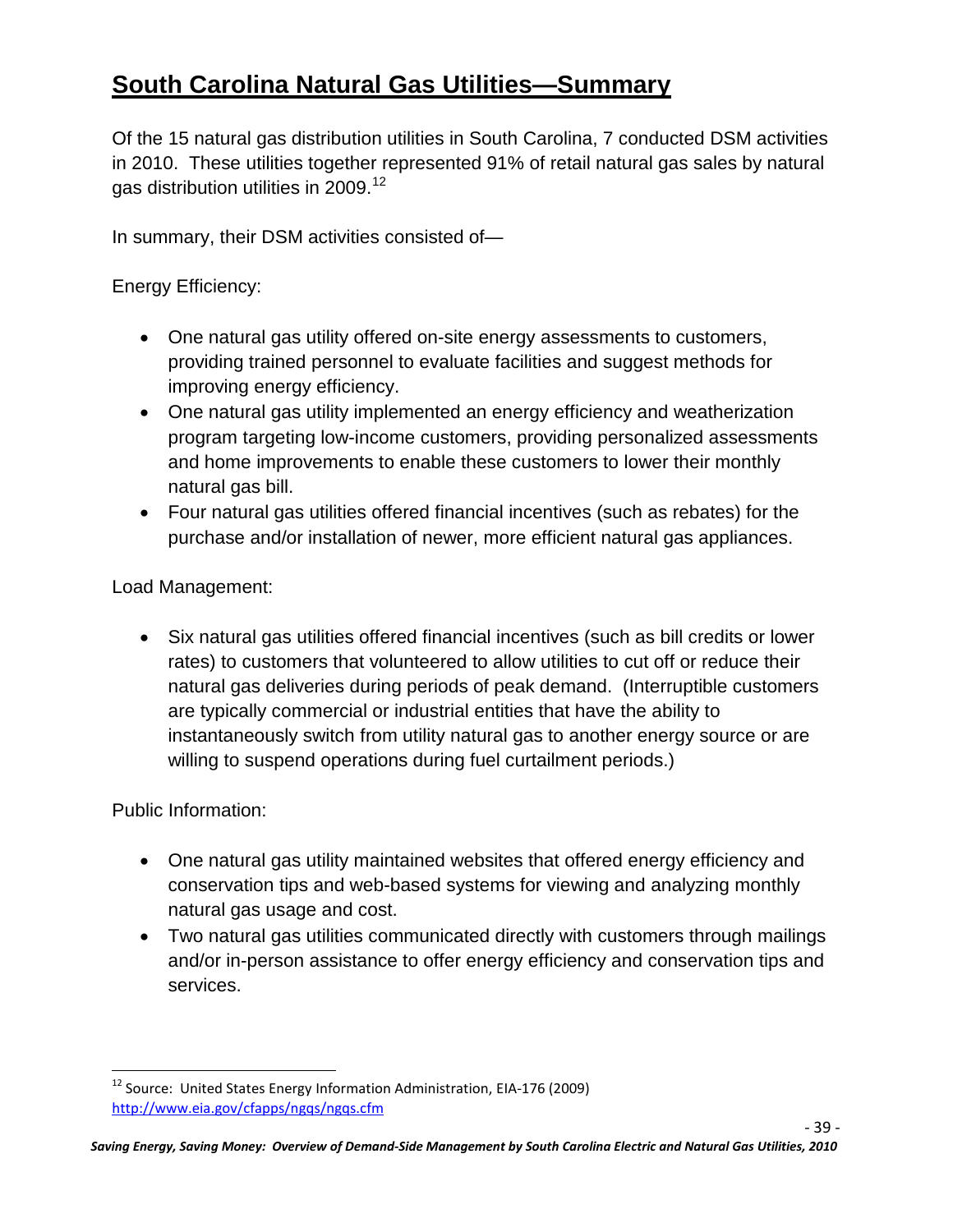- One natural gas utility conducted public outreach campaigns through advertising and/or presence at community events to publicize utility DSM programs and offer energy efficiency and conservation tips.
- One natural gas utility provided instructional programs to K-12 schools to promote energy awareness.

Natural gas utilities reported operating the following DSM programs in 2010:

|                                           |                  | <b>Energy Efficiency</b>         |                                                                     |                                                    | Load Management Public Information         |                       |                                                        |                                   |        |
|-------------------------------------------|------------------|----------------------------------|---------------------------------------------------------------------|----------------------------------------------------|--------------------------------------------|-----------------------|--------------------------------------------------------|-----------------------------------|--------|
| Natural Gas Utility Name                  | Ownership        | Assessments<br>On-Site<br>Energy | Weatherization<br>Efficiency and<br>Low-Income<br><b>Assistance</b> | Appliance<br><b>Efficient</b><br><b>Inventives</b> | Interruptible Service<br><b>Incentives</b> | Web-Based<br>Customer | Tools and Tips Communication<br>Direct-to-<br>Customer | Campaigns Programs<br>Public<br>P | School |
| Bamberg Board of Public Works             | Municipal        |                                  |                                                                     |                                                    |                                            |                       |                                                        |                                   |        |
| City of Bennettsville                     | Municipal        |                                  |                                                                     |                                                    |                                            |                       |                                                        |                                   |        |
| Chester County Natural Gas Authority      | Municipal        |                                  |                                                                     |                                                    |                                            |                       |                                                        |                                   |        |
| Clinton-Newberry Natural Gas Authority    | Municipal        |                                  |                                                                     |                                                    |                                            |                       |                                                        |                                   |        |
| Fort Hill Natural Gas Authority           | Municipal        |                                  |                                                                     |                                                    |                                            |                       |                                                        |                                   |        |
| Fountain Inn Natural Gas                  | Municipal        |                                  |                                                                     |                                                    |                                            |                       |                                                        |                                   |        |
| Greenwood Commission of Public Works      | <b>Municipal</b> |                                  |                                                                     |                                                    |                                            |                       |                                                        |                                   |        |
| Greer Commission of Public Works          | Municipal        |                                  |                                                                     |                                                    |                                            |                       |                                                        |                                   |        |
| Laurens Commission of Public Works        | Municipal        |                                  |                                                                     |                                                    |                                            |                       |                                                        |                                   |        |
| Orangeburg Department of Public Utilities | Municipal        |                                  |                                                                     |                                                    |                                            |                       |                                                        |                                   |        |
| Piedmont Natural Gas Company              | Investor-Owned   |                                  |                                                                     |                                                    |                                            |                       |                                                        |                                   |        |
| South Carolina Electric & Gas Company     | Investor-Owned   |                                  |                                                                     |                                                    |                                            |                       |                                                        |                                   |        |
| City of Union                             | Municipal        |                                  |                                                                     |                                                    |                                            |                       |                                                        |                                   |        |
| Town of Winnsboro                         | <b>Municipal</b> |                                  |                                                                     |                                                    |                                            |                       |                                                        |                                   |        |
| York County Natural Gas Authority         | Municipal        |                                  |                                                                     |                                                    |                                            |                       |                                                        |                                   |        |

#### **Table 2: Summary of Natural Gas Utility Demand-Side Management, 2010**

*Saving Energy, Saving Money: Overview of Demand-Side Management by South Carolina Electric and Natural Gas Utilities, 2010*

<sup>-</sup> 40 -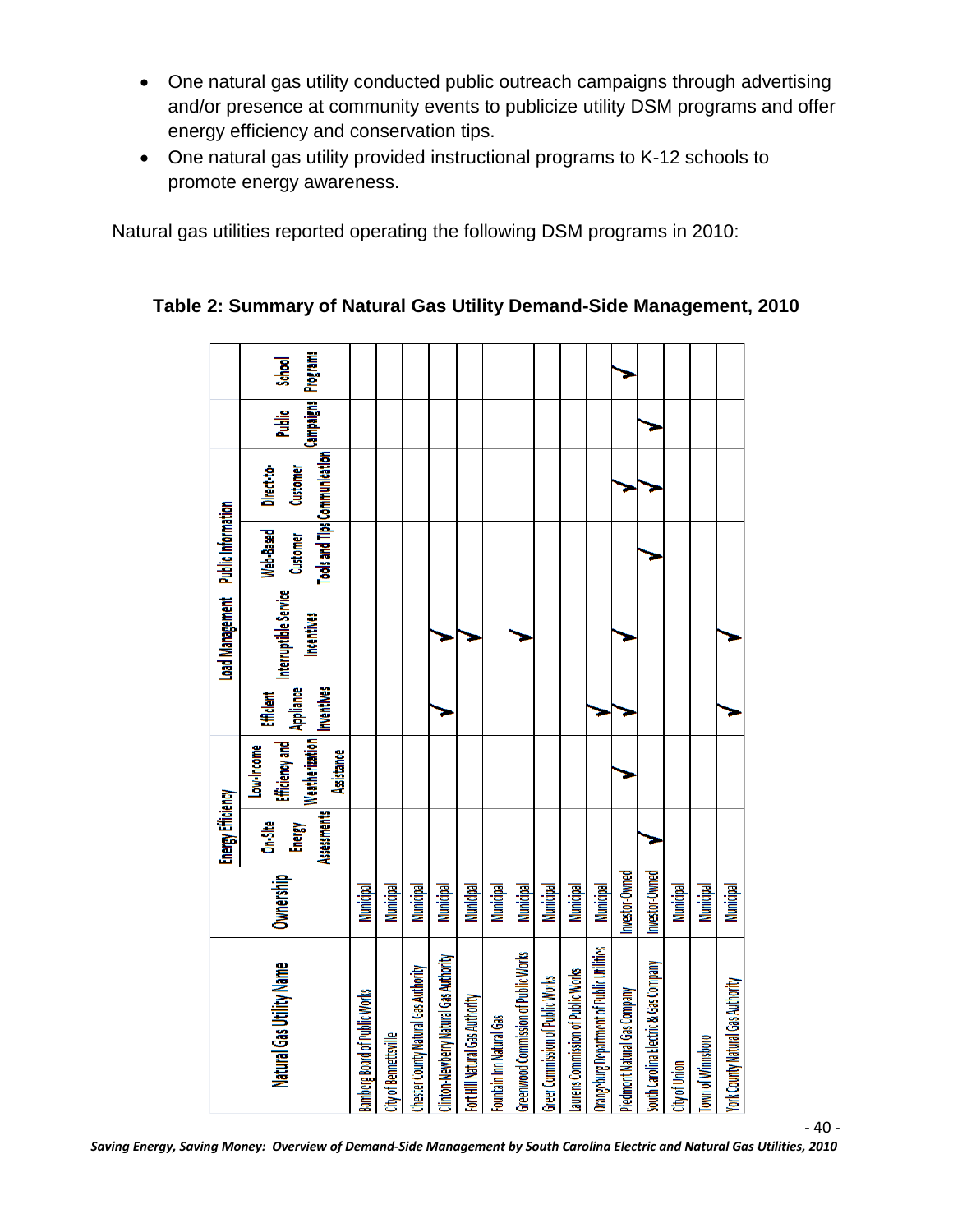Natural gas utilities submitted narrative descriptions of their 2010 DSM activities in response to SCEO requests for information. These descriptions are as follows. (The following descriptions are presented as submitted by each utility, with the exception of minor edits performed to ensure relevance to the scope of this report and consistency with its format):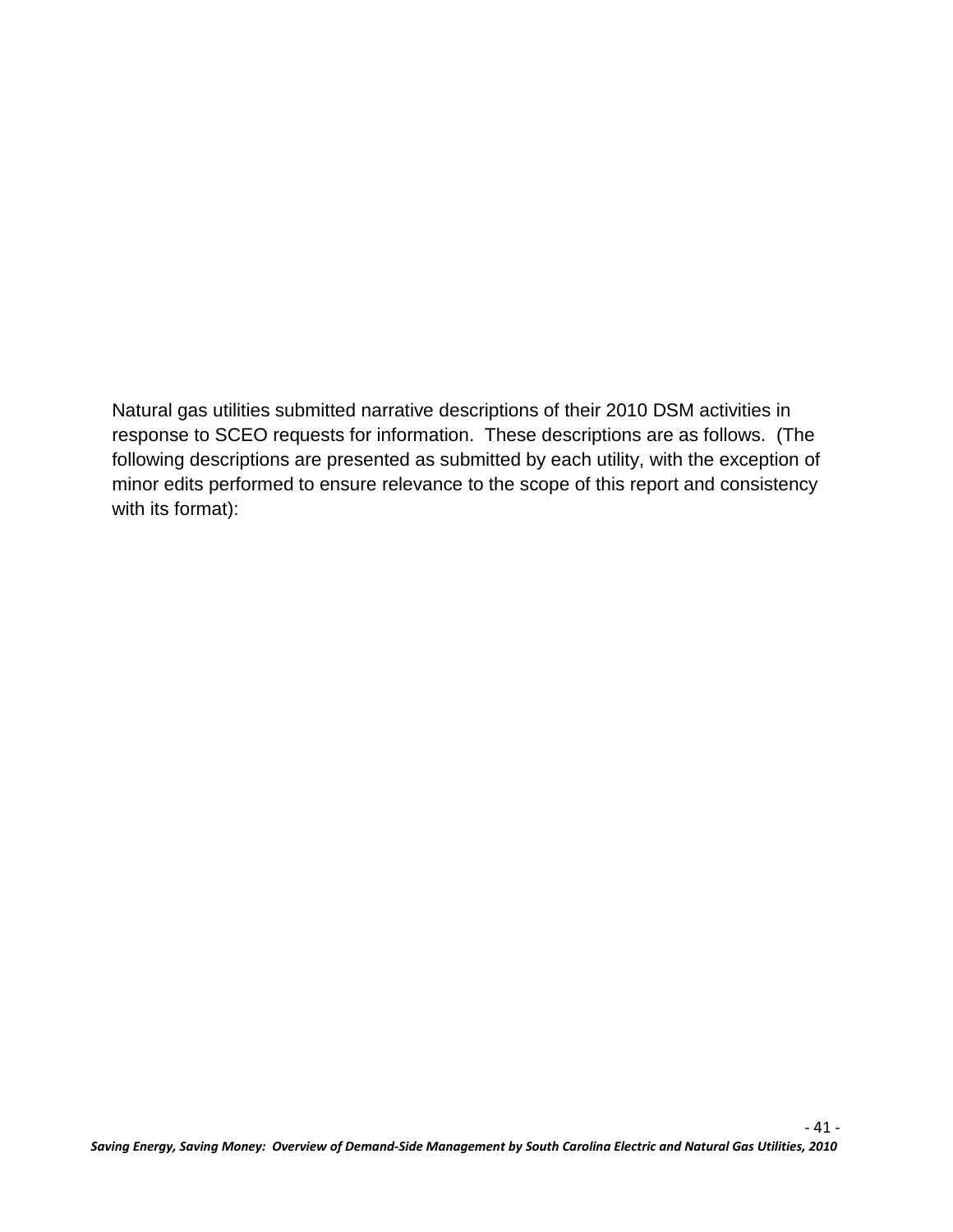#### **Clinton-Newberry Natural Gas Authority:**

Clinton-Newberry Natural Gas Authority (CNNGA) is promoting the energy efficient natural gas tankless water heater to all of the customers served by CNNGA by issuing a rebate of \$100 to replace a regular tanked natural gas water heater.

Clinton-Newberry Natural Gas Authority (CNNGA) provides interruptible rates to 15 industrial customers at the present time. The rates are priced monthly to be competitive to the industrial customer's alternate fuel. CNNGA has a total of 44 industrial customers.

#### **Fort Hill Natural Gas Authority:**

Fort Hill Natural Gas Authority offers favorable rates for interruptible customers and does interrupt service to them during times of peak demand.

#### **Greenwood Commission of Public Works:**

Greenwood Commission of Public Works provides favorable rates to interruptible customers.

#### **Orangeburg Department of Public Utilities:**

Orangeburg Department of Public Utilities has a rebate program that includes rebates for tankless water heaters.

#### **Piedmont Natural Gas Company:**

#### *[Note: the following is a proposal that was approved by the South Carolina Public Service Commission in 2009 and implemented in 2010.]*

Piedmont Natural Gas plans to spend \$350,000 on an annual basis supporting energy efficiency programs for customers within the Company's South Carolina service territory. During the first year, Piedmont plans to implement a Customer Education Program, Low-Income Energy Efficiency Program and a High Efficiency Equipment Rebate Program.

#### Customer Education Program

Piedmont will implement a communications campaign focusing on customer energy education, efficiency and conservation messages. Piedmont will spend approximately \$50,000 per year on this program, using a

- 42 -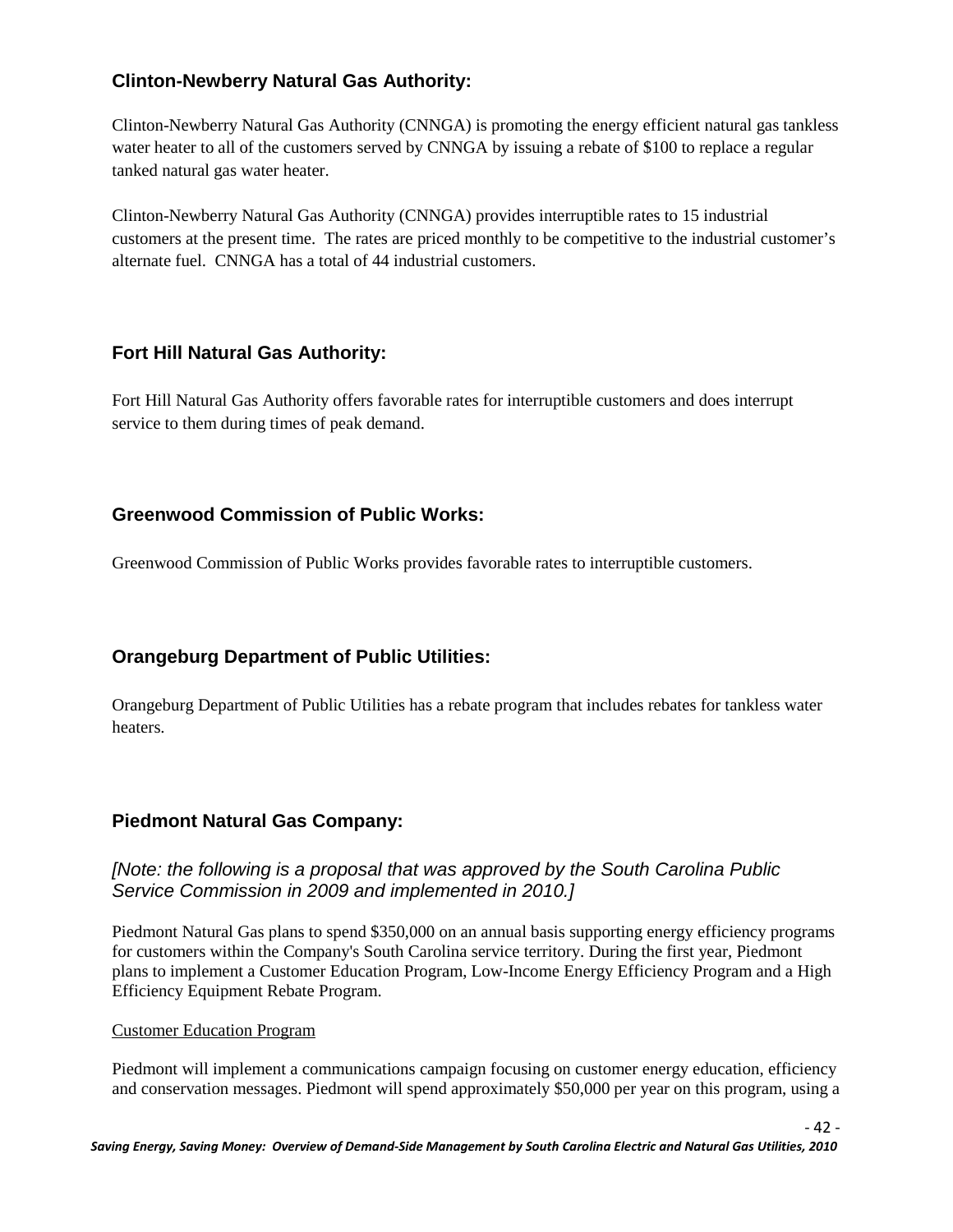targeted marketing approach within our service territory. Piedmont will communicate the messages to customers through various means such as bill inserts, other print advertisements, radio and/or other available media. Piedmont will also encourage customers to take advantage of the federal tax credits and other incentives available for installing high-efficiency natural gas equipment, such as for water heating and space heating. Some program funding may also be used to sponsor energy efficiency and energy conservation education sessions in local schools.

#### Residential Low-Income Energy Efficiency Program

The primary purpose of this program is to provide energy efficiency measures and weatherization assistance, through a third-party, to low-income residential customers in Piedmont's service territory. The program is intended to create a more energy efficient and comfortable home environment for the customers served. Piedmont will spend approximately \$150,000 per year on this program. Piedmont has modeled this program after the Federal Weatherization Assistance program which has been in operation since 1976 and has weatherized over 6.2 million homes with DOE Funds. According to the Department of Energy's Weatherization Assistance Program, the weatherization program, on average, reduces heating bills by up to 32% and overall energy bills by about \$350 per year. In addition to the actual energy savings, there can be additional benefits to the low-income customer including improved health and safety conditions, and increased comfort for residents. Piedmont anticipates that the program participants in South Carolina will experience reduced energy usage due to the energy efficiency measures installed in their homes under this program. Based on Piedmont's own experience providing a similar program in North Carolina and the success of the Federal Weatherization Assistance program, these types of programs have been shown to be cost-effective and provide a direct benefit to low-income households.

The target population for this program will be low-income customers dwelling in single-family houses that are served under Piedmont's residential rate schedules (Rate Schedules 201 and 221). Customers who rent single-family homes will be allowed to participate in the program if the homeowner also consents. For the purposes of this program, Piedmont will consider a customer to be "low-income" if their household income is within 200% of the 2009 federal poverty income guidelines as established for the Federal Weatherization Assistance Program. Priority will be placed on providing assistance to those eligible elderly individuals with disabilities, and eligible families with children.

Piedmont will coordinate with the state/local agency who administers the Federal Weatherization Program, to assist us in finding local energy contractors and/or local community action agencies that can help administer this program. Program funds will primarily be used to pay third-party energy contractors and/or local community action agencies to administer the program. In the event that local energy contractors and community agencies are not able to assist, Piedmont will assess the need for modifications to this low-income program.

Program funds may also be used for program development, administration, and for an independent thirdparty to perform program evaluation, measurement and verification. Direct advertising and customer communications for this program will be handled primarily by the third-party energy contractor administering the program. It is anticipated that only a small amount of the funding will be spent on program advertising and communications, since the third-party energy contractors and local community action agencies are expected to work with local assistance agencies and other organizations in identifying eligible applicants for the program.

The primary energy efficiency measures provided to each program participant will be based on a comprehensive in-home energy audit. The measures to be offered and performed to each program participant may include:

- Sealing major air leaks in floors and ceilings (penetrations, bypasses, chases)
- Insulating attic, side wall, and/or floors

- 43 -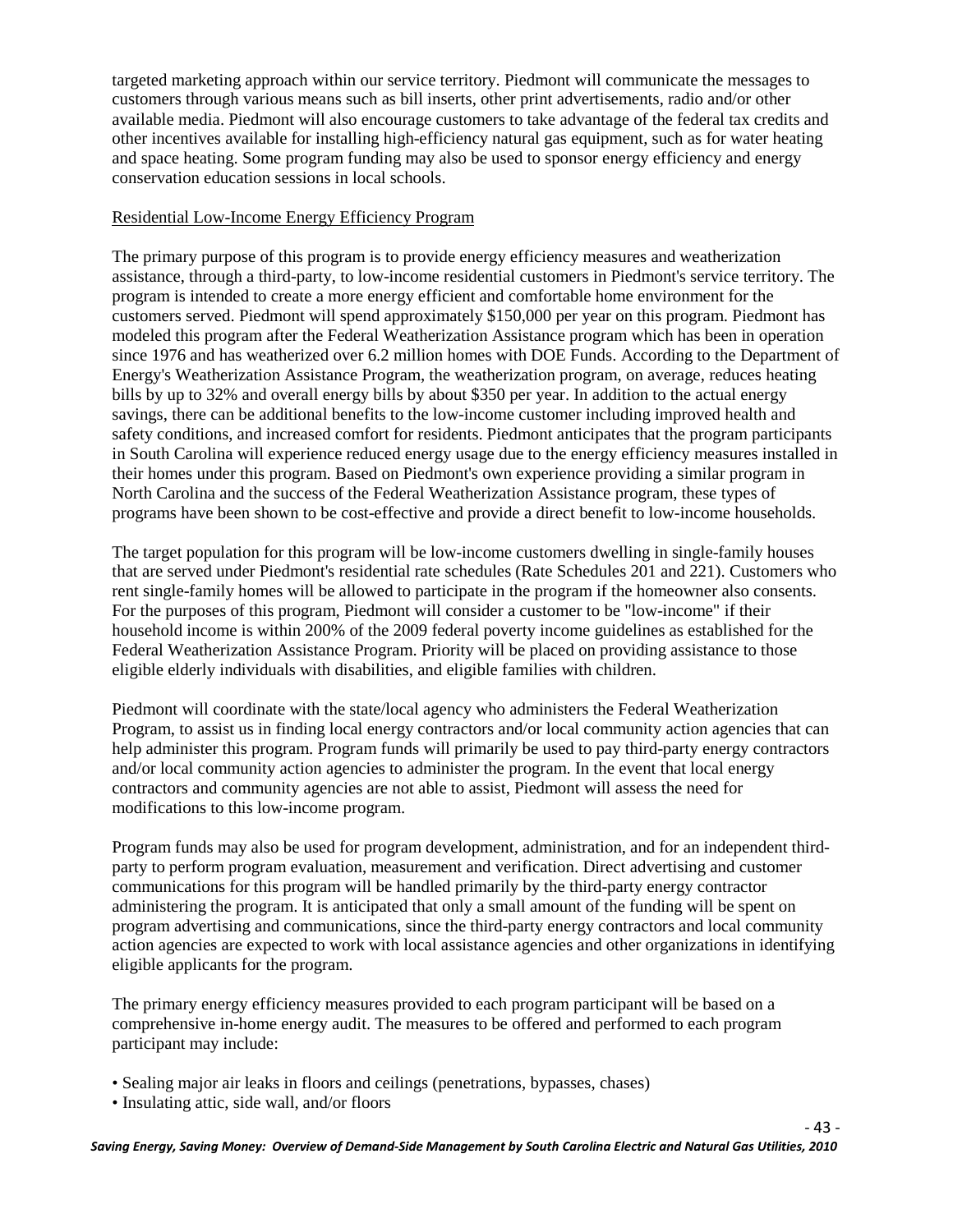- Sealing and insulating ducts
- Installing programmable/setback thermostat
- Evaluating, cleaning and tuning heating systems

• Installing general heat waste measures (furnace filters, water heater insulation wrap, piping insulation, water-saving devices, and weather-stripping)

Due to safety concerns, a carbon monoxide detector will be installed inside the participant's home if one is not currently installed. An in-home energy education session will also be provided in homes where energy efficiency measures were installed. In the event that an unsafe and un-repairable piece of natural gas equipment is identified within the participant's house, the third-party energy contractor will work with Piedmont to evaluate and determine the best solution. In some cases, the best solution may be to replace the natural gas equipment.

The energy contractor decides, primarily guided by the results of the in-home energy audit, which energy saving measures to install at the participant's home. The energy audit helps the energy contractor determine which energy saving measures would provide the greatest benefit to the participant. Since each home is unique, the energy contractor must also use his/her best judgment, based on their knowledge and experience, to effectively prioritize the needs for that home and the measures to be installed. The estimated number of annual program participants is between 40 to 60 customers. The amount of energy efficiency measures provided to each participant may range from \$1,500 to \$3,500, and Piedmont anticipates the average cost to be around \$3,000 per home. There will be no direct charge to the participating low-income customers for the services provided.

#### High Efficiency Equipment Rebate Program

This program will provide rebates to Piedmont's residential and commercial customers who purchase and install qualifying high efficiency natural gas equipment<sup>[13](#page-50-0)</sup>. The residential rebates are limited to high intended to help influence a customer to choose a more energy efficient piece of equipment. An upgrade to a higher efficiency water heater or furnace, given consistent usage patterns, will help the program participant achieve recognizable energy savings. The extent of the energy savings will vary for each participant, depending on a variety of factors including their current energy efficiency. efficiency water and space heating equipment only, since water heating and space heating constitutes a large portion of residential energy usage. Commercial customers will be offered a rebate to purchase and install a high efficiency water heater. This program will enable customers to help offset some of the higher cost of choosing a more efficient piece of equipment. This program is Piedmont may, at its discretion, lower the rebate amounts offered for each category depending upon the extent of customer participation, timing of implementation, and available funding. The flexibility to adjust incentive levels will allow Piedmont to better maximize the results of the program to promote conservation. In developing the program efficiency requirements, Piedmont chose the same minimum required efficiency standards as those set by Energy Star for the corresponding natural gas equipment.

The following summarizes the equipment rebates that will be offered and the corresponding equipment efficiency requirements:

<span id="page-50-0"></span> <sup>13</sup>*[Piedmont Natural Gas Company note:]* Inasmuch as this program is available only to current Piedmont customers who are replacing existing natural gas equipment, it will not be available for use in the context of new construction.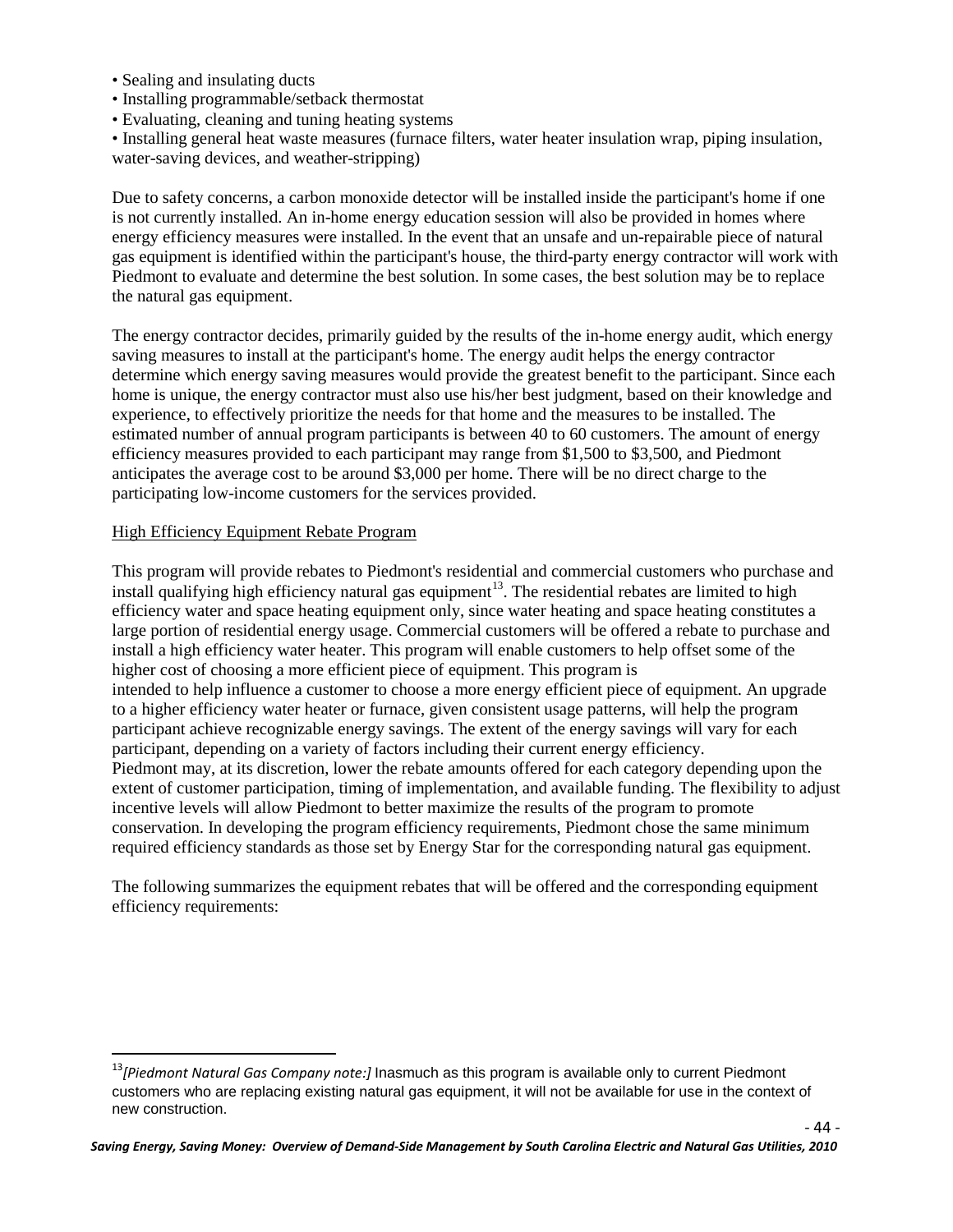#### **Residential Equipment Rebate Summary**

|                                                 | Initial (Maximum)<br>Rebate Amount | Minimum Required Efficiency <sup>2</sup> |
|-------------------------------------------------|------------------------------------|------------------------------------------|
| Natural Gas Storage Tank<br><b>Water Heater</b> | \$50                               | $EF = 0.62$ (or higher)                  |
| <b>Natural Gas Tankless</b><br>Water Heater     | \$250                              | $EF = 0.82$ (or higher)                  |
| <b>Natural Gas</b><br><b>Forced Air Furnace</b> | \$300                              | $A FUE = 90\%$ (or higher)               |

#### Commercial Equipment Rebate Summary

|                                             | Initial (Maximum)<br>Rebate Amount | Minimum Required Efficiency <sup>3</sup> |  |  |
|---------------------------------------------|------------------------------------|------------------------------------------|--|--|
| <b>Natural Gas Tankless</b><br>Water Heater | \$250                              | $EF = 0.82$ (or higher)                  |  |  |

The anticipated total annual cost of this program is approximately \$ 150,000. The following is an estimate of the costs involved with implementing this program.

| Program Development and Administration | \$12,500  |
|----------------------------------------|-----------|
| Communications                         | \$10,000  |
| Rebates                                | \$112,500 |
| Evaluation, Measurement & Verification | \$15,000  |
| <b>TOTAL</b>                           | \$150,000 |

Piedmont plans to communicate the program to its customers through the use of bill inserts, bill messages, and advertising on its website. Piedmont may also contact equipment manufacturers, distributors, and installers about the program. This program will be available to customers under Piedmont's residential rate schedules (Rate Schedules 201 and 221). Each customer will be required to submit a rebate application, along with proof of purchase and installation of the qualifying equipment. Upon approval of the application, the rebate will be mailed as a check to the customer. In addition to the rebate check, each customer that installed qualified equipment under the program will receive an energy efficiency kit that includes items to help the customer further reduce their natural gas energy usage.

- 45 -

<span id="page-51-0"></span><sup>&</sup>lt;sup>14</sup> *[Piedmont Natural Gas Company note:]* EF is the Energy Factor; AFUE is the Annual Fuel Utilization Efficiency 15<br><sup>15</sup> *[Piedmont Natural Gas Company note:]* EF is the Energy Factor

<span id="page-51-1"></span>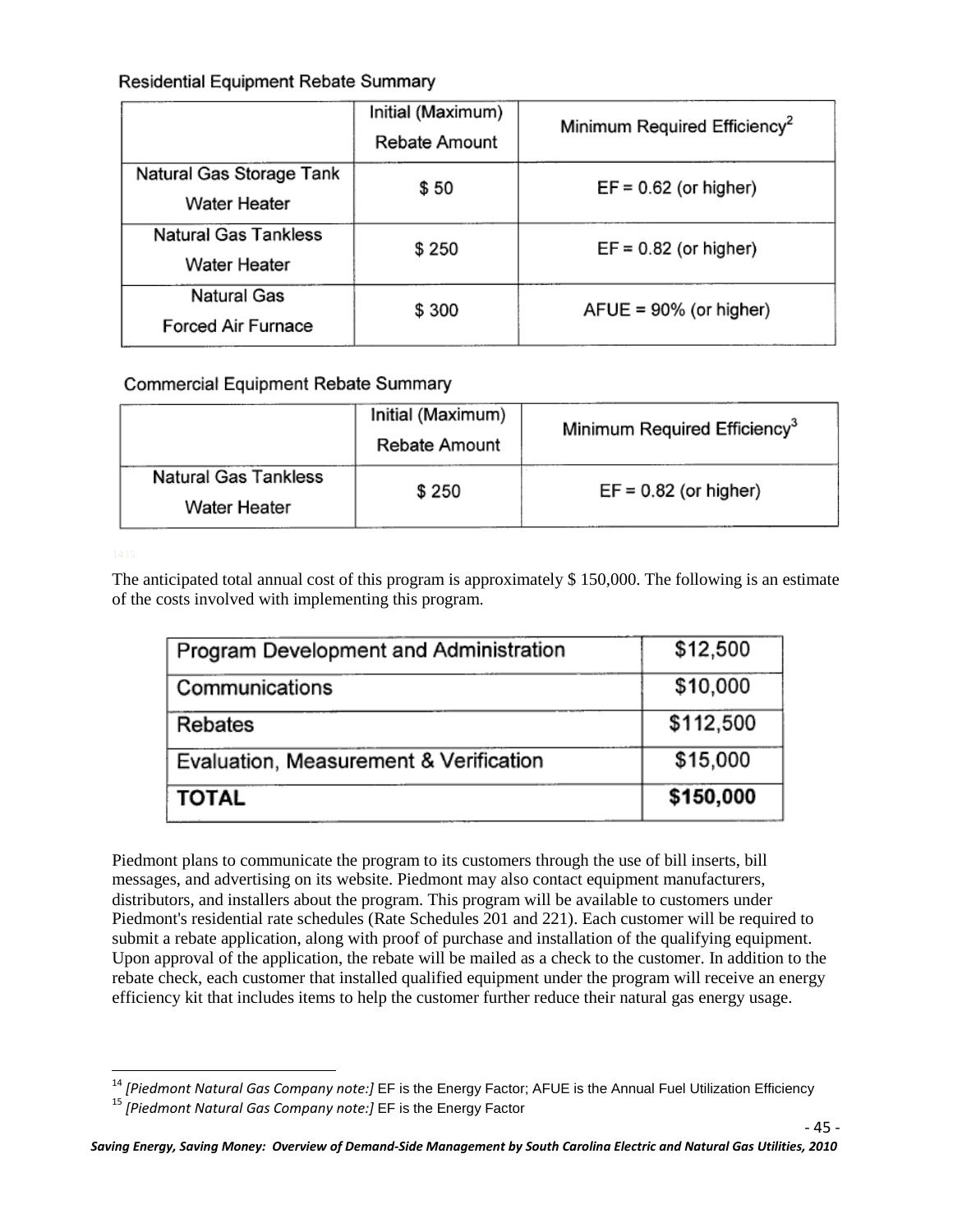In determining whether this program is cost-effective, Piedmont followed the protocols set by the California Standard Practice Manual, which outlines the benefit-cost tests that are used in evaluating energy efficiency programs. The Total Resource Cost Test and the Utility Cost Test are commonly used by utilities to demonstrate the cost-effectiveness of their programs. The Total Resource Cost Test (TRC), which is typically used by utilities for regulatory program approval, measures the net costs of the energy efficiency program as a resource option based on the total costs of the program, including both the participants' and the utility's costs. The Utility Cost Test (UCT), also known as the Program Administrator Cost Test, measures the net costs of the energy efficiency program as a resource option based on the costs incurred by the program administrator (including incentive costs) and excluding any net costs incurred by the participant.

The benefit-cost tests for Piedmont's proposed energy efficiency programs were performed by a thirdparty consultant. They used an analytical model to estimate the cost-effectiveness pursuant to the California Standard Practice Manual. A test with a value greater than 1.0 demonstrates that, based on the analytical model, the program would be an effective program.

The test results for the Equipment Rebate program are as follows:

| <b>Total Resource Cost Test:</b> | 1.24 |
|----------------------------------|------|
| Utility Cost Test:               | 1.97 |

#### **South Carolina Electric & Gas Company (SCE&G)**

*[Note: SCE&G submitted a description of DSM programs implemented in 2010. This description is included in the "Electric Utilities" section of this report. While SCE&G's DSM programs did not specifically target natural gas usage, many of their programs particularly energy assessments and public information activities—had the effect of encouraging natural gas efficiency, conservation, and/or reduction of peak natural gas demand.]*

#### **York County Natural Gas**

York County Natural Gas maintains a secondary website [\(www.getgassc.com\)](http://www.getgassc.com/) and conducts local advertising campaigns to promote the use of efficient natural gas appliances and educate our residential customers on energy efficiency and conservation. One area of concentration has been in the promotion of tankless water heaters. During fiscal year 2009-10 (Sept-Aug), 286 tankless water heaters were sold. 94 were sold between September  $1<sup>st</sup>$ , 2010 and December  $22<sup>nd</sup>$ , 2010.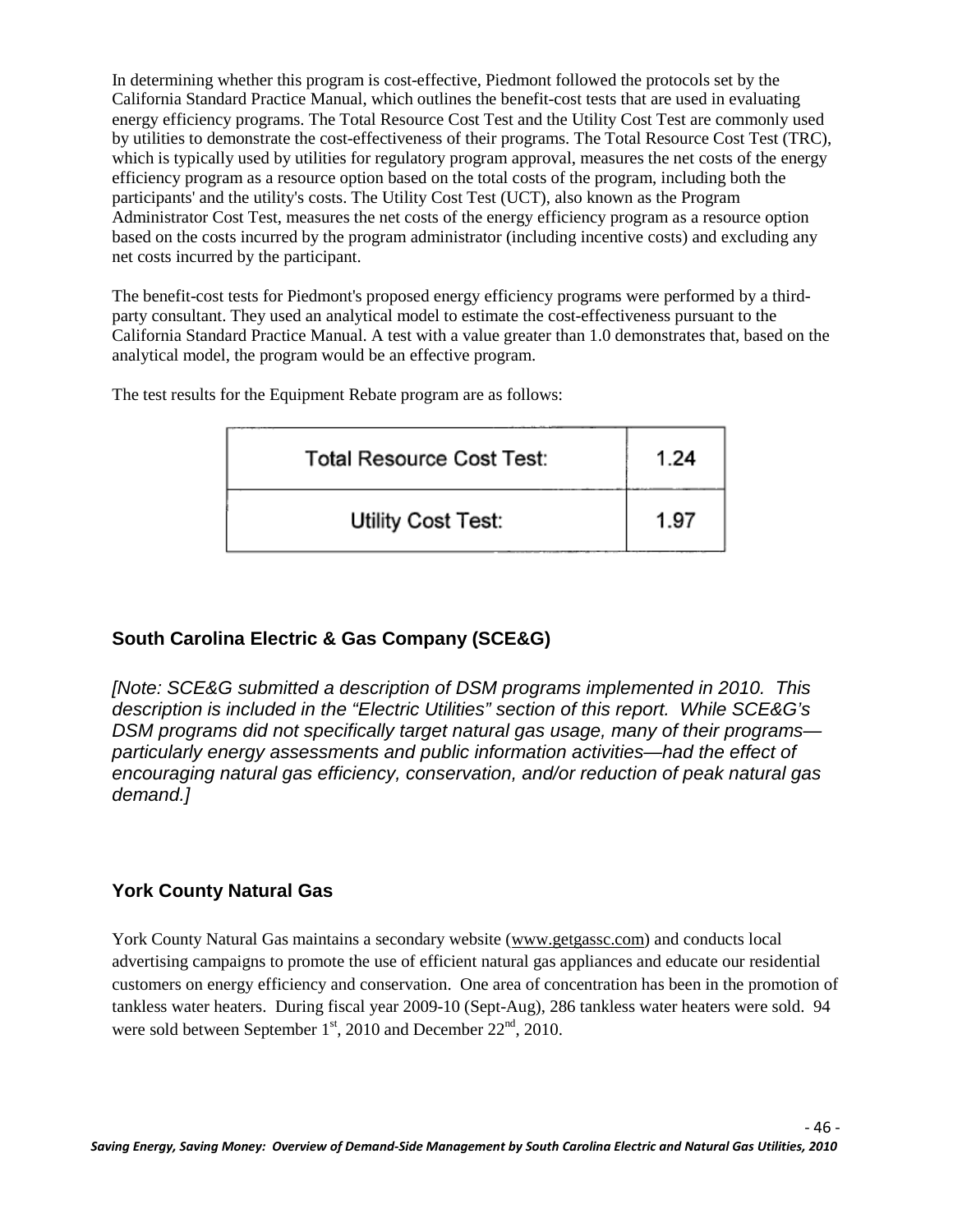# *Appendix A: South Carolina State Statute Authorizing DSM Report*

#### **South Carolina Code of Laws, Section 58-37-30:**

Reports on demand-side activities of gas and electric utilities; forms.

(A) The South Carolina Public Service Commission must report annually to the General Assembly on available data regarding the past, on-going, and projected status of demand-side activities and purchase of power from qualifying facilities, as defined in the Public Utilities Regulatory Policies Act of 1978, by electrical utilities and public utilities providing gas services subject to the jurisdiction of the Public Service Commission.

(B) Electric Cooperatives providing resale or retail services, municipally-owned electric utilities, and the South Carolina Public Service Authority shall report annually to the State Energy Office on available data regarding the past, on-going, and projected status of demand-side activities and purchase of power from qualifying facilities. For electric cooperatives, submission to the State Energy Office of a report on demand-side activities in a format complying with the current Rural Electrification Administration regulations constitutes compliance with this subsection. An electric cooperative providing resale services may submit a report in conjunction with and on behalf of any electric cooperative which purchases electric power and energy from it. The State Energy Office must compile and submit this information annually to the General Assembly.

(C) The State Energy Office may provide forms for the reports required by this section to the Public Service Commission and to electric cooperatives, municipally-owned electric utilities, and the South Carolina Public Service Authority. The office shall strive to minimize differing formats for reports, taking into account the reporting requirements of other state and federal agencies. For electrical utilities and public utilities providing gas services subject to the jurisdiction of the commission, the reporting form must be in a format acceptable to the commission.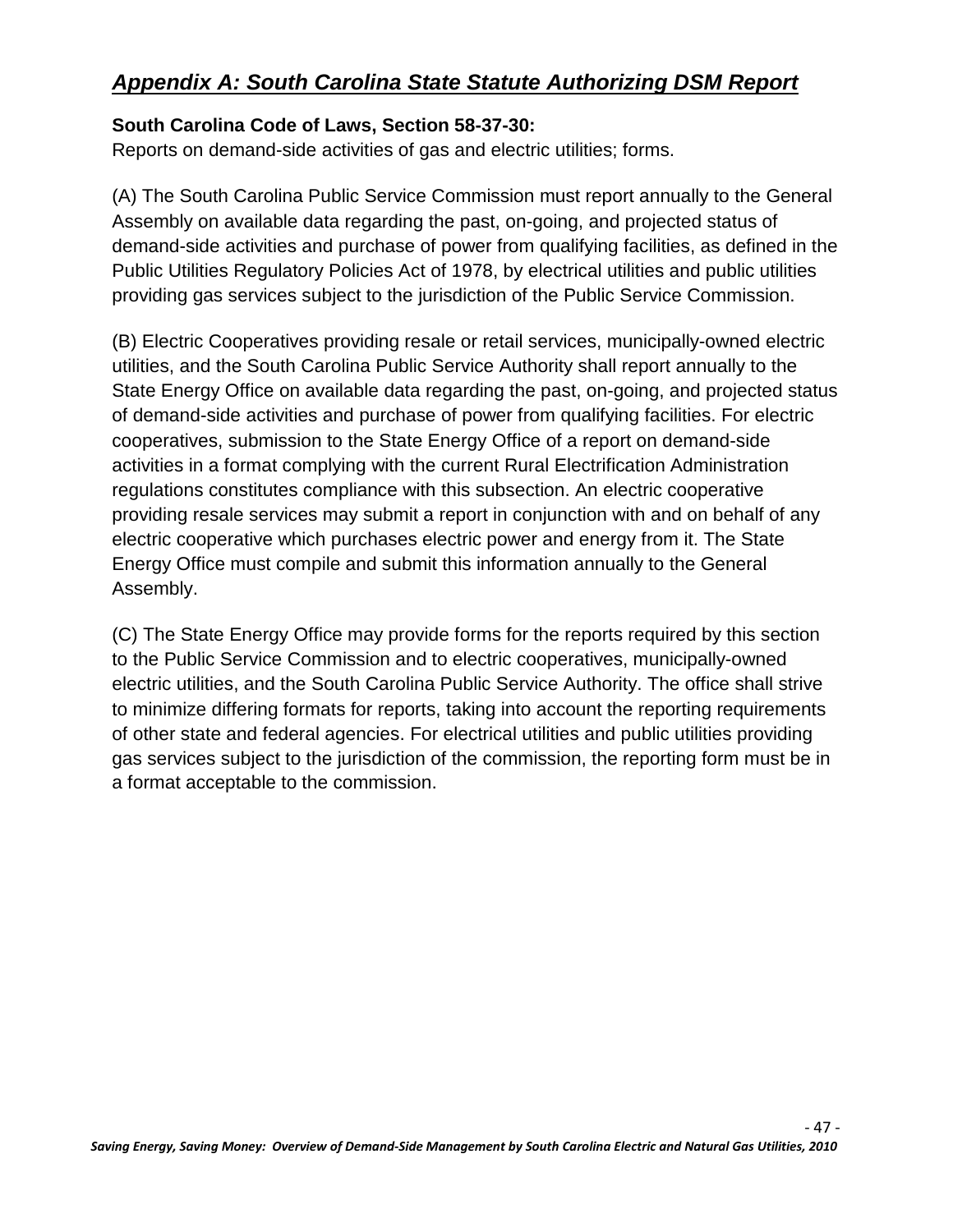## *Appendix B: PURPA Qualifying Facilities*

The Public Utilities Regulatory Policies Act of 1978 (PURPA) enables end users who generate power for their facilities to make any excess power available to the electric utilities supplying those users. PURPA also allows private companies to generate and to supply electricity to utilities if that power is generated using approved energy resources. "Qualifying facilities", as defined by PURPA, include both 1) small power production facilities using renewable fuel sources, such as wind, solar, hydroelectric, biomass, waste, or geothermal; and 2) cogeneration facilities that produce both electricity and thermal energy in a way that is more efficient than the separate production of both forms of energy. Utility companies are required to purchase power from qualifying facilities at a price equivalent to the avoided cost of additional generation. The purchase of electricity from qualifying facilities and other customerowned generation helps utilities to offset growth in overall and peak demand.

Qualifying facilities are classified into two categories: 1) purchase, meaning that utilities purchase the power generated; and 2) displace, meaning that the power is used by the facility itself, displacing power that would otherwise be drawn from the electrical grid. As shown in Table 3 below, qualifying facilities in South Carolina had the capacity to provide 156,320 kW of power as of February 2011.

| <b>Utility</b>                   | <b>Plant Owner / Name</b>                             | Location      | <b>Fuel Type</b>   | Capacity<br>(kW) | Purchase/<br><b>Displace</b> |
|----------------------------------|-------------------------------------------------------|---------------|--------------------|------------------|------------------------------|
| <b>Progress Energy Carolinas</b> | Smurfit-Stone Container                               | Florence      | Wood/Coal          | 25,000           | <b>PURCHASE</b>              |
| Duke Energy Carolinas            | Aquenergy / Piedmont                                  | Piedmont      | Hydro              | 1,050            | <b>PURCHASE</b>              |
| Duke Energy Carolinas            | Aquenergy / Ware Shoals                               | Ware Shoals   | Hydro              | 6,300            | <b>PURCHASE</b>              |
| Duke Energy Carolinas            | BMW Mfg Corp.                                         | Greer         | Landfill Gas       | 10,000           | <b>DISPLACE</b>              |
| Duke Energy Carolinas            | Cherokee County Cogeneration / Gaffney                | Gaffney       | <b>Natural Gas</b> | 100,000          | <b>PURCHASE</b>              |
| Duke Energy Carolinas            | Converse Energy / Clifton 3                           | Clifton       | Hydro              | 1,250            | <b>PURCHASE</b>              |
| Duke Energy Carolinas            | Northbrook Carolina Hydro, L.L.C. / Boyd's Mill       | Ware Shoals   | Hydro              | 1,500            | <b>PURCHASE</b>              |
| Duke Energy Carolinas            | Northbrook Carolina Hydro, L.L.C. / Holliday's Bridge | <b>Belton</b> | Hydro              | 3,500            | <b>PURCHASE</b>              |
| Duke Energy Carolinas            | Northbrook Carolina Hydro, L.L.C. / Saluda            | Greenville    | Hydro              | 2,400            | <b>PURCHASE</b>              |
| Duke Energy Carolinas            | Pelzer Hydro Co. / Upper Pelzer                       | Pelzer        | Hydro              | 2,020            | <b>PURCHASE</b>              |
| Duke Energy Carolinas            | Pelzer Hydro Co. / Lower Pelzer                       | Williamston   | Hydro              | 3,300            | <b>PURCHASE</b>              |
| TOTAL                            |                                                       |               |                    | 156,320          |                              |

#### **Table 3—PURPA Qualifying Facilities, February 2011**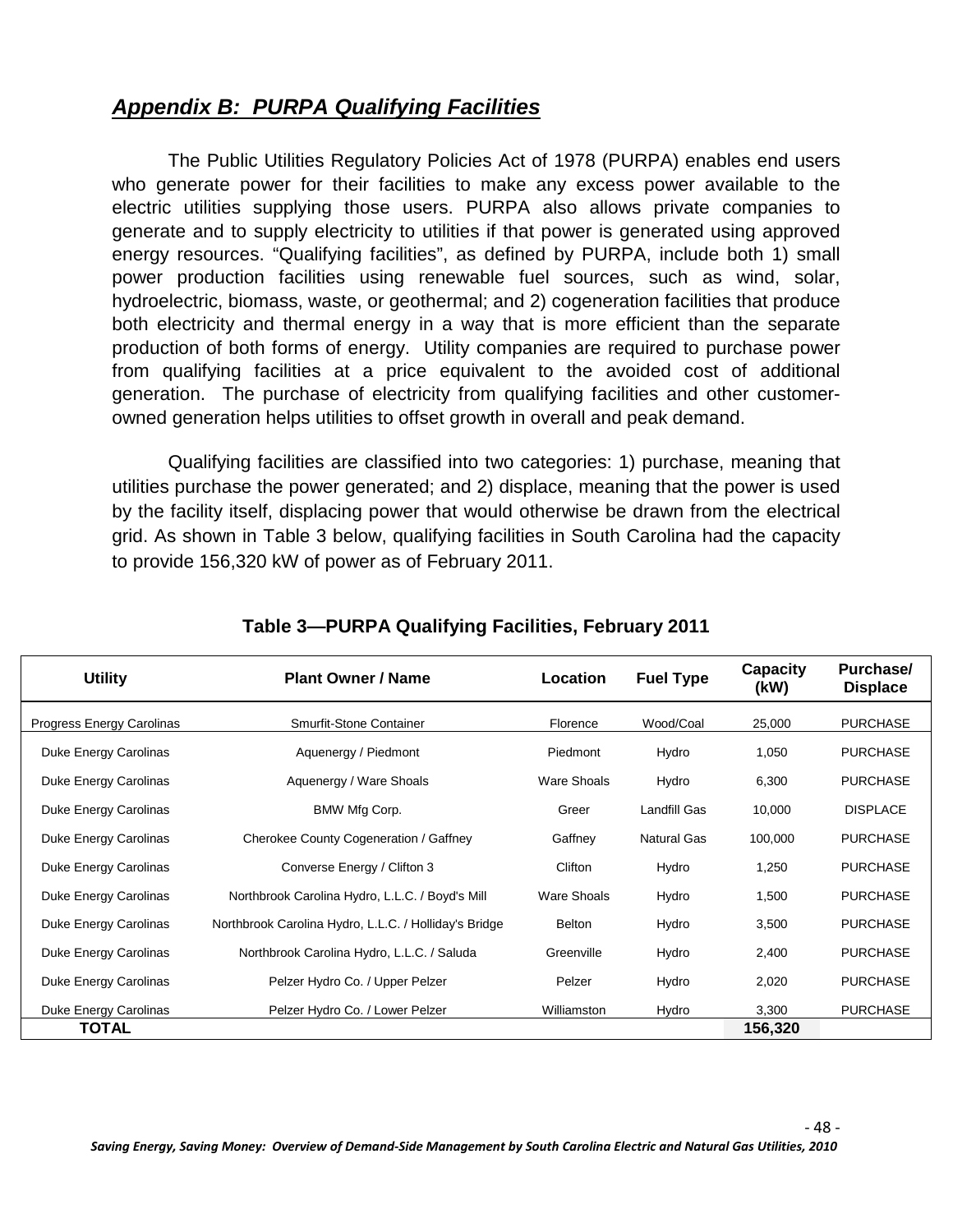

#### **Figure 1. South Carolina Electric Utility Market Share (by # Customers), 2009**

**Figure 2. South Carolina Electric Utility Market Share (by kWh Sales), 2009**



<span id="page-55-0"></span> <sup>16</sup> Sources: U.S. Energy Information Administration, Forms EIA-861 and EIA-176 (2009)

- 49 -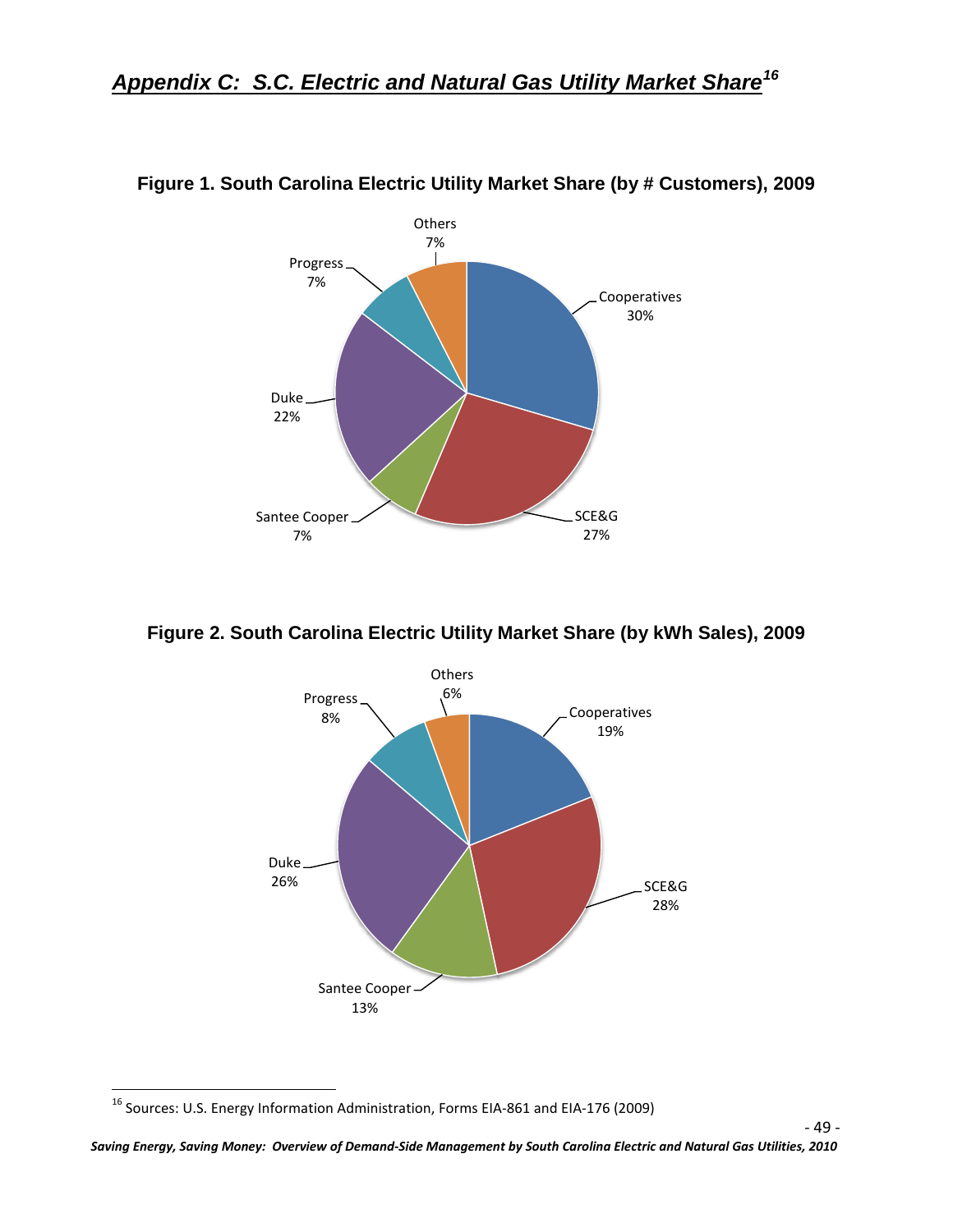

**Figure 3. South Carolina Natural Gas Utility Market Share (by # Customers), 2009**

#### **Figure 4. South Carolina Natural Gas Utility Market Share (by Therm Sales), 2009**